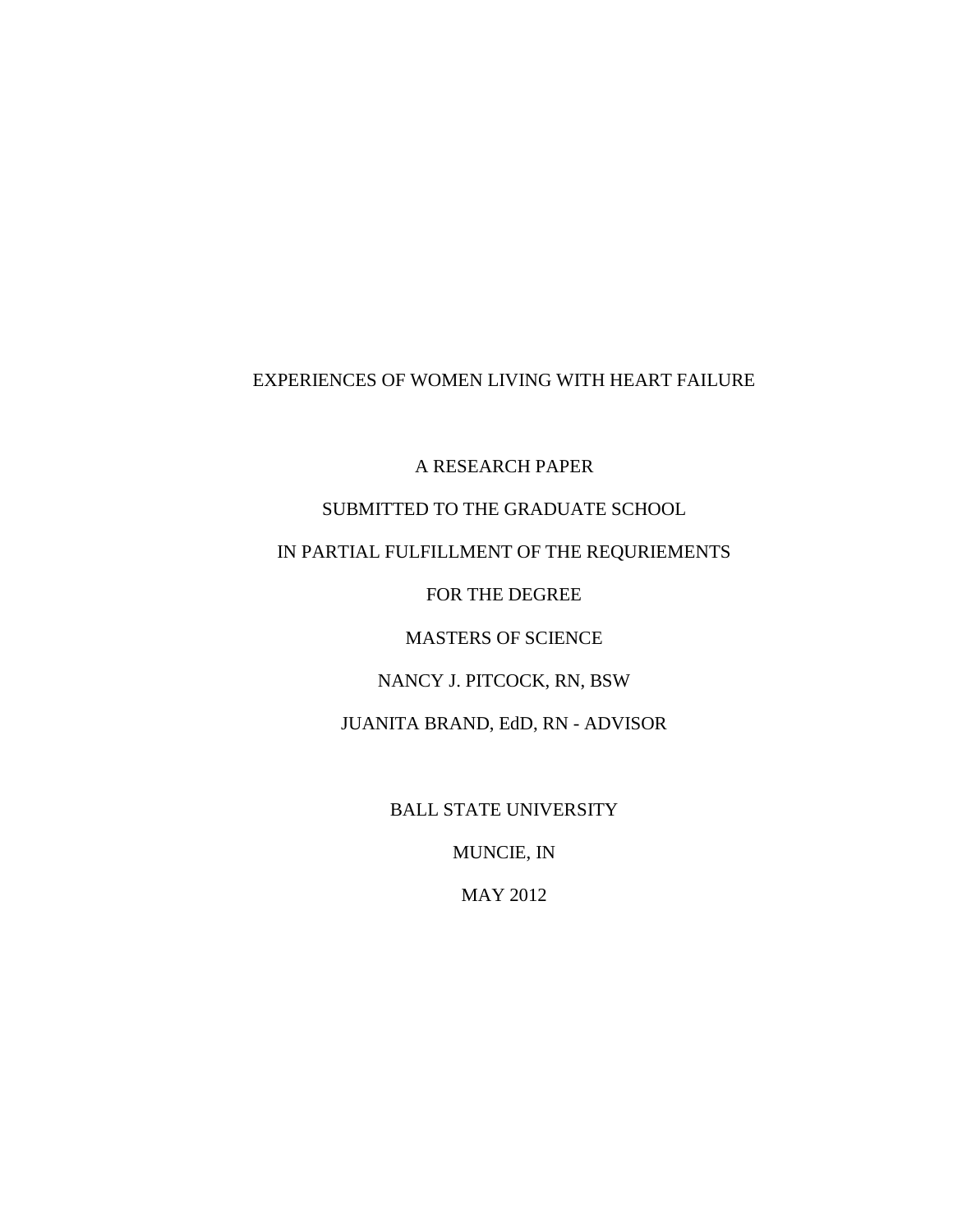<span id="page-1-0"></span>

| . 9 |
|-----|
|     |
|     |
|     |
|     |
|     |

# **Table of Contents**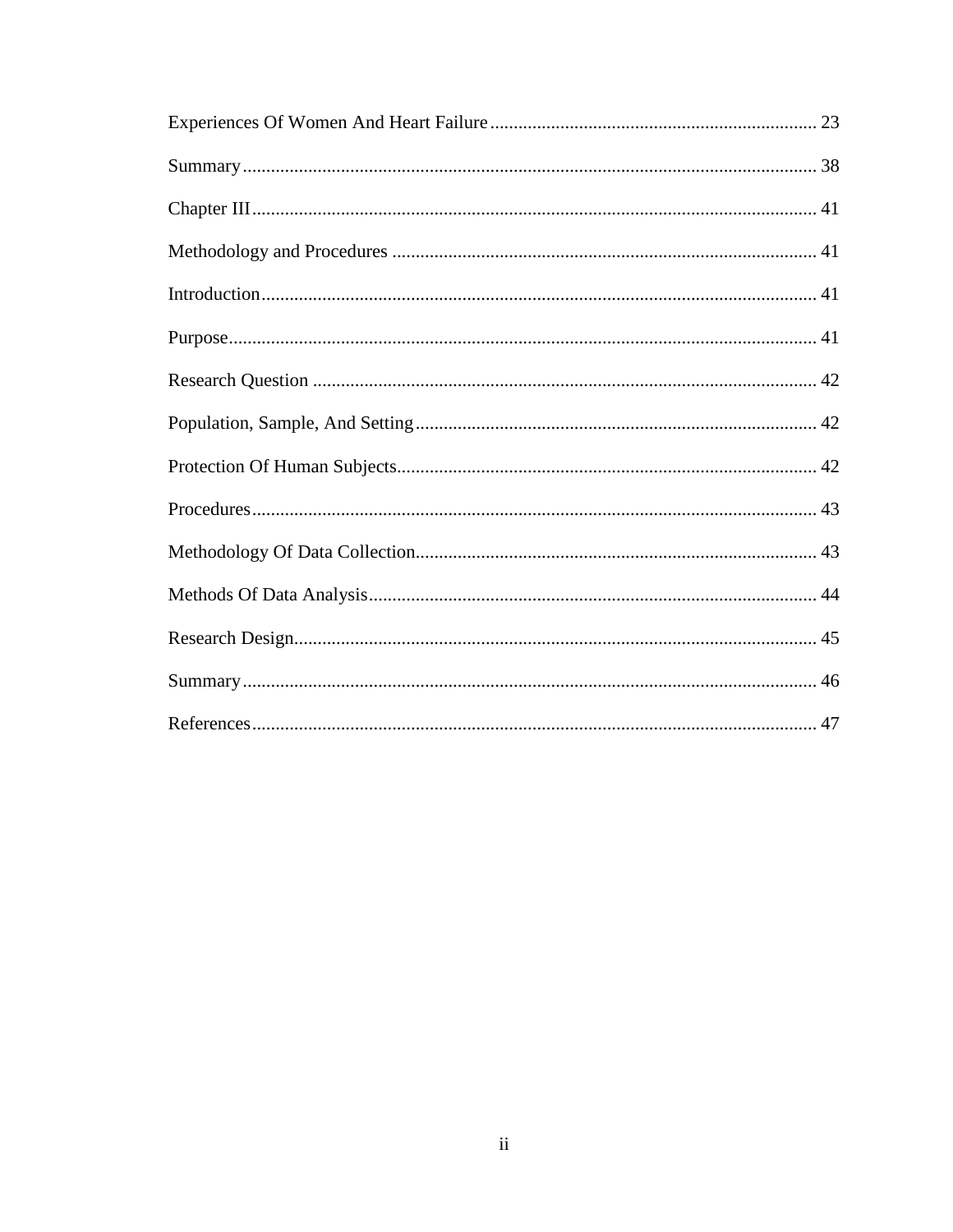#### Abstract

<span id="page-3-0"></span>

| <b>RESEARCH PAPER:</b> | Experiences of Women Living with Heart Failure |
|------------------------|------------------------------------------------|
| <b>STUDENT:</b>        | Nancy J. Pitcock, RN, BSW                      |
| DEGREE:                | Master of Science in Nursing                   |
| <b>COLLEGE:</b>        | College of Applied Sciences & Technology       |
| DATE:                  | May, 2012                                      |

The majority of studies related to heart failure (HF) focus on men, or include only a limited number of women. There are differences in symptom manifestation and management between men and women related to incidence, age of diagnosis, risk factors, survival rate, and response to treatment of HF (Rhodes & Bowles, 2002). More information is needed about how women with HF perceive life experiences. The purpose of this qualitative study is to describe perceptions of women living with HF from a personal perspective. A phenomenological approach using Colaizzi's methodology will be used. This is a replication of Rhodes and Bowles' (2002) study. The anticipated purposeful sample will include 10 women ranging in age from 60-70. Women will have been diagnosed with Stage II HF by a cardiologist per New York Heart Association (NYHA) classification, living at home, and able to accomplish activities of daily living (ADL) independently. Open-ended interviews will be conducted with each woman by the researcher lasting about 2 hours. The question is: How do women with HF perceive life experiences? Understanding the daily lived experiences of women with heart failure will provide clinicians useful information in the development of plans of care that are specific to this population.

iii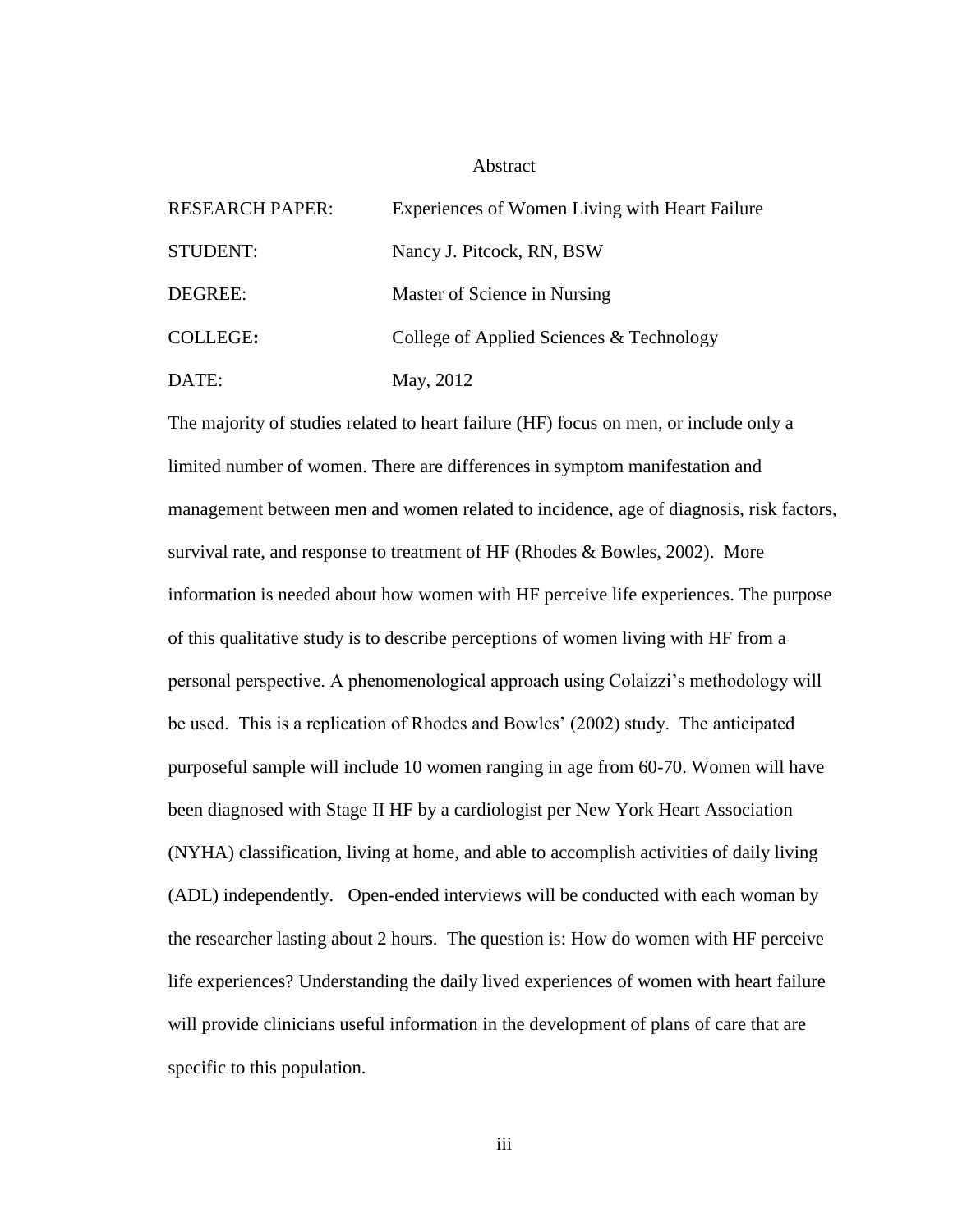## Chapter I

# **Introduction**

<span id="page-4-1"></span><span id="page-4-0"></span>During the past two decades, the prevalence of heart failure has tripled and affects millions of people worldwide (Riegel et al. 2010). It is estimated that nearly five million Americans exhibit some form of heart failure. The prevalence of heart failure approximately "doubles" with each decade of life (The San Diego Cardiac Center (2010). Retrieved from http://www.heartfailure.org).

Heart failure is a progressive, debilitating and chronic disease with frequent exacerbations of symptoms that result in hospitalizations, high mortality rates and impaired quality of life. Damage to the heart muscle and weakening of the entire cardiovascular system are two major consequences associated with heart failure. Fluid congestion and inadequate blood flow are two of the most prominent symptoms exhibited. Heart failure has been described as a syndrome rather than a disease, with a symptomatic and progressive deteriorating disease trajectory (Yu, Lee, Kwong, Thompson, & Woo, 2007).

Heart failure may develop after other conditions have damaged or weakened the heart muscle. Some conditions that may cause heart failure are: heart attack, coronary artery disease, hypertension, faulty heart valves, cardiomyopathy, myocarditis, congenital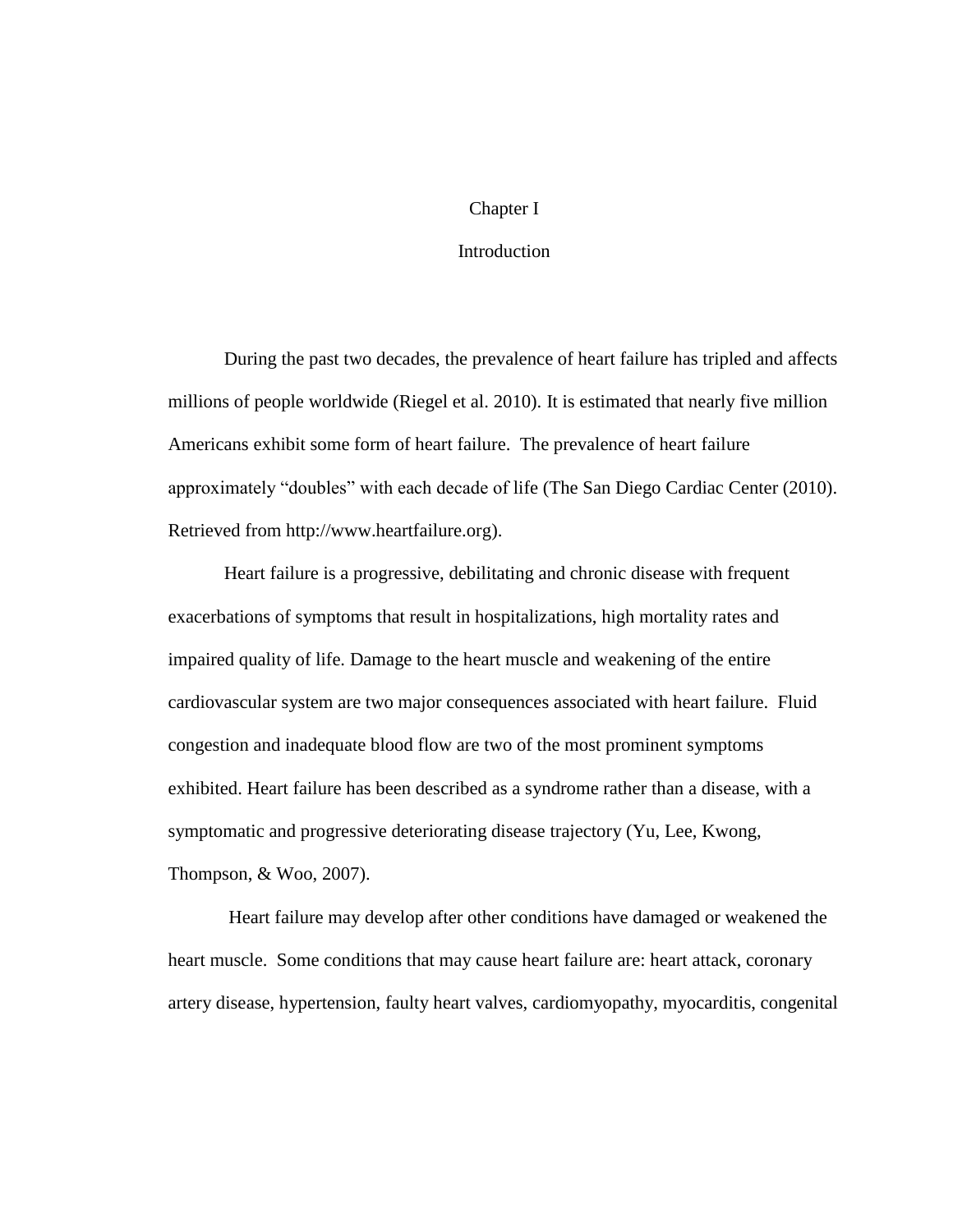heart defects, heart arrhythmias, diabetes, anemia and hyperthyroidism (Mayo Clinic staff, 2011. Hsich, 2010).

Heart failure can be caused by any disease or virus that attacks the heart muscle. This process happens over time and may be subtle. Heart failure eventually weakens the pumping action of the heart muscle and causes the ventricles to stretch. The heart is unable to keep up with the normal demands required to pump blood throughout the rest of the body. The effect heart failure has on daily living and quality of life for patients are important areas to consider when defining and developing quality of care models. Many studies related to heart failure have focused primarily on the pathophysiology of heart failure including treatments and medications, without a focus on the actual "lived experience" of the patient, (Albert M., Eastwood C., & Edwards, M., 2004; Agard, A., Hermeren, G., & Herlitz, J., 2004; Benatar, d., Bondmass, M., Ghitelman, J., Avitall, B., 2010). It is important for health care providers to have a clear understanding of the broad impact this disease has on patients when planning care models for the future.

Few studies have focused specifically on women and the effect heart failure has on the lived experience. Although some progress toward gender equity has been made, women diagnosed with heart failure continue to be understudied. Heart failure affects about 2.5 million women in the United States. Despite the fact that women account for nearly 50% of all hospital admission for heart failure, only 25% of women are involved in heart failure studies (Hsich, 2011).

In studies examining gender differences, women have been shown to carry a greater burden from heart failure. Women are hospitalized more often than men from disease complications and are more likely to be diabetic or hypertensive. A study by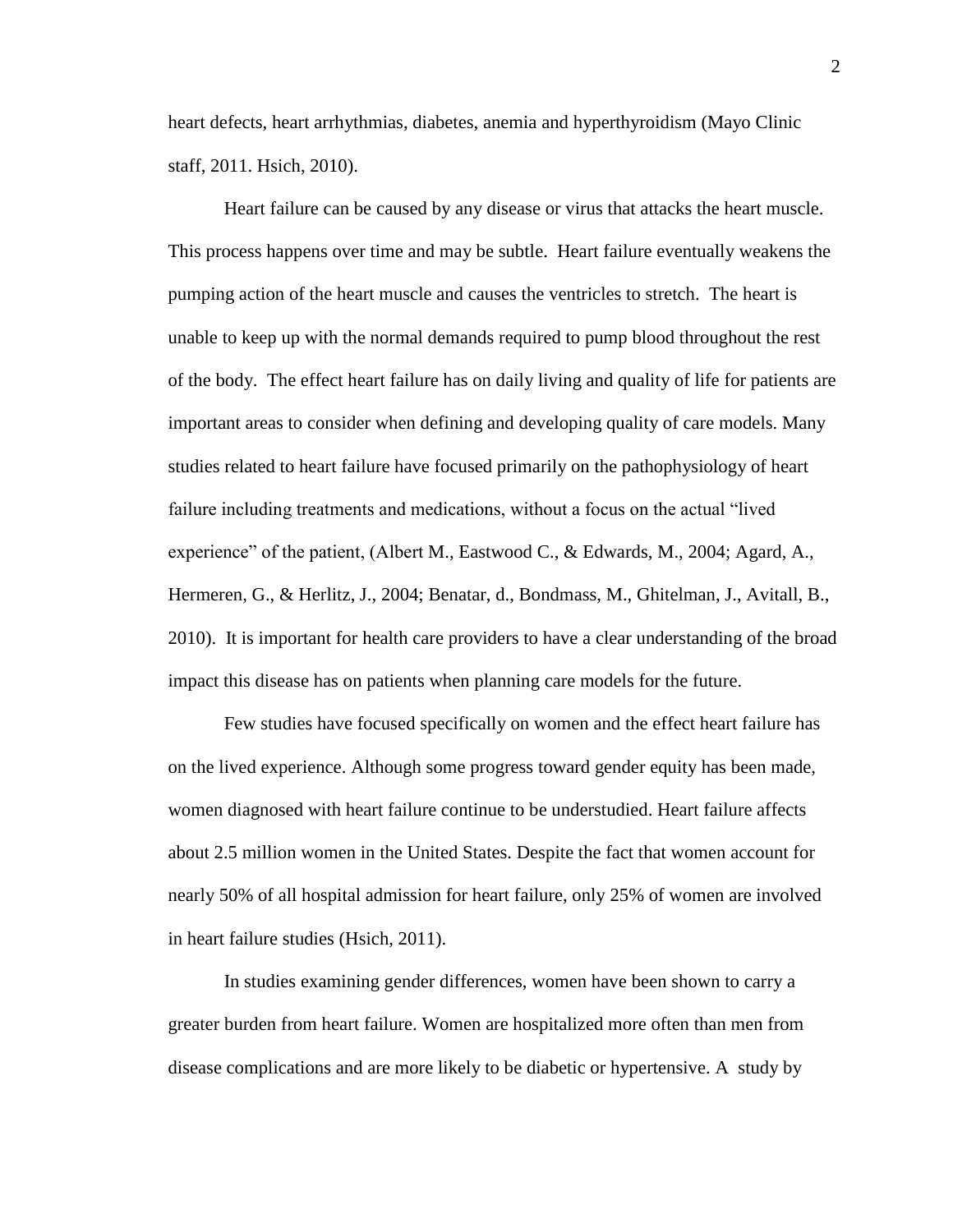Plach (2008) of 30 women ( medium age 60 years) hospitalized due to heart failure, demonstrated that women had greater symptom severity, significantly lower quality of life and poorer perceptions of their health status than those with less severe heart failure symptoms. Continued study of gender differences related to heart failure is needed to validate Rhodes and Bowles' (2002) findings.

#### <span id="page-6-0"></span>*Background and Significance*

Heart disease is the leading cause of death in women causing 1 in 3 deaths each year (American Heart Association 2012, retrieved from [www.heart.org](http://www.heart.org/) ). More women die from heart disease than from the next three causes of death combined, including all forms of cancer. It has been noted that 64% of women who die suddenly of coronary heart disease had no previous symptoms (American Heart Association Go Red for Women, 2012, retrieved from, [www.goredforwomen.org](http://www.goredforwomen.org/) ). Among chronic diseases, heart failure is the most common single cause of hospitalization in industrialized countries. Persons with heart failure experience frequent re-admissions to acute care setting, high costs and prolonged length of stay (Welstand, Carson, & Rutherford, 2009).

Causes of heart failure in women are often linked to high blood pressure, coronary artery disease, valvular disease and diabetes. This is not unlike the clinical picture demonstrated in men. Yet, women often present with atypical symptoms such as shortness of breath, unlike men who often have chest pain. Furthermore, women tend to be older with initial diagnosis.

Research has shown that women after a heart attack receive beta blockers, ACE inhibitors and aspirin less often than men (Hsich, 2011). These differences in treatment have been associated with a higher rate of complications and death. Coronary artery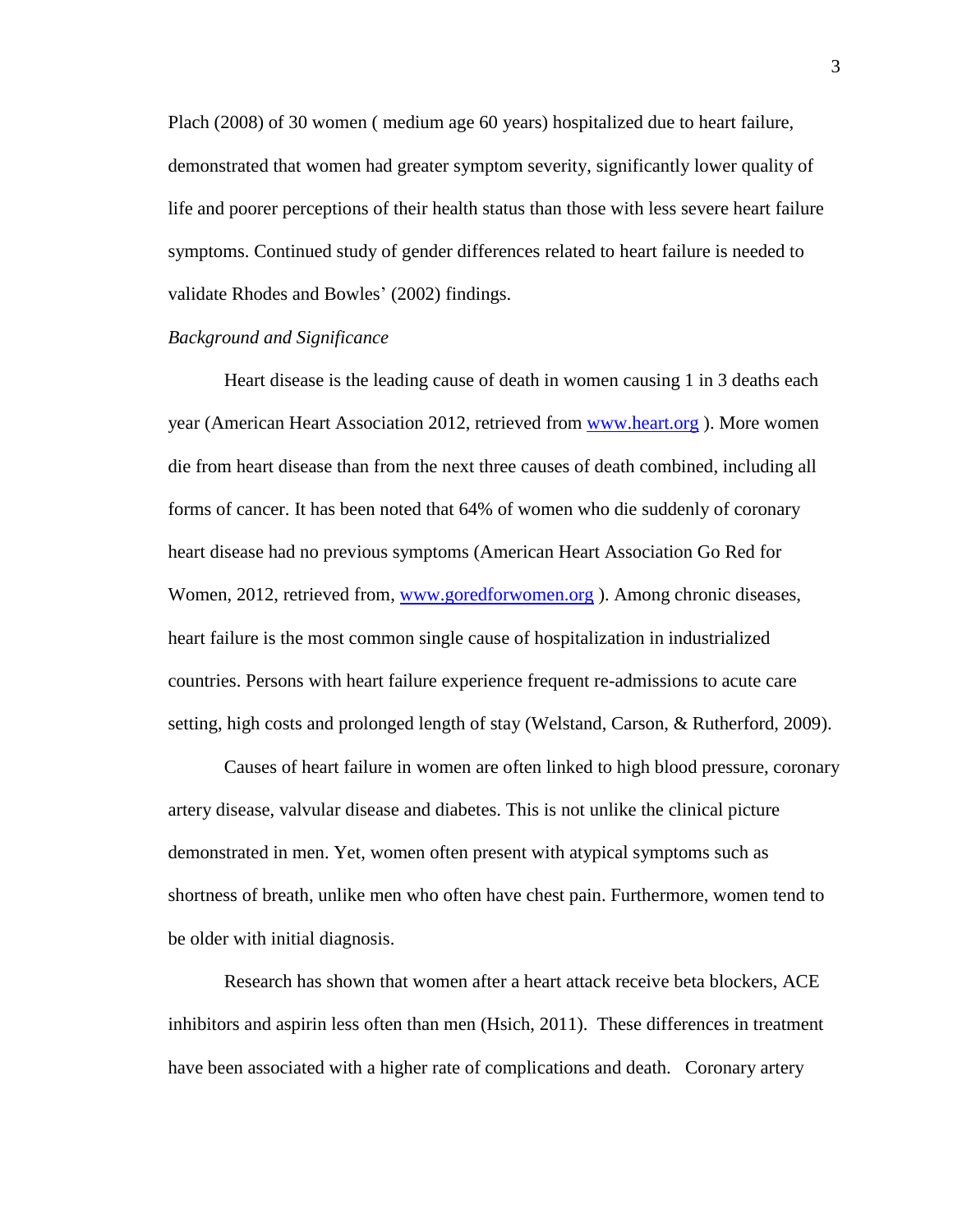disease and long-standing high blood pressure are two of the most common causes of heart failure, (Cannon & Vierck, 2009).

Women are the primary decisions makers in the home related to the use of health care services. Additionally women are responsible for the majority of their own care. A common belief is that women take better care of themselves than men (Lee, C., Riegel, B., Driscoll, A., Suwanno, J., Moser, D., Lennie, T., Worrall-Carter, L., 2009). Lee et al. found that women wait longer than men to seek emergency treatment when having heart related symptoms, additionally the authors found that physicians were slower to recognize the severity of illness in women.

The clinical and demographic differences in men and women are also demonstrated with the need for different health care services (Song, Moser, & Lennie, 2009). Women with heart failure and other cardiac conditions are more likely to have psychosocial distress and require more social support than men (Heo, Moser, Lennie, Riegel, & Chung, 2008).

The underrepresentation of women in heart failure research is not limited to drug trials. There is also a gap in the literature related to studies addressing the impact of the disease on quality of life (Allen, Arslanian-Engoren, & Lynch-Sauer, 2009). As a result, inadequate knowledge exists related to experiences of women living with heart failure. Paton, Backlund, Barnes, and Thirsk (2007) report that "women with heart failure experience social isolation, depression, sleep deprivation, malnutrition, fatigue and anxiety which are directly associated with non-compliance, inappropriate self-care, rehospitalization and mortality" (p. 7). Women find it very difficult to accept lifestyle changes imposed on them by their disease, leading to an inability in performing simple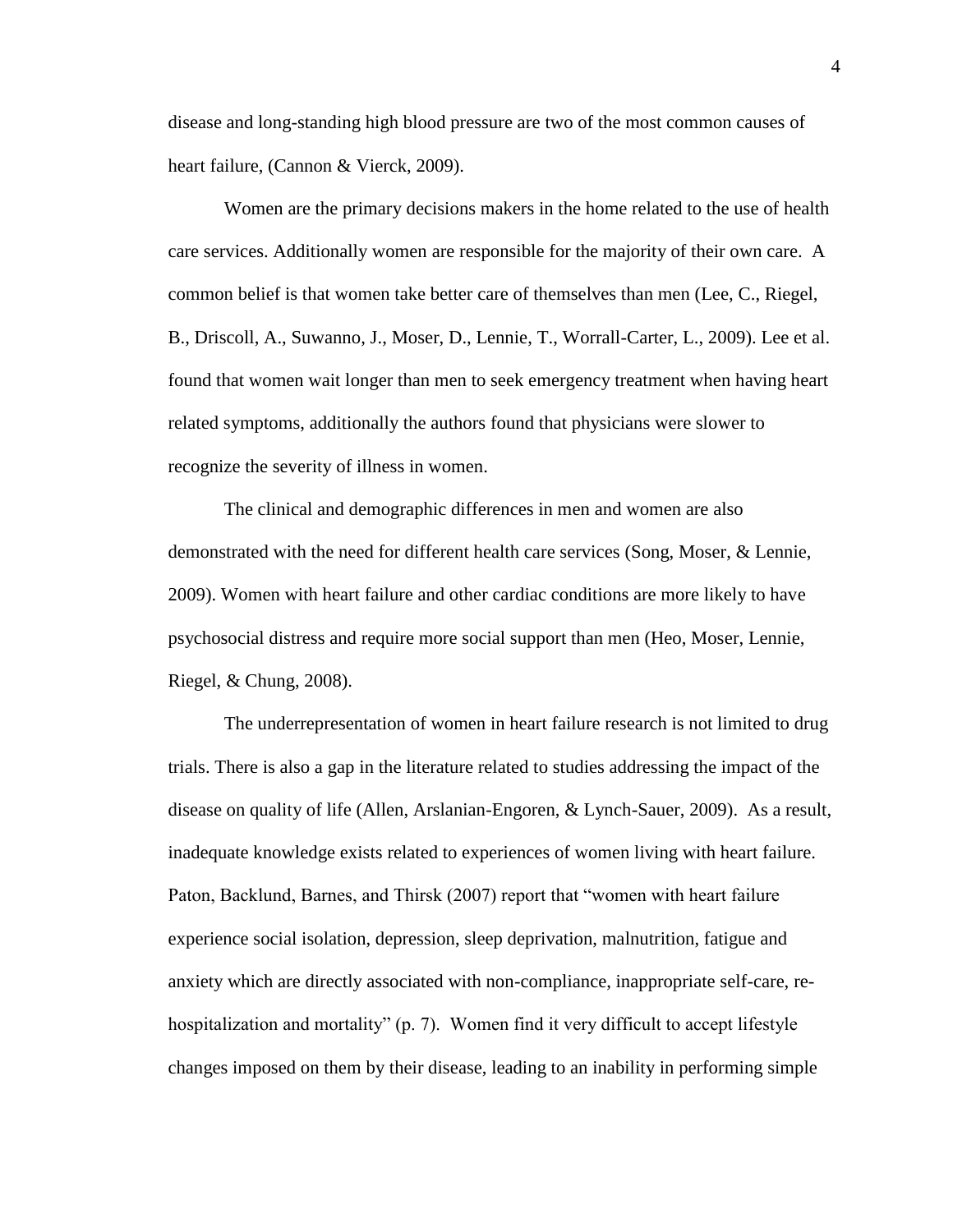household tasks, supporting family and friends, and continuing work. Women begin to feel as if they are a burden to others (Paton et al.).

According to Rhodes and Bowles (2002), there is relatively little known about a women's response to heart failure and the challenge remains to evaluate the impact heart failure has on older women's lives. This study revealed the significance of understanding not only the impact heart failure has physically on a women's body and the impact heart failure has on the meaning of every aspect of daily life. The challenge for health care professionals is to provide a positive focus for heart failure patients and encourage these patients to take an active role in their life while coping with this disease. This approach may impact physical and mental health as well as providing an opportunity for an improved quality of life for each woman. Further study is needed specific to women in order to validate the results from this study.

## <span id="page-8-0"></span>*Statement of Problem*

Despite the fact that heart failure is heavily researched, there are only a limited number of studies specific to women and the effects heart failure may have on quality of life. Most methods used to evaluate a patient's symptoms limit themselves to measuring symptom occurrence and distress, failing to consider the meaning and importance these symptoms may have on activities of daily living. Rhodes and Bowles (2002), sought to examine and describe the experience of living with heart failure from the perspective of women actually living every day with this disease.

## <span id="page-8-1"></span>*Purpose of Study*

<span id="page-8-2"></span>The purpose of this qualitative study is to explore and describe the lived experiences of women with heart failure from a personal perspective.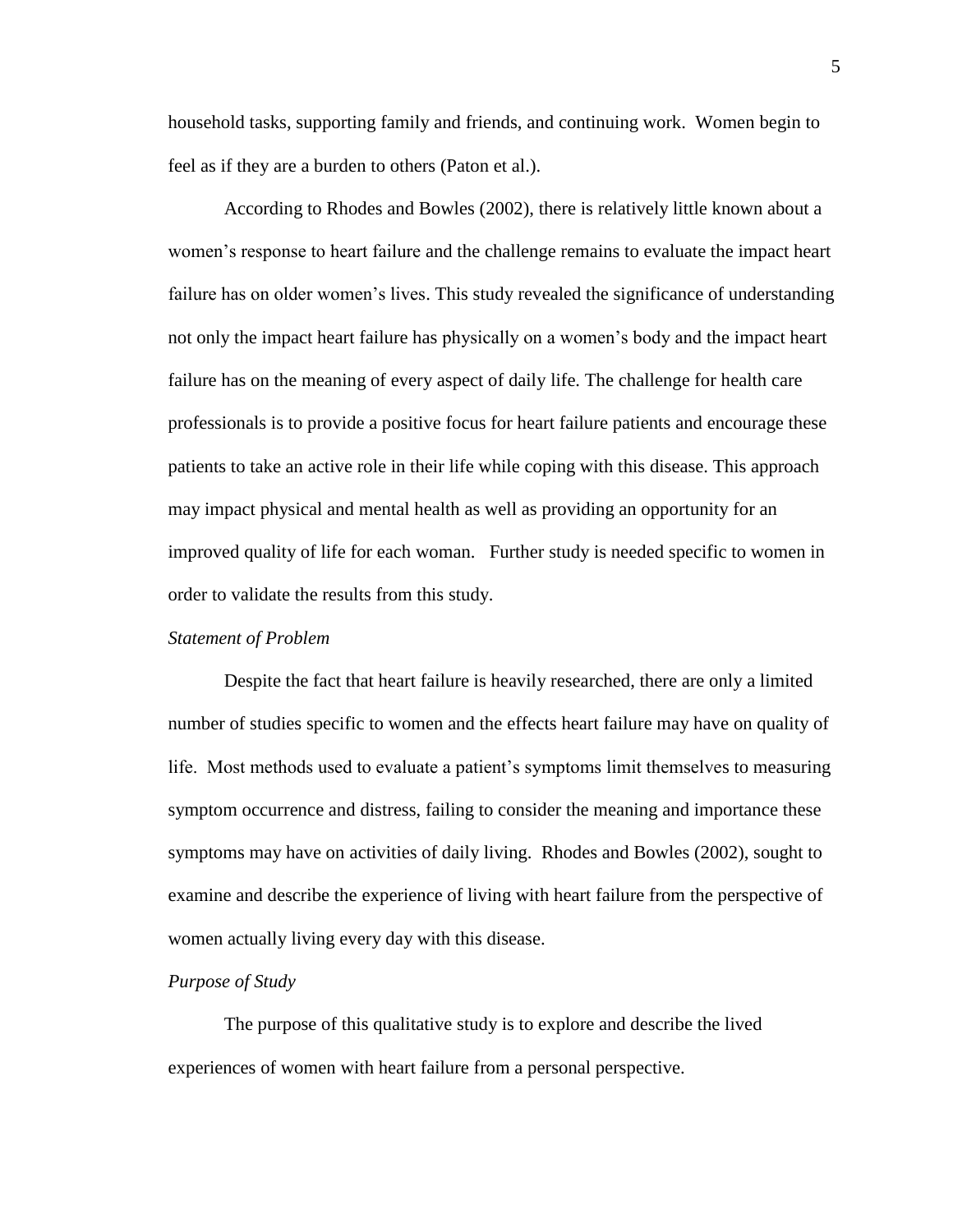# *Research Question*

How do women (65 years of age and older) with New York Heart Association (NYHA) Stage II heart failure perceive their own lives?

## <span id="page-9-0"></span>*Theoretical Framework*

A qualitative design based on Husserl's descriptive phenomenologic approach is used as the framework for this study. Husserl regarded the "experience" as the fundamental source of knowledge. His aim was to rigorously study events as they appear in order to arrive at an understanding of the human experience (Dowling, 2007). The purpose of phenomenology is to evaluate and then describe a specific phenomenon in relation to everyday experience. The ultimate goal is to find meaning and understanding (Balls, 2009). This framework is appropriate because this study seeks to explore, describe understand how a woman's personal experiences of living with heart failure affect daily life.

#### <span id="page-9-1"></span>*Definition of Terms*

#### <span id="page-9-2"></span>*Heart Failure: Conceptual*

Heart Failure, also known as congestive heart failure (CHF), is a term used when the heart is unable to pump enough blood to meet the body's needs. Over time, conditions such as narrowed arteries in the heart (coronary artery disease) or high blood pressure gradually leave the heart too weak or stiff to fill and pump efficiently (Katz  $\&$ Konstam, 2009).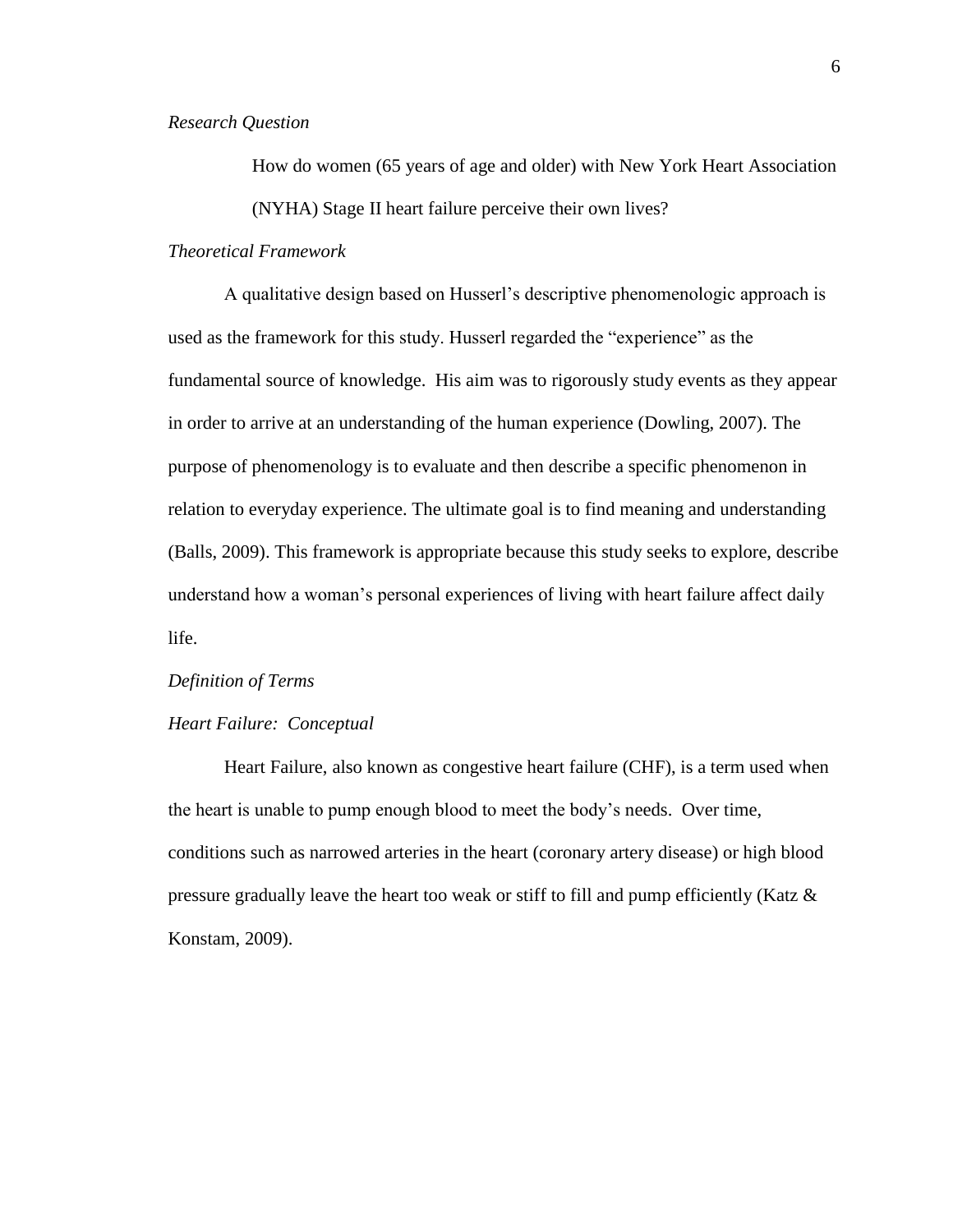<span id="page-10-0"></span>*Lived Experiences: Conceptual.*

The lived experience is used to describe firsthand accounts and impressions of a specific experience.

<span id="page-10-1"></span>*Gender Specific: Conceptual.*

Gender describes a range of characteristics that are used to distinguish the differences between males and females including the masculine and feminine attributes assigned to each. Gender specific medicine is the study of how the normal function and the experience of disease differs between men and women or the comparison of the two sexes (Legato & Bilezikian, 2010)

*Interviewing: Operational.*

Interviewing is a process in which one person questions, consults and or evaluates another in regards to a specific topic.

# <span id="page-10-2"></span>*Limitations*

Due to the nature of qualitative studies, this study will be limited to a small convenient sample. All participants will be over the age of 60. There will be several interviews lasting from 30-60 minutes each. It cannot be assumed that all women with heart failure would have similar experiences.

#### <span id="page-10-3"></span>*Assumptions*

- 1. Most aspects of a women's life are affected by heart failure.
- 2. Women with heart failure actively participate in the health care they receive.
- 3. Women with heart failure seek education about the disease.

<span id="page-10-4"></span>4. Women with heart failure strive for control and management of their illness. *Summary*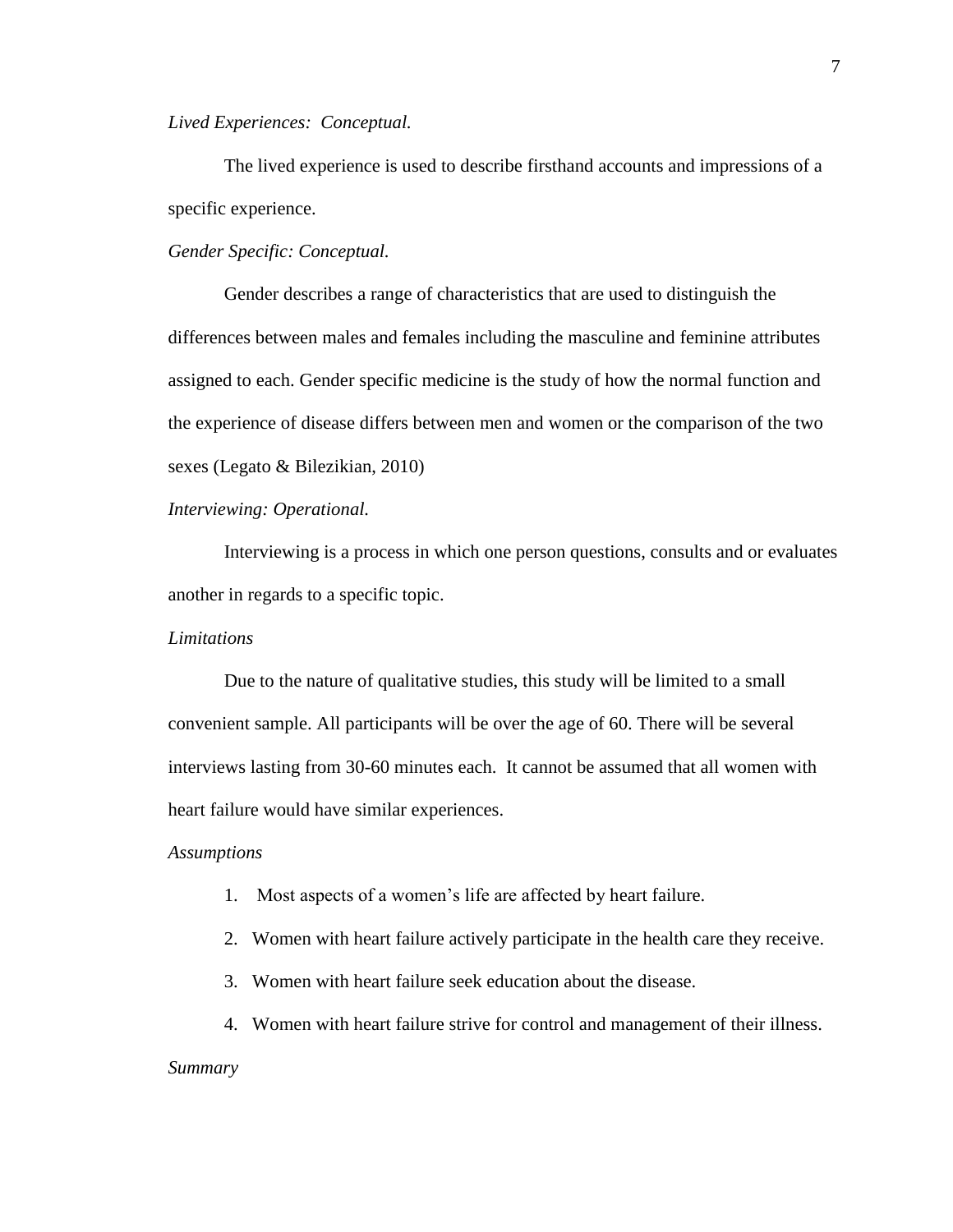The lived experience of heart failure in women is understudied. Heart Failure affects approximately 2.5 million women in the United States. Despite the fact that women account for nearly 50% of all hospital admissions for heart failure, only 25% of women are involved in heart failure studies (Hsich, 2011). Understanding the lived experience associated with women and heart failure will add to the body of knowledge that explores the impact on quality of life and care models that are needed and desired by patients.

The purpose of this qualitative study will be to examine and describe the experiences of women living with heart failure from a personal perspective. A phenomenological approach using Colaizzi's methodology will be used for this work.

This is a replication of Rhodes and Bowles' (2002) study. The findings will further provide information for health care providers in understanding the "lived" experience of women living with heart failure.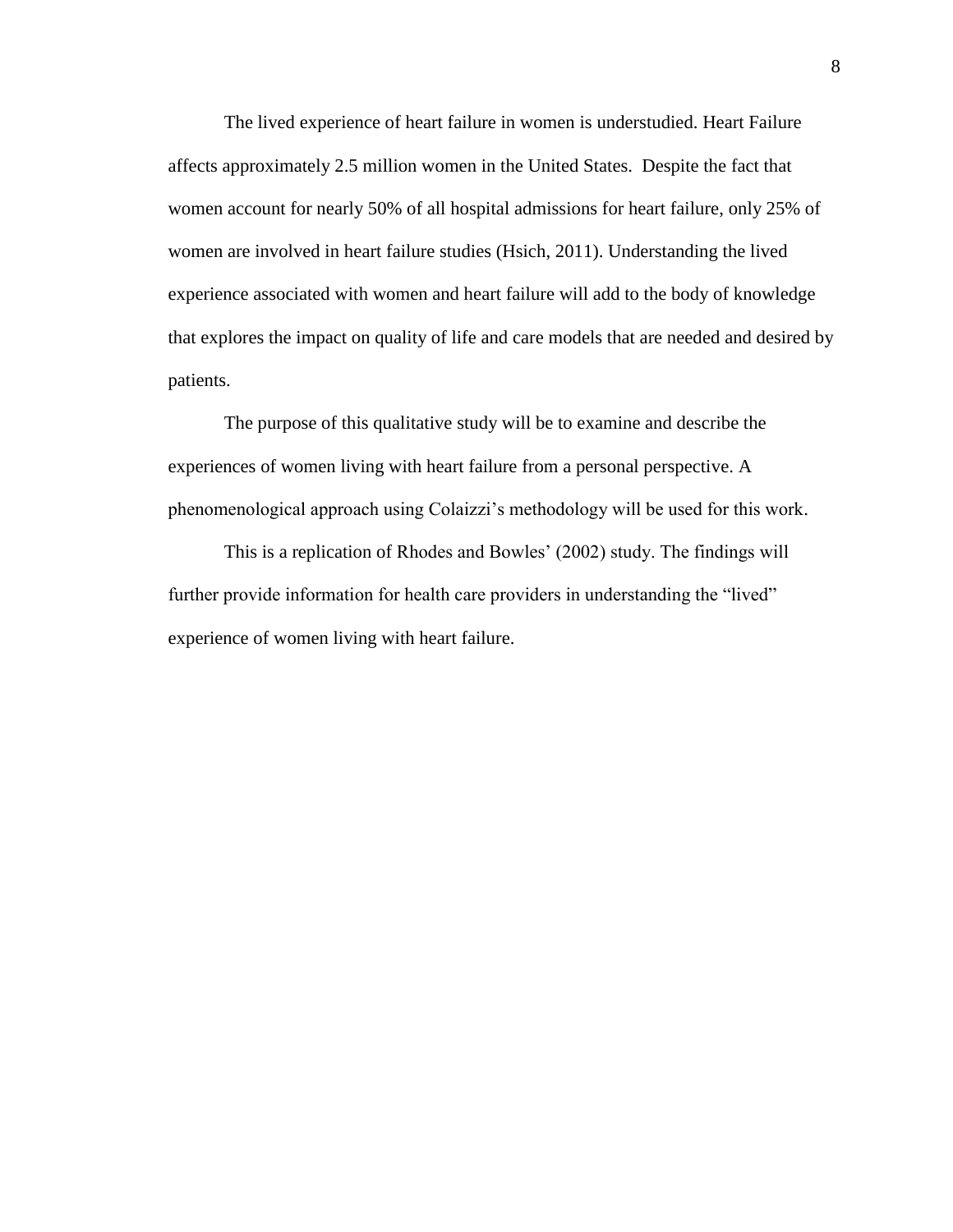## Chapter II

## Review of Literature

# <span id="page-12-2"></span><span id="page-12-1"></span><span id="page-12-0"></span>*Introduction*

The prevalence of heart failure has nearly tripled over the past two decades; in the United States alone about 570,000 new cases are diagnosed each year (Riegel, B., Dickson, V., Cameron, J., Johnson, J., Bunker, S., Page, K., & Worrall-Carter, L., 2010). Heart failure is a debilitating chronic illness, which frequently is characterized by exacerbations in symptoms that frequently result in hospitalization, high mortality rates and impaired quality of life (QOL). The incidence of heart failure continues to increase each year around the world. Treatment is complex, intensive and expensive not only in health care resources but family life. Heart failure is heavily researched, Imes, C., Dougherty, C., Pyper, G., & Sullivan, M., 2011, as well as Lee, C., Riegel, B., Driscoll, A., Suwanno, J., Moser, D., Lennie, T., Worrall-Carter, L., 2009, and Rauh, R., Schwabauer, N., Enger, E., & Moran, J., 1999, provide studies focusing primarily on men, or include only a limited number of women without distinguishing gender differences. Women demonstrate clinical as well as demographic differences in comparison to men and require different care services. In women, heart disease remains the leading cause of death, in comparison with men, women present with very different symptoms and somewhat different risk factors. These differences identified by Rhodes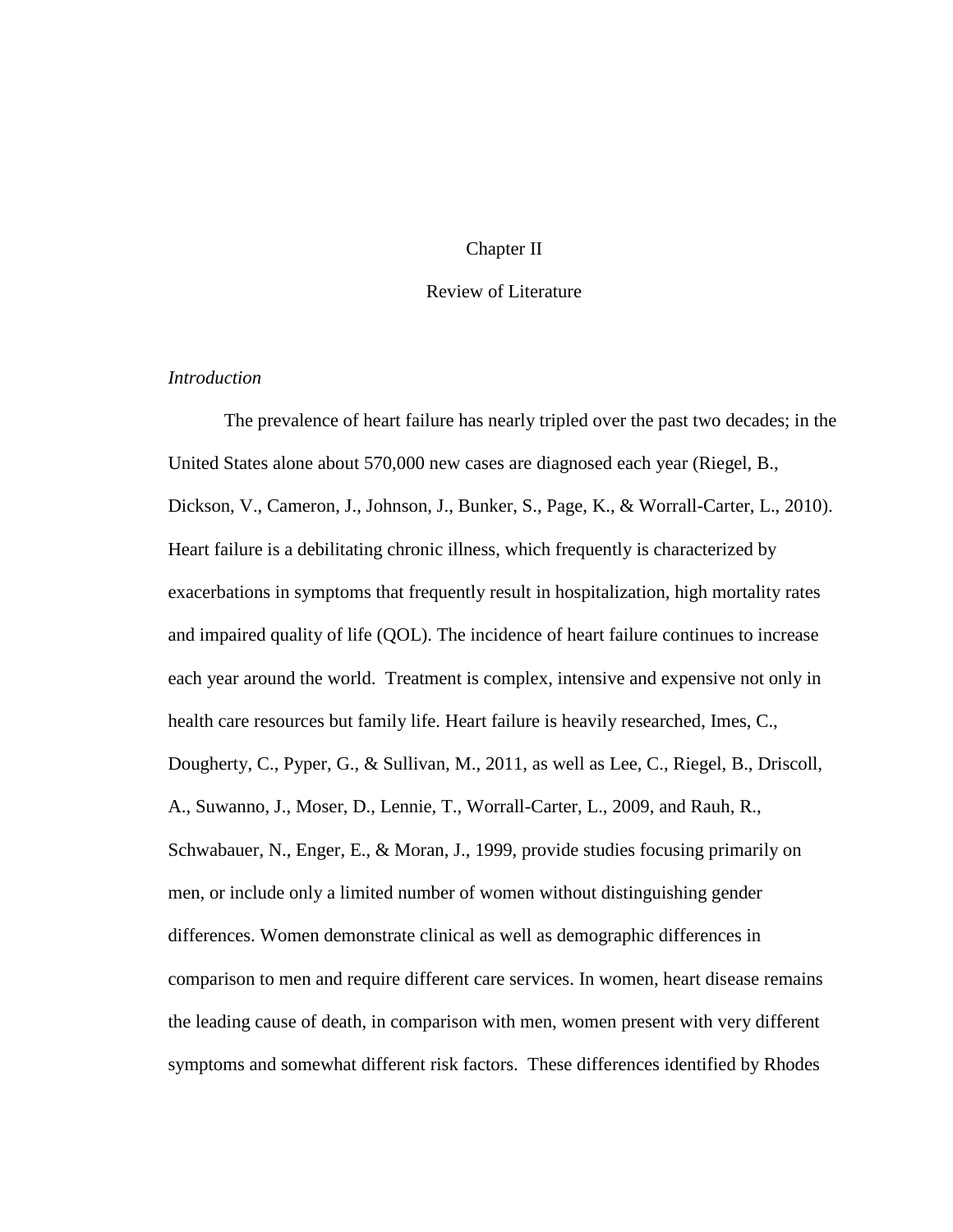and Bowles (2002) lead to delayed presentation or less aggressive interventions. The purpose of this study is to examine the uniqueness of women's experiences in relation to living with heart failure.

# <span id="page-13-0"></span>*Organization of the Literature*

The literature review consists of selected research studies focusing on the experience of living with heart failure. The supportive literature review is divided into four categories: (a) organizing framework, (b) living with heart failure (c) outcomes for persons living with heart failure and (d) experiences of women living with heart failure. *Organizing Framework*

<span id="page-13-1"></span>The organizing framework for this study is the experience of women living with heart failure, based on Husserl's descriptive phenomenology approach. Husserl regarded the "experience" as the fundamental source of knowledge. His aim was to rigorously study events as they appear in order to arrive at an understanding of the human experience (Dowling, 2007). The goal of the phenomenological approach is to understand the essential features of a phenomenon; providing the study is as free as possible from cultural influence. The purpose of phenomenology is to evaluate and then describe a specific phenomenon in relation to an everyday experience; the ultimate goal is to find meaning and understanding. This study explores, describes and seeks to understand how a woman's personal experiences of living with heart failure affect daily life.

# <span id="page-13-2"></span>*Living with Heart Failure*

There is an expectation that patients will assume responsibility for their day to day care. This is especially evident in the acute care setting with the decreased length of stay and the emphasis on outpatient care. There have been numerous studies conducted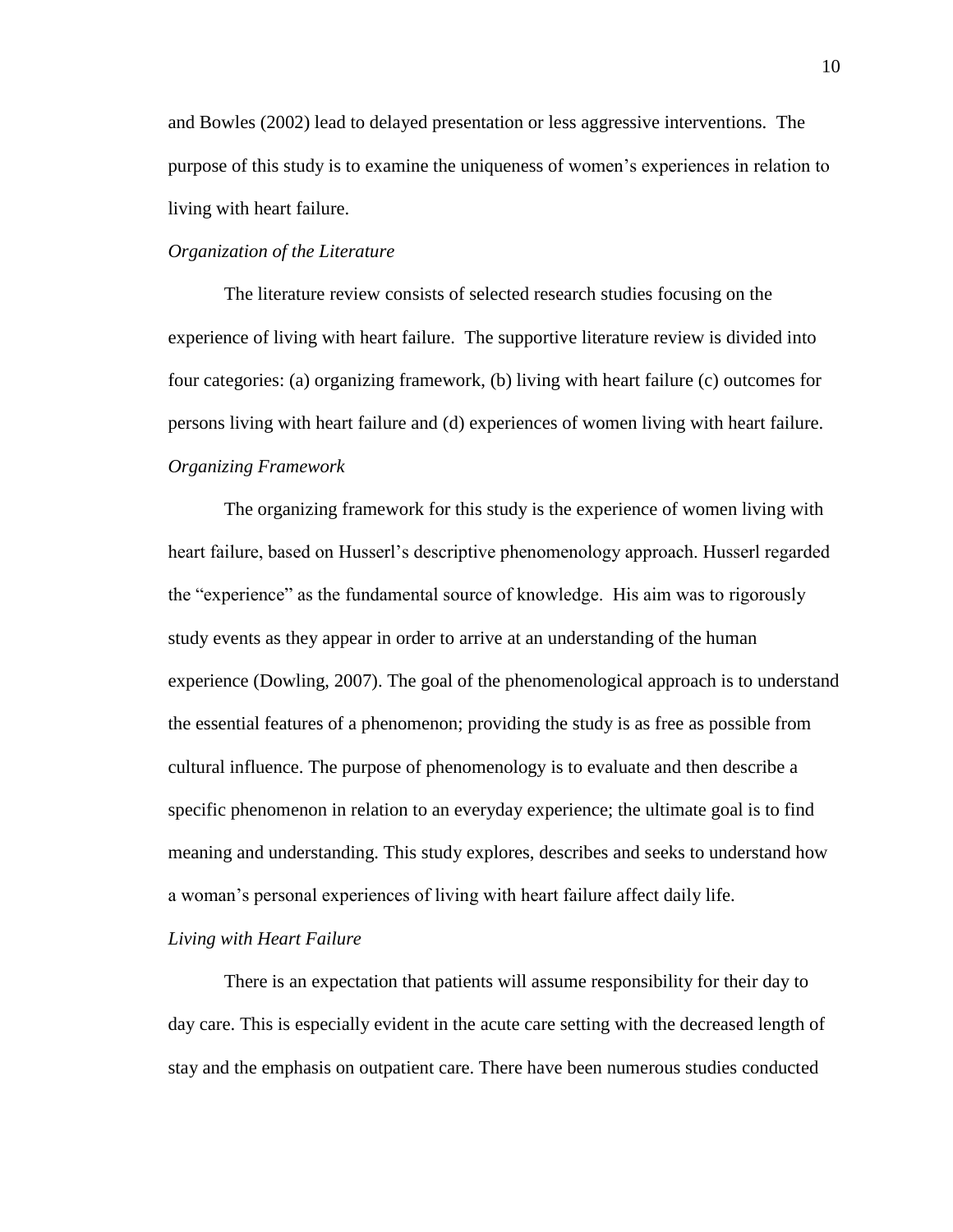related to services provided for patients but few have concentrated on self-management. Welstand et al. (2009) conducted an integrative review exploring the experiences and perceptions of patients living with heart failure, "find any commonality that might enhance care for this patient population and areas for future research" (p 1374). The purpose of this integrative review was to provide a clearer understanding of self care behaviors through the summarization of past empirical or theoretical studies.

Welstand et al. (2009) using integrative methodology set out to answer the research question, "Do patients share any common concerns, perceptions and themes about their experiences of living with heart failure that might enhance care giving?" (p. 1375). Inclusion criteria included studies specifically related to patient's experience. Exclusion criteria were studies not published in English, and review and discussion papers. A total of 2588 papers were identified. Further exclusion criteria implied studies that focused on the disease process and/or did not included information about the lived experience for the patient.

Eighteen studies were selected. The studies clearly reflected a focus of the patient's experience of living with heart failure. The settings for all 18 studies reviewed were worldwide with Sweden ( $n= 7$ ), USA ( $n=6$ ), UK ( $n=3$ ), and Canada ( $n=2$ ) (Welstand et al., 2009). The total sample size included 245 patients and 32 relatives/caregivers. The gender mix included 73 women, and 156 men, with three studies inclusive of male only  $(n=47)$ , and three women only  $(n=24)$ . The age range within the sample was 29-90.

The studies identified as appropriate were examined with a more formal analytical process in order to alleviate any subjective influence. According to Welstand et al.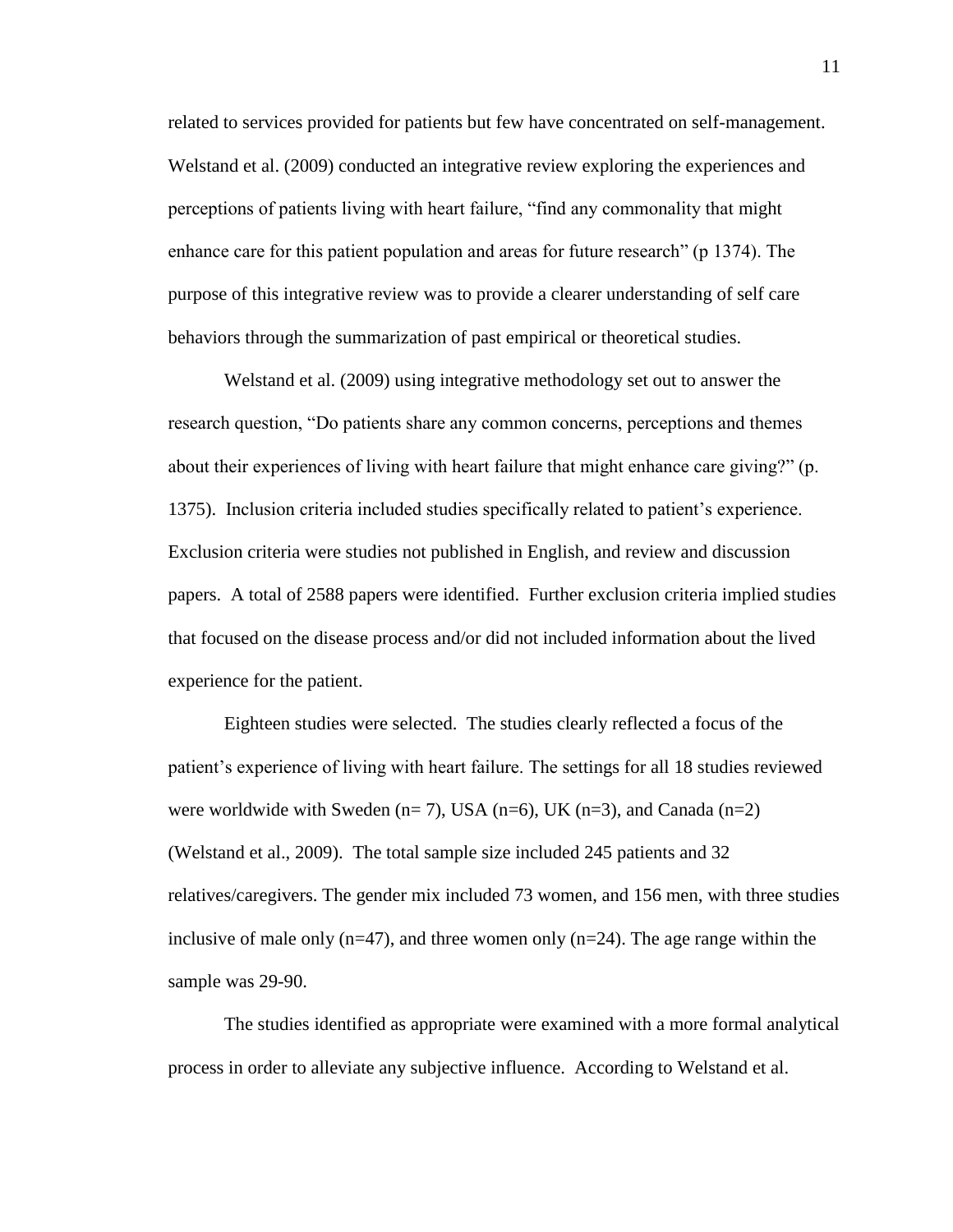(2009), "the data gathered should be allowed to speak for itself in keeping with the open methodology of the review" (p. 1376).

A constant comparative method of data analysis was used. This was done to prevent any methodological/theoretical issues to influence results. Each study was treated as transcribed data, and initial themes and categories were all identified. The use of a constant comparative process was repeated throughout the review to ensure that any emerging and final categories were clearly grounded in data, as well as resolving any discrepancies about the data. This process ensured that results did not fit into more than one category. Welstand et al. (2009), stated in the discussion that having two members of the review team validate the information provided an additional element of trustworthiness to the final categories that emerged.

Five conceptual categories were identified from the analysis of 18 studies: "diagnosis and manifestations of heart failure", "perceptions of day-today life", "coping behaviors", "role of others", and "concept of self". Each category appeared to influence the other and revolved around the "concept of self," ultimately each patient living the experience of heart failure had to redefine self, and then determine how this "new self" would function in day to day life, (Welstand et al., p. 1376).

The authors concluded from this review that there was limited literature available which examined the patient's lived experience with heart failure. The exploration of the 18 studies generated some important conceptual categories about the lived experiences of patients with heart failure. The categories represent both positive and negative experiences that are neither predictable nor sequential but form a significant part of all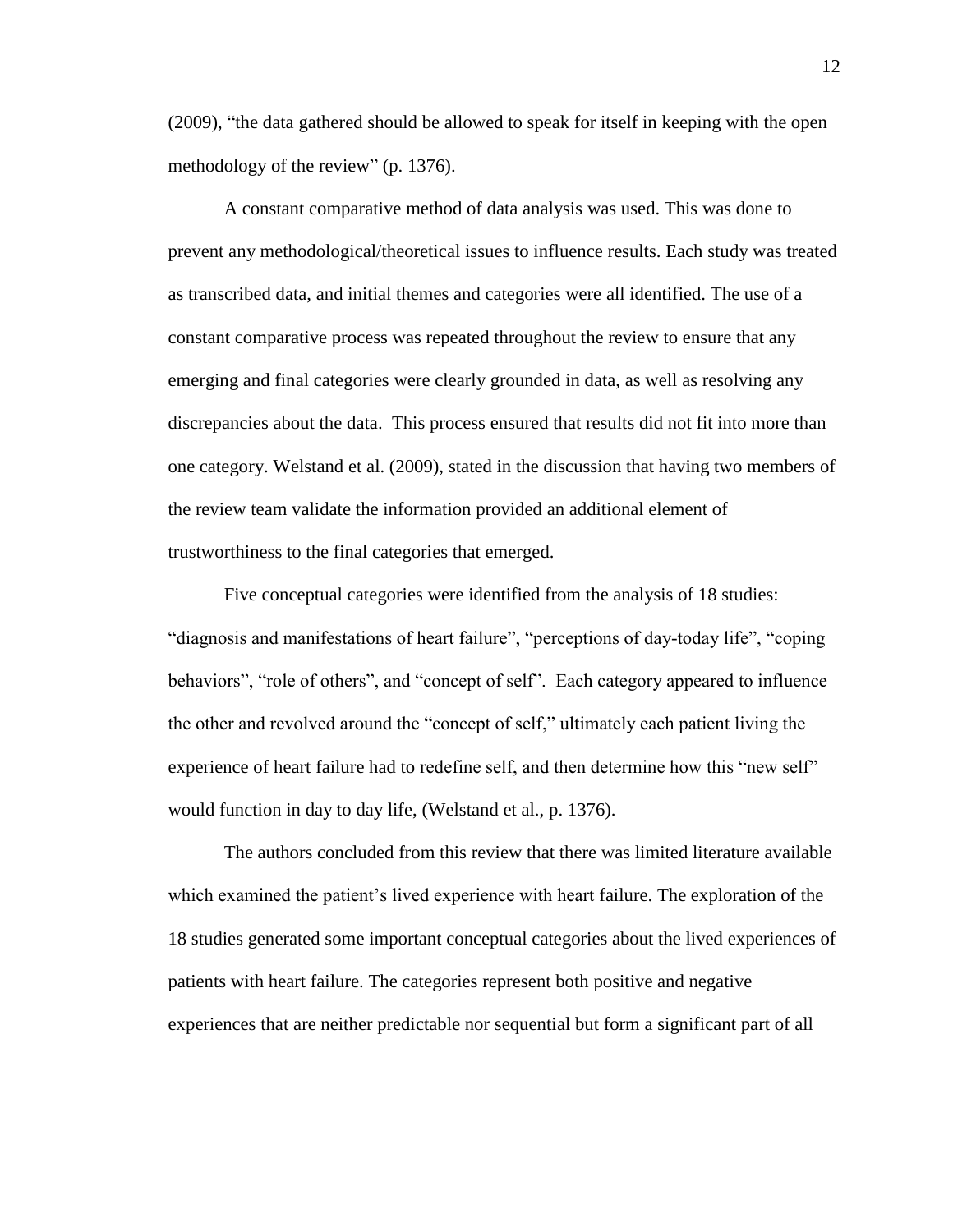patients' experience of heart failure. This appears to imply the notion of supporting individuals on a journey of accepting a new self as described by Welstand (2009).

Educational information and specific programming provided to persons suffering from an illness have been shown to improve well being and compliance with medical regimens. Adequately informed patients are able to make decisions concerning medical interventions, treatment regimens, and end of life care. Agard et al. (2004) proposed that patients with heart failure do not have an adequate knowledge base concerning their medical condition and treatment options. The authors sought to explore the patients' knowledge of heart failure and attitude toward medical information, and to assess different patient-related factors that might hamper the improvement of patients' knowledge. The research question was: What effect does adequately informing heart failure patients have on their life experience? This study is a conceptual analysis of what constitutes adequate information in the context of heart failure as seen from the perspective of the patient. The authors included a component of ethical consideration in regards to a patients' right to participate in the decision-making process and influence outcomes in care

Sahlgren's University Hospital in Gothenburg, Sweden provided the setting for this study. A sample of 40 patients (25 men and 15 women) participated; the mean age was 73, with a range of 60-80 years. The inclusion criteria were a verified chronic heart failure diagnosis, mentally competent, and undergoing treatment. This diagnosis was considered to be the main cause of symptoms. This sample was designed to provide representation from patients of different ages, and at various stages of heart failure. The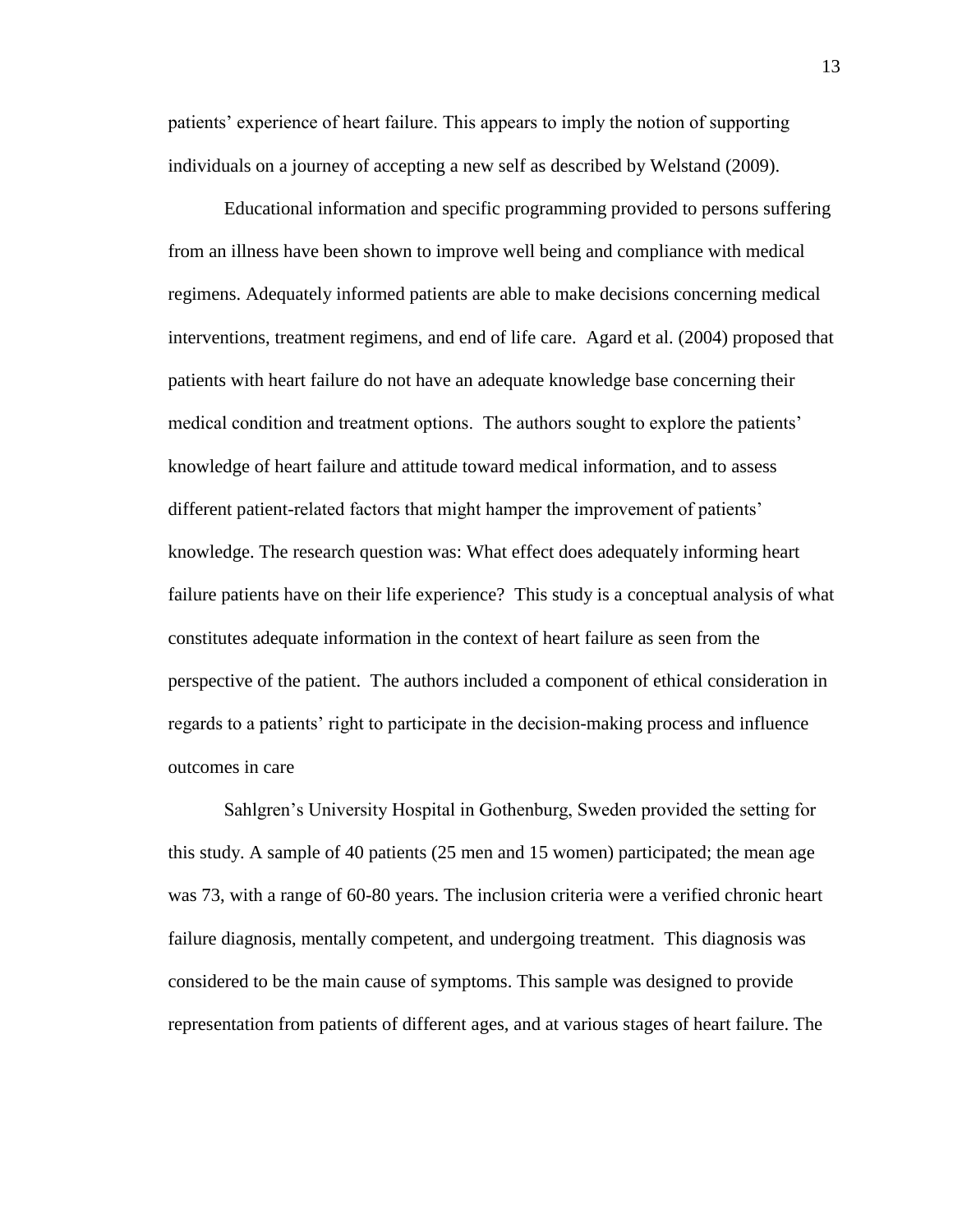interviews were conducted in an outpatient clinic, and varied in length from 20 to 40 minutes (Agard et al., 2004).

Semi-structured interviews were conducted with four open-ended questions (interview guide) to collect data. The interviews were not tape recorded. The authors tested with pilot interviews conducted by the primary investigator. The primary investigator was not the primary physician providing care for patients. The questions were the following:

- 1. What is your opinion about the medical information that you have been given?
- 2. What kind of information is lacking?
- 3. What information have you been given about heart failure?
- 4. What is your attitude toward receiving prognostic information? (Agard et al., 2004, p. 220).

Several themes were identified from the interviews. Units of meaning such as different levels of comprehension, various reasons, wishes, experiences and points of view were then identified and classified according to similarities in content (Agard et al., 2004). From this information, the authors agreed that the interpretation of the data and categories were satisfactorily related to their original context.

The findings resulted in four categories. The first category presented involved the level of knowledge the patients had about heart failure. The majority of the patients  $(n=34)$  had a vague understanding of the disease, other patients  $(n=25)$  did not seem to be aware that taking medication daily would be lifelong. Findings demonstrated that patients did not view this as a life altering illness. There were nine participants that had an adequate knowledge base about heart disease and heart failure (Agard et al., 2004).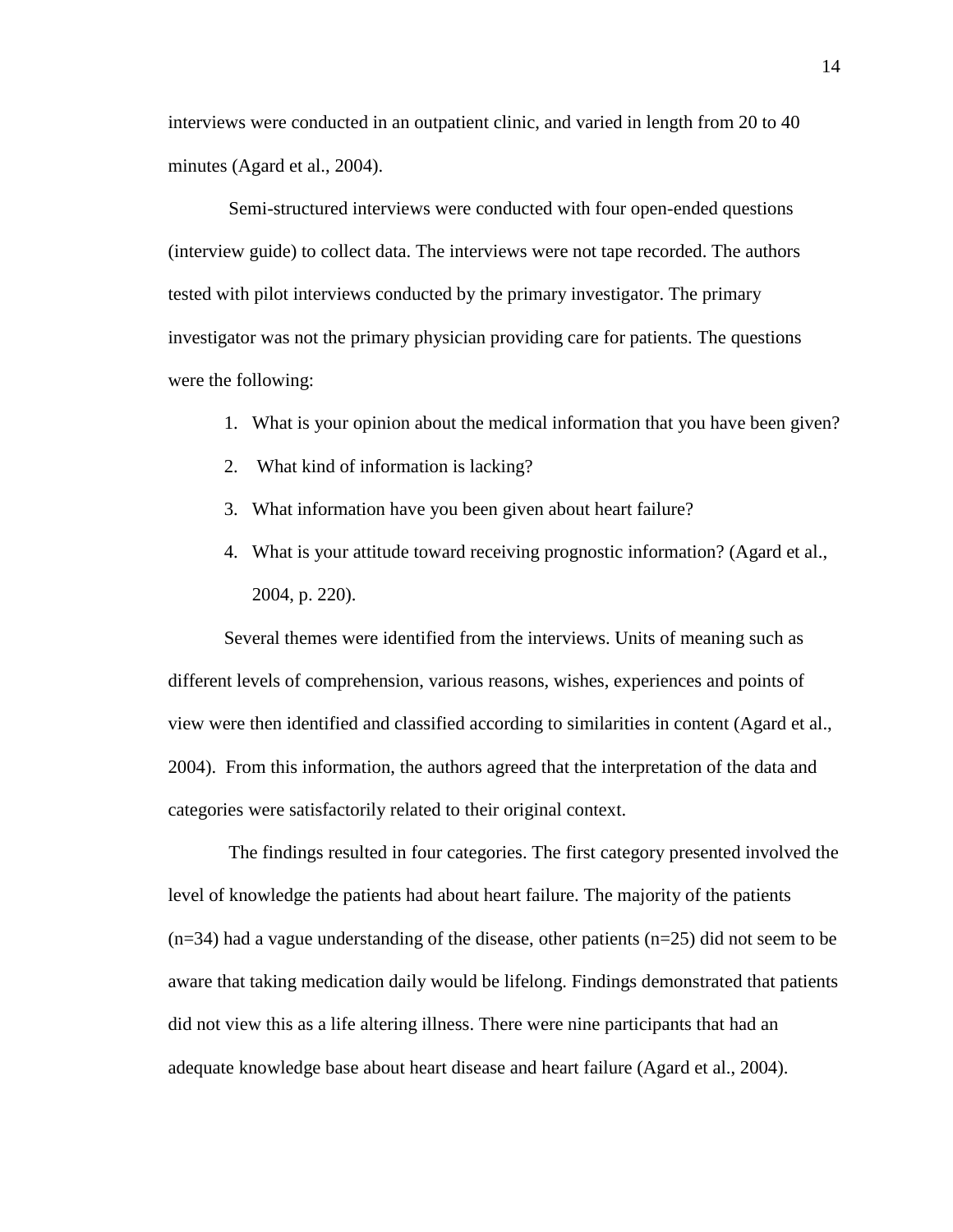The second category "opinions on basic information" revealed that the majority of participants did have enough information to make decisions about their health and treatment. There were two participants that were very critical and did not feel they had been informed (Agard et al., 2004).

The third category finding "attitudes toward receiving or not prognostic information" provided the researchers with insight into the patient's feelings about prognosis. Did having more information about heart failure lead to negative feelings or did this allow for a more hopeful affect of thought processes? Several of the participants agreed that yes the patient had the right to be informed and be able allowed to take care of the practical aspects of life (Agard et. al., 2004). The fourth and final category involved the perceptions of the prognosis. Some of the patients were overoptimistic and remained hopeful that death could not be predicted while others felt that life ends because of advanced age.

According to Agard et al., (2004) "embedded in the qualitative approach is the opportunity for questions to be raised about the subjectivity of the interpretation of the interviews, the interviewer's influence on the respondents' answers and the researchers' credibility" (p. 224). The results yielded three main conclusions. First the authors noted that there was a discrepancy between the patient's actual knowledge of heart failure and apprehension of being satisfactorily informed about heart failure. Second, the authors surmised that the participants were unaware of a knowledge deficit and may not have wanted to improve the level of knowledge, and finally, there were a number of patients that simply did not want to receive information. It was noted that only a few of the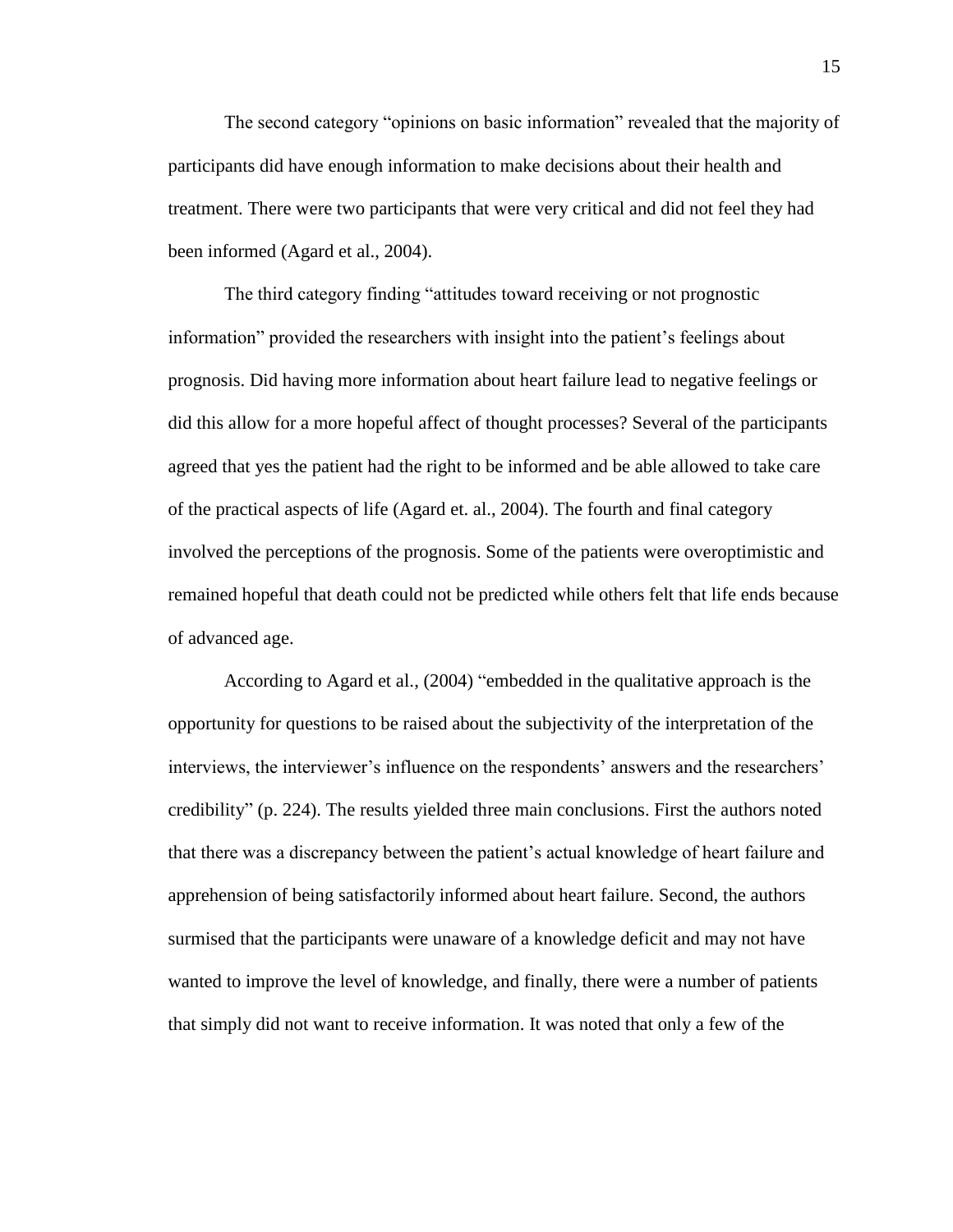participants sought additional information or were interested in information about their prognosis (Agard et al., 2004).

Additional conclusions noted that many participants were satisfied even though they had limited information about heart failure, some participants did not view heart failure as a deadly disease, and several were indifferent to receiving specific information. Agard et al. (2004) "claimed that adequate information is the kind of information that needs to be provided to manage a patient securely and effectively, information that is not requested or cannot be understood does not make a difference to the patient or affect his or her choice is redundant" (p. 225).

Heo et al. (2008) found in this study that there are three major concerns regarding gender differences in relation to self-care behavior, lack of self-care in patients resulting in high hospitalizations rates, psychological factors, knowledge and functional status relating to a patient's ability to care for themselves and gender differences affecting psychosocial and functional status in heart failure patients. The purpose of the Heo et al., (2008) study was to identify gender related correlates to self-care behaviors in heart failure patients and to determine whether there were gender differences involved in these correlates. The research question was: Are there gender differences in relation to selfcare behaviors in heart failure patients?

The sample for this study was recruited from outpatient clinics of one academic medical center, and two community hospitals in a US Midwestern city. Participants were recruited during routine follow up visits to the cardiologist based on the following inclusion criteria: primary diagnosis of heart failure confirmed by clinical, signs, symptoms and radiographic evidence, ability to read and speak English, no diagnosis of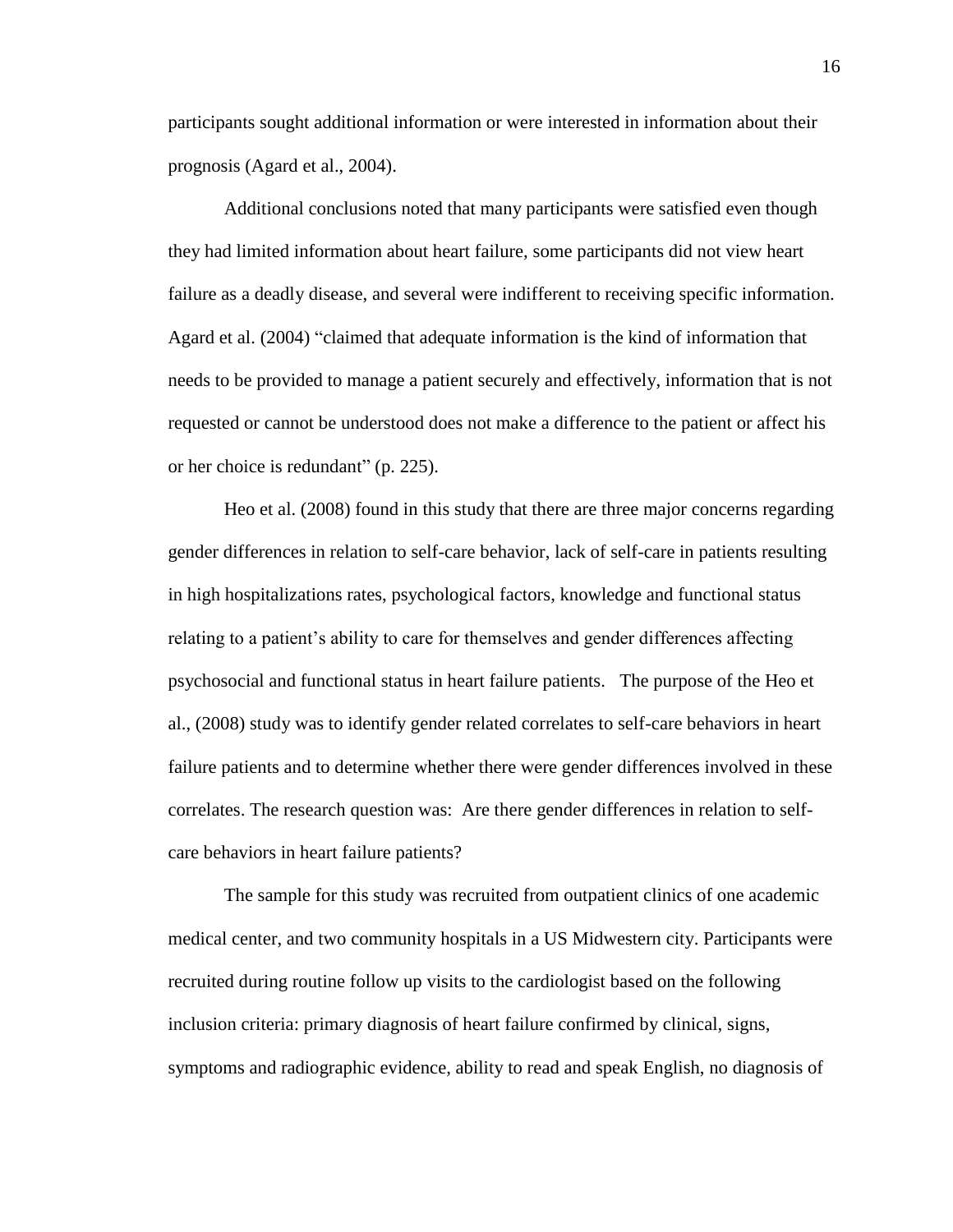psychiatric or cognitive problems as determined by medical record review and patient interview, and 18 years of age and older (Heo et al., 2008).

The sample size was determined by a calculation based on prior studies considering an *a* of .05, power = 80%, 6 predictors, and a total expected R2 = 25, (Heo et al., 2008). Eligibility was confirmed by the research associates through medical record review. There were one hundred twenty-two participants who met the inclusion criteria, 77 men and 45 women.

Recruitment and data collection occurred between 2004 and 2006 using a crosssectional, correlational study design. Seven instruments were used to assess differences in gender correlates (Heo et al., 2008). These were:

- 1. Self-Care of Heart Failure Index (SCHFI)
- 2. Beck Depression Inventory (BDI-II)
- 3. Control Attitudes Scale-Revised
- 4. SCHFI sub-scale
- 5. HF knowledge and barriers to Adherence Scale
- 6. Duke Activity Status Index
- 7. Multidimensional Scale of Perceived Social Support

Descriptive and clinical data were also collected and analyzed using standard statistical measures such as: means, standard deviations and percentages, Chi-square test, Mann-Whitney *U* and independent *t*-test for interval variables to assess gender differences.

Findings from Heo et al., (2008) revealed that both men and women exhibited self-care behavior scores that were less than 70% of the standardized score, indicating the majority of men and women with heart failure did not consistently engage in self-care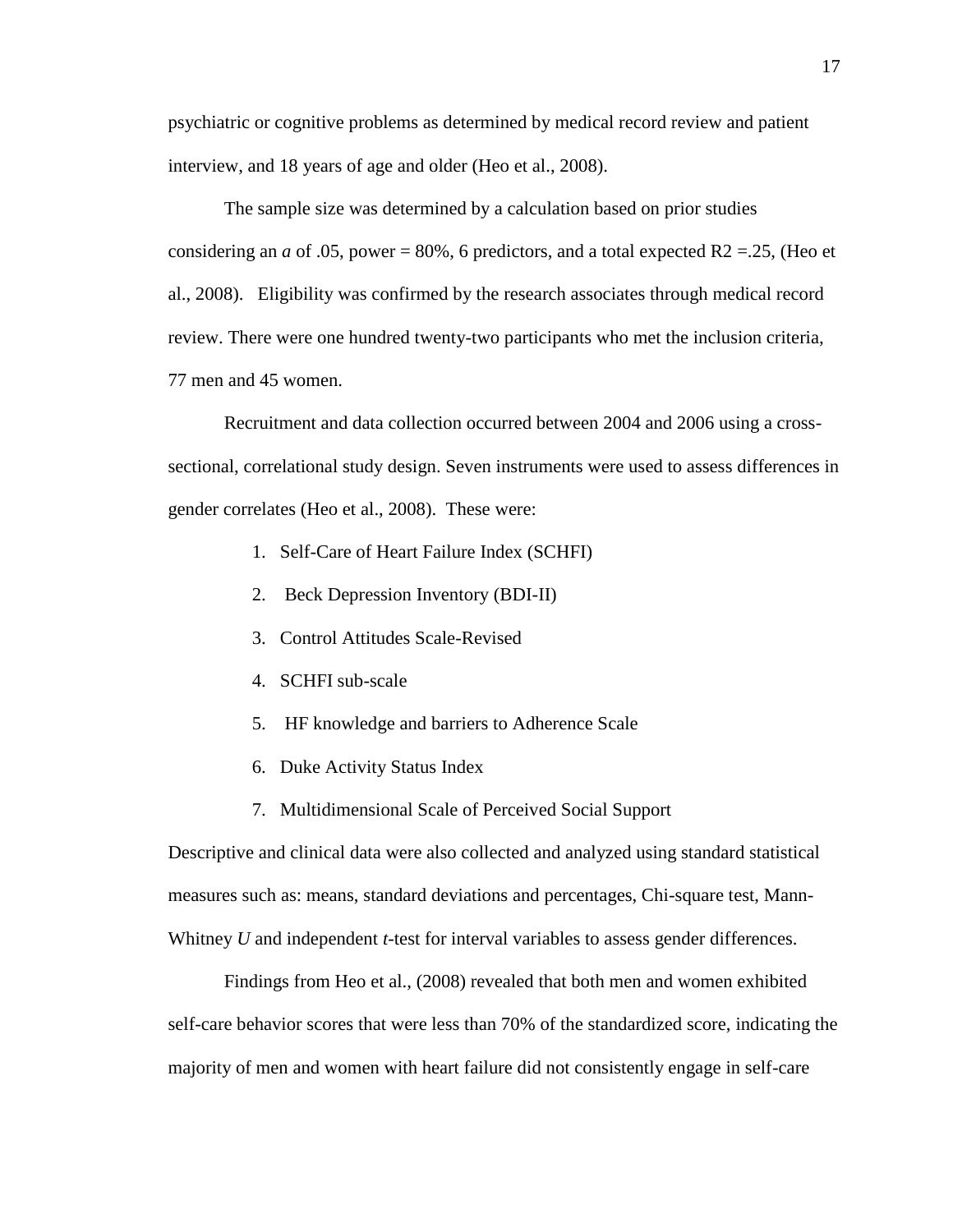behaviors. Results indicated that men had better functional status than women. It was also noted that higher self-care confidence, better perceived control over heart failure and symptom management, and knowledge of how to manage heart failure were related to better self-care behaviors (*F* [3,116] = 13.16,  $R2 = .25$ ,  $p < .001$ ). Data analysis related to age showed that older participants demonstrated better self-care behaviors (*F* [4,115]  $=12.85$ ,  $R2 = .31$ ,  $p < .001$ ). Depressive symptoms, social support and functional statues were not significantly related in regards to age.

Multiple regression analysis related to gender indicated that positive perceived control and heart failure management knowledge were related to better self-care behavior in men  $F[2,73] = 7.90$ ,  $R2 = .18$ ,  $p = .001$ ). Further analysis demonstrated that when age was entered into the evaluation older age related better to self-care behaviors in men, (*F* [3, 72] = 8.36, *R*2 = .26, *p*<.001) (Heo et al., 2008).

Higher self-care confidence and poor functional status were related to better selfcare behaviors in women  $(F [2, 41] = 10.82, R2 = .35, p<.002)$ . Depressive symptoms and social support were not related to either men or women's self-care behaviors in relation to confidence and functional status (Heo et al., 2008).

Heo et al., (2008) have indicated that the results of this study provide insights into self-care behaviors in patients with heart failure. Self-care confidence was the strongest factor affecting self-care behaviors, with perceived control and heart failure knowledge influencing the patients' involvement in self-care behavior.

The authors concluded that self-care behaviors were poor, however several modifiable factors affecting patients' self-care behaviors were identified that could be targeted. In order to provide effective interventions for heart failure patients, the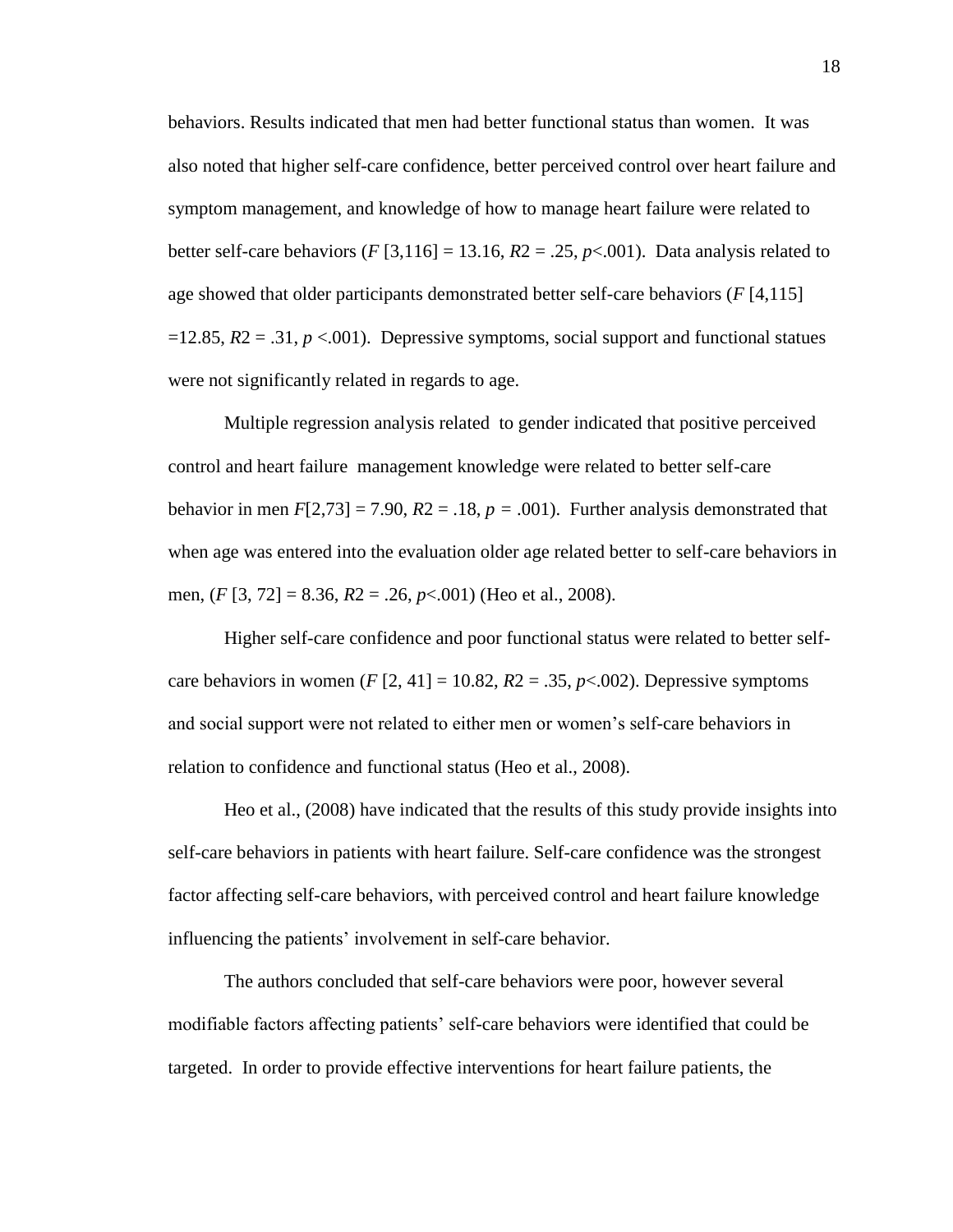uniqueness of men and women should be considered. The authors further concluded that when working with heart failure patients, clinicians need to address the self-care status unique to gender, and focus interventions on modifiable factors specific to men and women (Heo et al., 2008).

## *Outcomes for persons living with heart failure*

Outcomes for heart failure remain poor inspite of advances in medical treatments. The treatment for heart failure is complex and requires a comprehensive individualized plan of care for each patient. A study by Benatar et al. (2003), hypothesized that the method by which outpatient care is delivered may affect outcomes in this patient population (p. 347). The purpose of this study was to compare the outcomes of patients receiving home health care from a Nurse Telemanagement (NTM) approach to actual home nursing visits (HNV). The method of delivering the home care was the focus of the study. The outcomes were length of stay (LOS), heart failure hospitalization charges, readmissions and preintervention, and post intervention quality of life (QOL) measurements.

Study participants were enrolled from two medical centers using a prospective randomized design. These criteria were: documented diagnosis of heart failure as determined by means of radiographic evidence of pulmonary congestion, documented New York Heart Association (NYHA) functional classification III or IV, conventional clinical heart failure symptoms of dyspnea and edema that responded to diuresis and echocardiographic evidence suggestive of heart failure. The sample consisted of 216 patients (63.9% female and 36.1% male, average age 63). All patients were randomized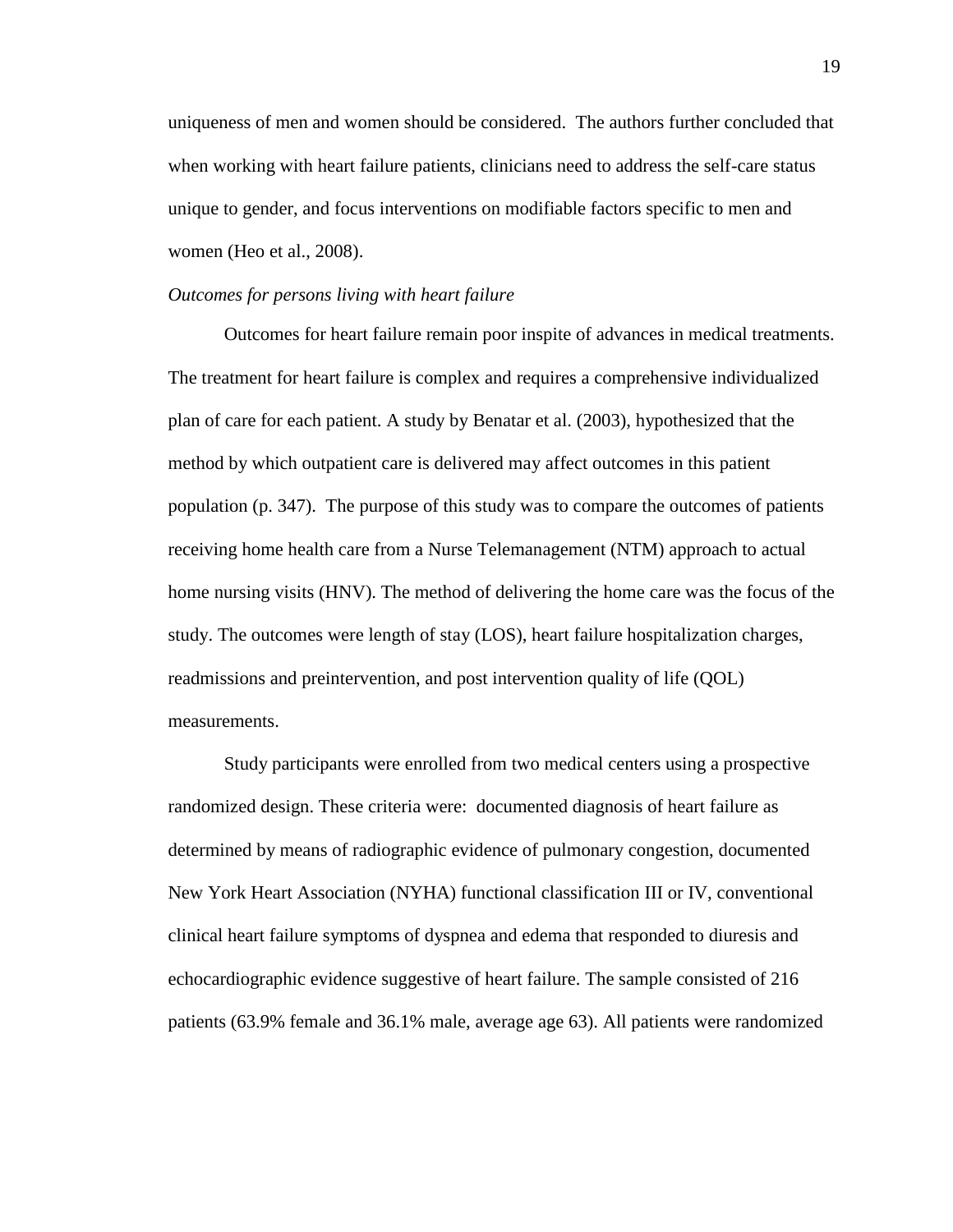to either the NTM group or the HNV group to allow for attrition  $(N=108)$  (Benatar et al., 2003).

It was found that all patients completed at least 3 months of the study. Although short, this period allowed for a rapid turnover of Nurse Telemanagement and Home Nurse Visit methods in an attempt to decrease overall costs while still accomplishing the heart failure teaching goals (Benatar et al., 2003). Additional outcomes were measured at 6 and 12 months. Sex and race were representative of the ethnic and sex composition of the population that received services at two medical centers.

A prospective randomized design was used in this study to compare heart failure outcomes. Four Quality of Life (QOL) measurement instruments were included and completed both before and after the intervention: Minnesota Living with heart failure Questionnaire, Quality of Life Index – Cardiac Version, Hospital Anxiety and Depression Scale, and Heart Failure Self-efficacy Scale. The hospital charges were calculated according to the discharge summary. The Diagnosis Related Group (DRG) and Length of Stay (LOS) per hospital days' data were also included. The researchers utilized the following methods in presenting the analysis. The Shapiro-Wilks test was used to test for normal distribution, a 2-group repeated-measure analysis of variance was used to compare the continuous variables preintervention and postintervention. The x2 evaluated the discrete variables and the Mann-Whitney and Wilcoxon rank sum tests were used for the nonnormally distributed variables, (Benatar et al., 2003).

The results indicated that after 3 months of outpatient care, the patients in the nurse telemanagement group had fewer heart failure readmissions and shorter LOS compared with the home nurse visit group. The results continued at the six and twelve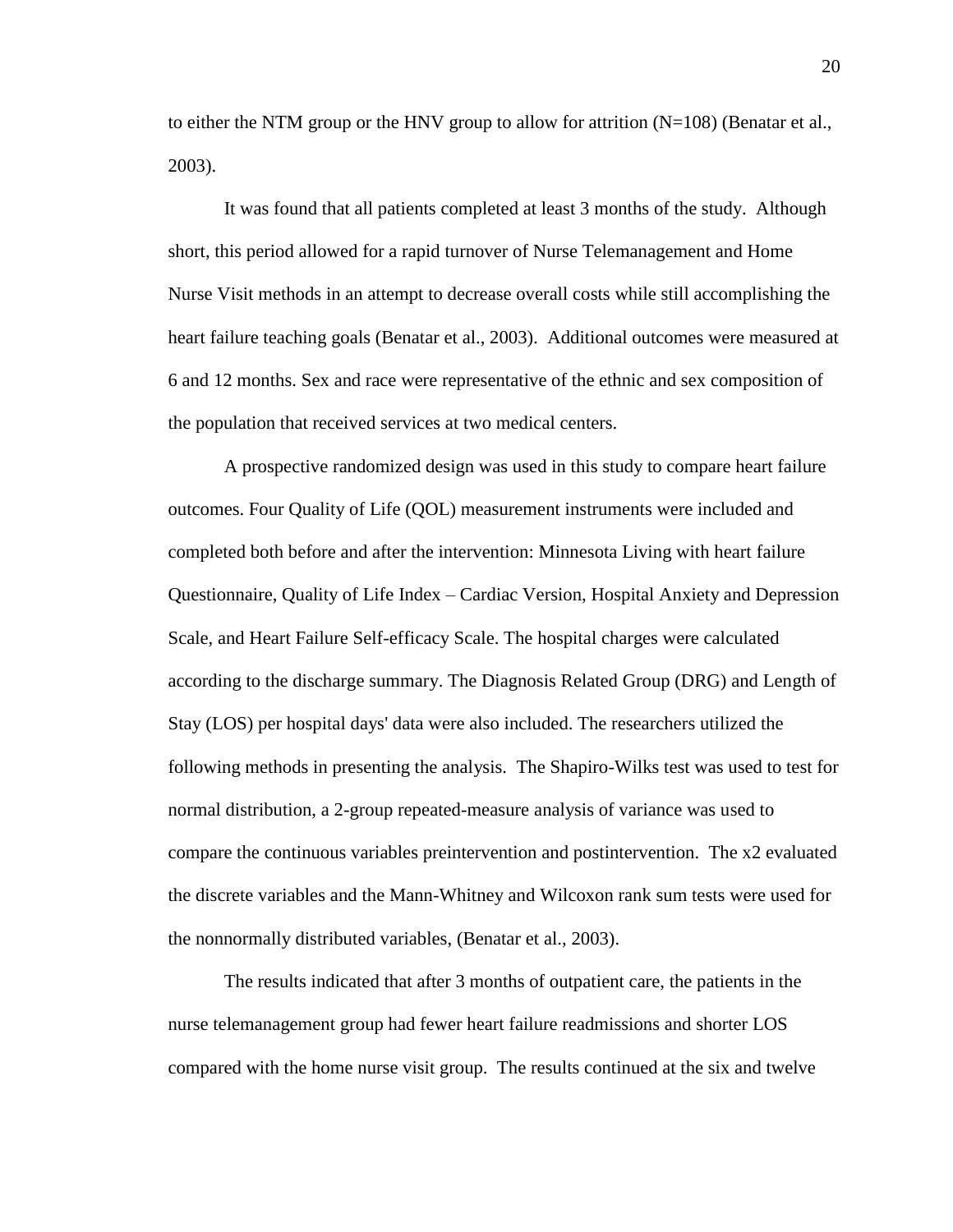month mark. The QOL measurements improved in both groups after intervention as compared to baseline data.

Hospital charges at 3 months were smaller for the nurse telemanagement group compared the home nurse visit group. The findings were reinforced with similar findings at 6 and 12 months.

In conclusion, the authors suggested that a telemonitoring service was more efficacious than home nurse visit in decreasing readmission rates and costs. It was found that QOL measurements were significantly improved in both groups. Benatar et al., (2003), suggest that these findings reinforce the importance of outpatient support for all patients.

The transition for older adults from a hospital setting to home is known to be a vulnerable period. Naylor, Brooten, Campbell, Maislin, McCauley and Schwartz (2004), "examined the effectiveness of using transitional care interventions delivered by advanced practice nurses [APNs] to elders hospitalized with heart failure" (p. 675). Elders with heart failure have a very high incidence of rehospitalization among adult patient groups. This growing segment of the population is living longer with chronic health problems. These chronic health problems are complicated by breakdowns in care during patient transition from hospital to the home setting. This breakdown of care between hospital and home negatively affects quality of life (QOL) and consumes a large amount of health care resources.

System factors have been identified as contributing to a breakdown in care. The leading causes identified are lack of communication between caregivers, inadequate education to both the patient and caregivers in regards to heart failure as well as limited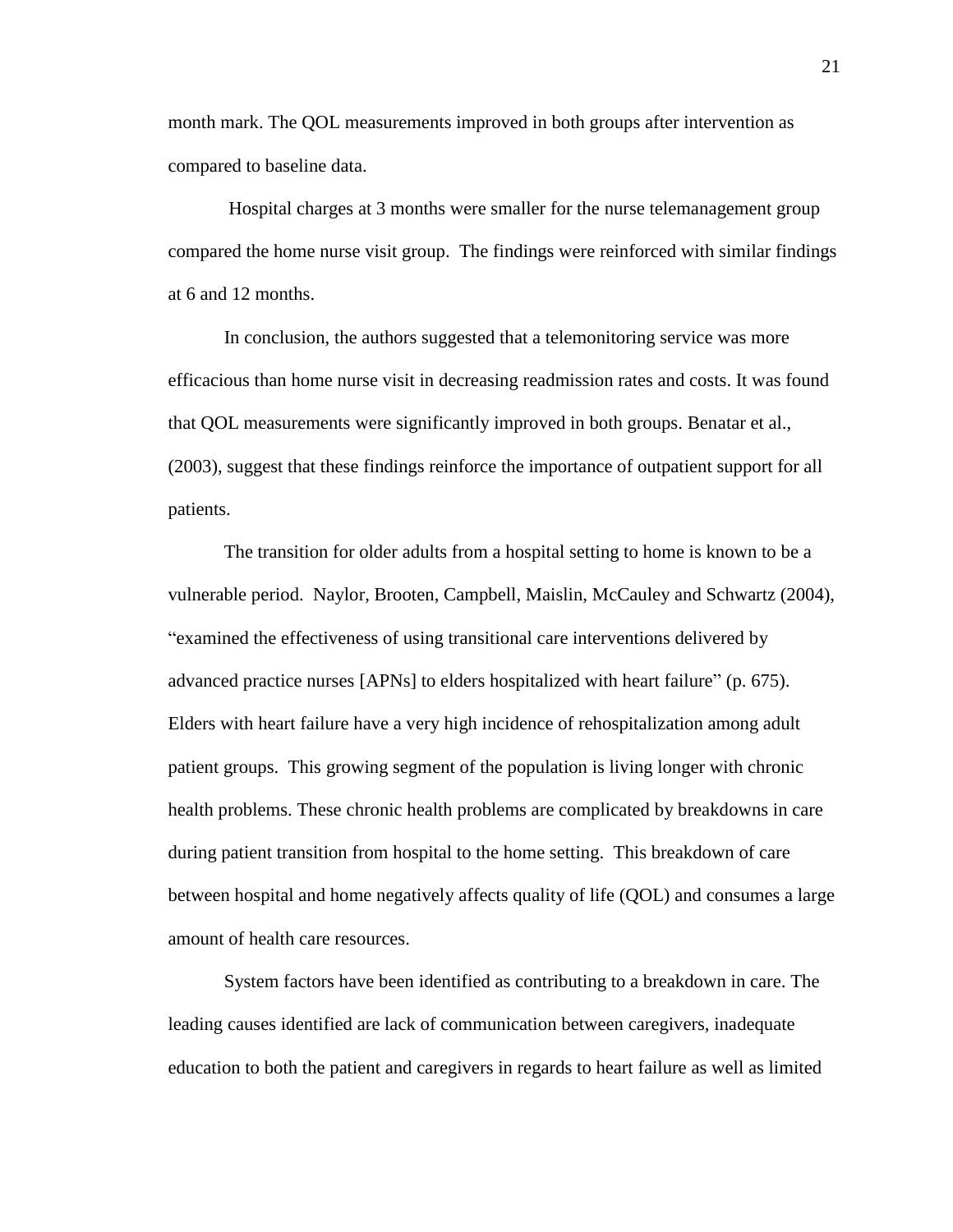access to resources. The purpose of this study was to examine the effect structured APN intervention on postdischarge planning and home follow up will have on elders hospitalized with heart failure. The research question was: Did the re-hospitalization rate decrease following the completion of the comprehensive intervention program as directed by the APN (Naylor et al., 2004)?

The setting for this study included six hospitals. There were 239 patients age 65 and older enrolled in the study. Patients were divided into a control group and intervention group using a computer-generated, institution-specific block 1:1 randomization algorithm. Research assistants obtained baseline health status data and other demographic information from the participants. Other demographic information included mean age (76 vs. 77,  $p = .089$ ), race (64% vs 69% white,  $p = .20$ ), and gender (57% vs. 59% female, p=.804). Inclusion criteria included a diagnosis of heart failure, English speaking, and alert and oriented, reachable by phone after discharge and residing within a 60-mile radius of the admitting hospitals (Naylor et al., 2004).

Telephone interviews were conducted at 2, 6, 12, 26, and 52 weeks after discharge to gain information about any rehospitalization and/or unscheduled visits to physicians, emergency departments, or clinics. The following instruments were used to assess information about rehospitalization and unscheduled visits to physicians. Quality of life was assessed using the Minnesota Living with Heart Failure Questionnaire. Functional status was measured using the Enforced Social Dependency Scale, patient satisfaction was assessed using an investigator-developed instrument at 2 and 6 weeks post index hospitalization (Naylor et al., 2004). During hospitalization, a comprehensive patient assessment using valid and reliable instruments was conducted that addressed,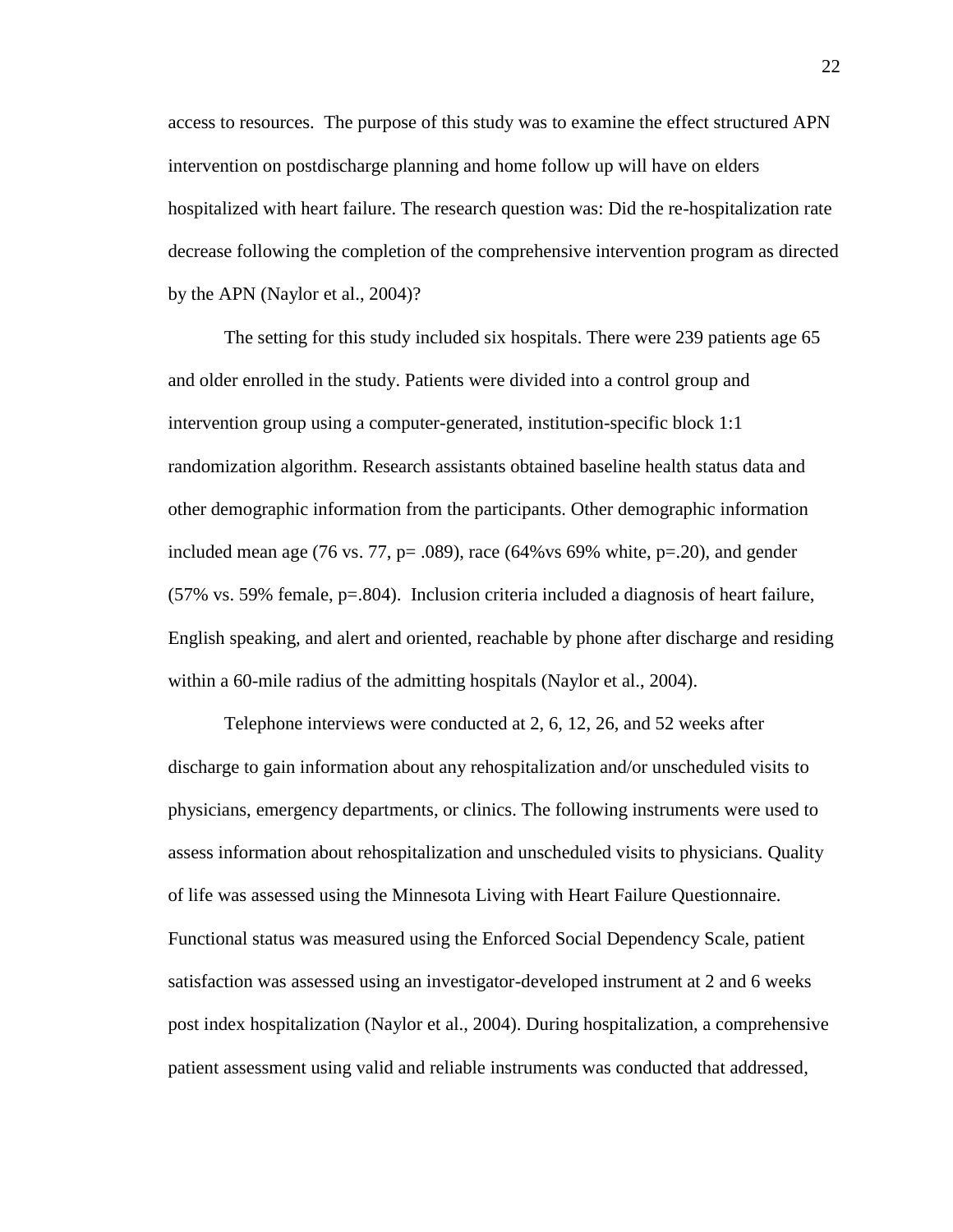"patients' and caregivers' goals; nature, duration and severity of heart failure and comorbid conditions, physical cognitive and emotional health status, general health behaviors and skills and availability and adequacy of social support" (Naylor et al., 2004, p. 677).

Positive outcomes in this study are defined as decreased readmission rates, lower instance of death, increased QOL, patient satisfaction and lowered healthcare costs. Findings demonstrated the length of time to first readmission or death was greater in the intervention group. The patients receiving intervention demonstrated greater patient's satisfaction, but only short-term improvements were demonstrated in overall QOL. The number of visits and projected costs for home visits was higher for the intervention group during the 52 weeks post discharge, the costs were balanced by reductions in heart failure and co-morbidity related readmission within the first six months post discharge (Naylor et al., 2004). The study confirms earlier results about the short-term effectiveness of such interventions in improving heart failure related outcomes in older adults.

Naylor et al. (2004) related that findings support a transitional care program substantially enhances patient management strategies needed to improve clinical outcomes for this growing population of elders that are living longer with multiple, debilitating conditions while at the same time reducing costs.

#### <span id="page-26-0"></span>*Experiences of Women and Heart Failure*

Women are increasingly identified as a risk for heart failure and Myocardial Infarction (MI). Women have a longer life-span then men, and risk factors are different for women (Rhodes & Bowles, 2002). Women view heart failure as beyond personal control and experience a sense of loss including anger, depression and powerlessness. It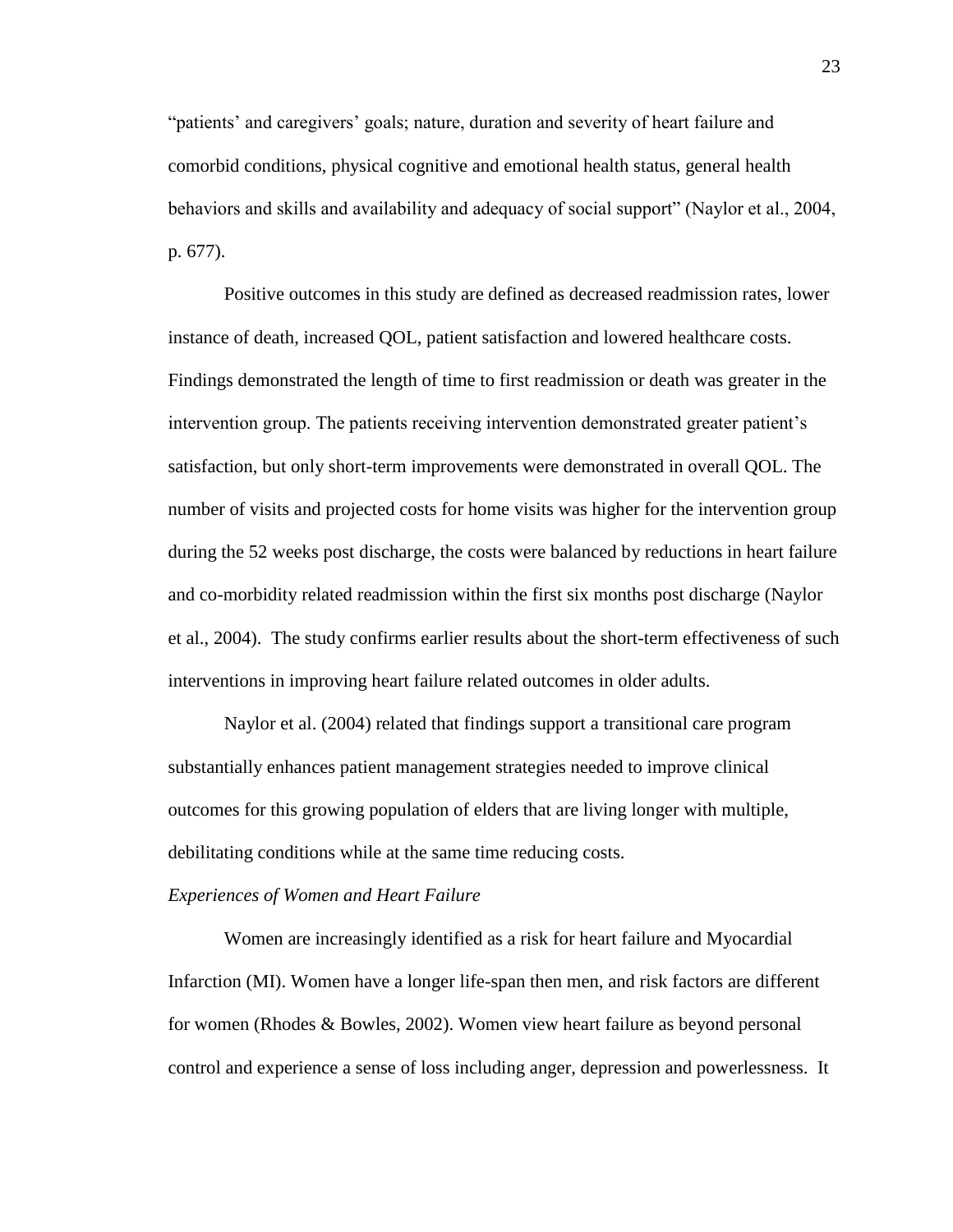is important to understand the perceptions of women in relation to heart failure in order to treat women holistically. The purpose of this phenomenological study was to examine and describe experiences of women living with heart failure. The research question was: "How do older women with Stage II heart failure perceive their own lives?"(Rhodes  $\&$ Bowles, 2002, p. 442) A descriptive phenomenology approach was used to describe the meaning of this experience from the women's perspective. Inclusion criteria for participants included women ranging in age from 60-90 and diagnosed with New York Heart Association (NYHA) Stage II HF. Five Caucasian were chosen for this study and had lived with heart failure between two and 10 years.

 The setting for the interviews was determined by each participant, with the majority held in homes, although one participant chose a senior center location that was comfortable. One hour semi-structured interviews were conducted. Colaizzi's steps were used to analyze the verbatim transcripts. The interviews continued until a saturation point was reached, in other words no new information emerged with additional time together. Two questions were used; (a) "Is this description of heart failure accurate about your life experience? (b) Is there any important aspect of living with heart failure which has not been described here based on your experience?" (Rhodes & Bowles 2002, p.7). If additional questions were asked they were used to keep the interview on track and or to clarify information that had already been given. For this study, the researcher bracketed beliefs and assumptions derived from experience and the literature and recorded these in a log before interviews began (Rhodes & Bowles, 2002).

With analysis of transcribed narratives, four themes emerged, the themes were: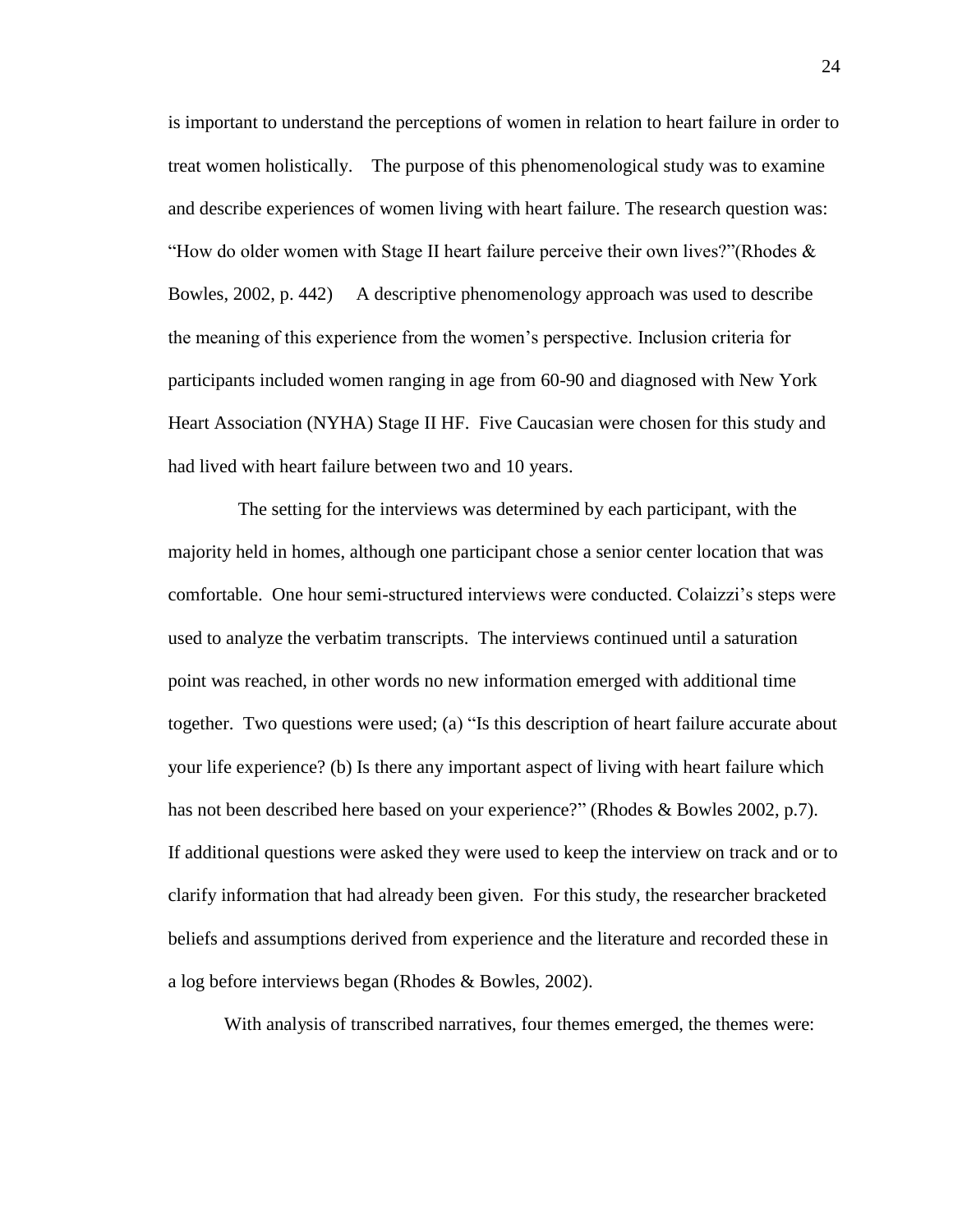Acknowledging Losses – all five women described physical and social losses and expressed concern with maintaining control of their lives. They had all suffered some level of depression and emotional control was at times difficult. The five women acknowledged their losses and found ways to accept and go on.

Accepting losses – not only did the women have to learn to accept physical limitations, change their mental outlook and shift their emotions in order to accept the losses heart failure had brought but also a major shift for all five was to allow tasks to be unfinished or at least for tasks to require far longer time than they would have liked.

Changing their lives – accepting their loses was one thing, but moving on required the women to change their lives. The women focused on what they could do, not what they could no longer accomplish on their own. All five women refocused their mental energy as well to a more productive method.

Deepening relationships – this theme revealed that the women began to deepen relationships with those close to them and whom they interacted with consistently. The women had also deepened their relationships with their God, making strong efforts to demonstrate their beliefs in their lives, to treat others, well and to strengthen their faith (Rhodes & Bowles, 2002).

The findings of this study are similar to findings of prior studies in regards to participants considering alternative approaches to activities of daily living (ADL), maintaining control of life, depression, and a decrease in social activity however; there are very few studies specific to women so comparison of findings is difficult (Rhodes  $\&$ Bowles, 2002) .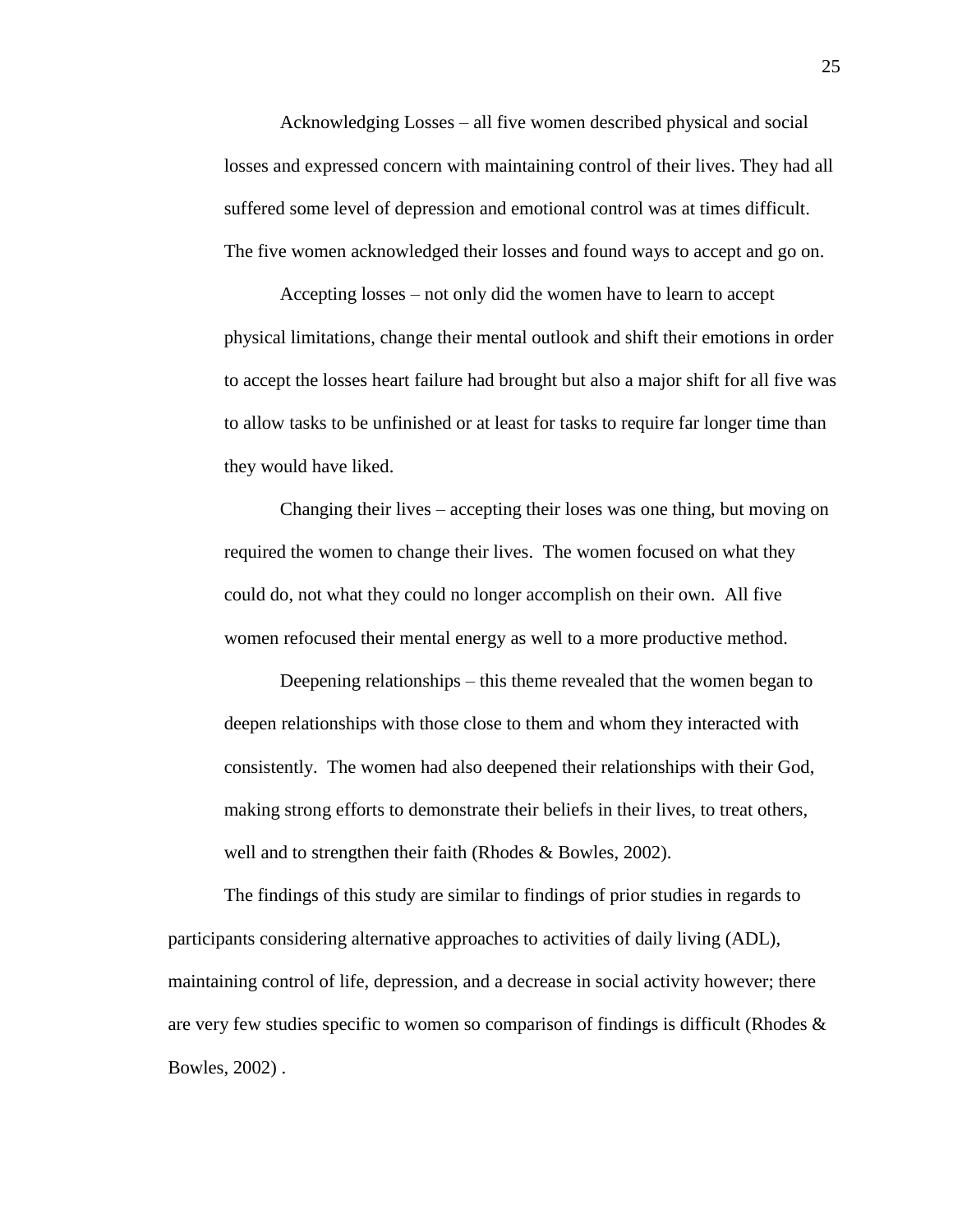Implications for practice identified by Rhodes and Bowels (2002) are that nursing can and does play a pivotal role in assisting the heart failure patient in developing a positive plan and encouraging each individual patient to take charge of their own lives. Education also fosters a positive course, as the women in this study wanted to know about their disease and were willing to make changes in their daily lives to delay progression of the disease. The final conclusions indicate that more research is needed but that even though every aspect of a women's life is affected by heart failure, these women drew on inner strength to create a meaningful life inspite of this disease.

It is known that men comprise the majority of heart failure research subjects, and few qualitative studies are done that specifically examine women. Men and women are nearly equal in the prevalence of heart failure yet women with heart failure are more likely to succumb to the disease. Allen et al. (2009) described the purpose of this pilot study to seek a better understanding of the "lived" experiences of women with New York Heart Association (NYHA) class III heart failure.

Descriptive phenomenology provided the theoretical framework for this (Allen et al., 2009) study based on the premise that a deeper understanding of this identified phenomena can be obtained by the exploration of the lived experiences. It is projected by the authors that heart failure has a profound impact on women's lives, affecting physical, social, emotional, mental, spiritual and economic functioning for everyday life.

Potential participants for this study were screened with the following inclusion criteria; female; diagnosed with NYHA class III heart failure; 21 years of age; capable of verbally articulating their experiences with heart failure; and willing to participate in recorded telephone interview (Allen et al., 2009). The sample consisted of four women.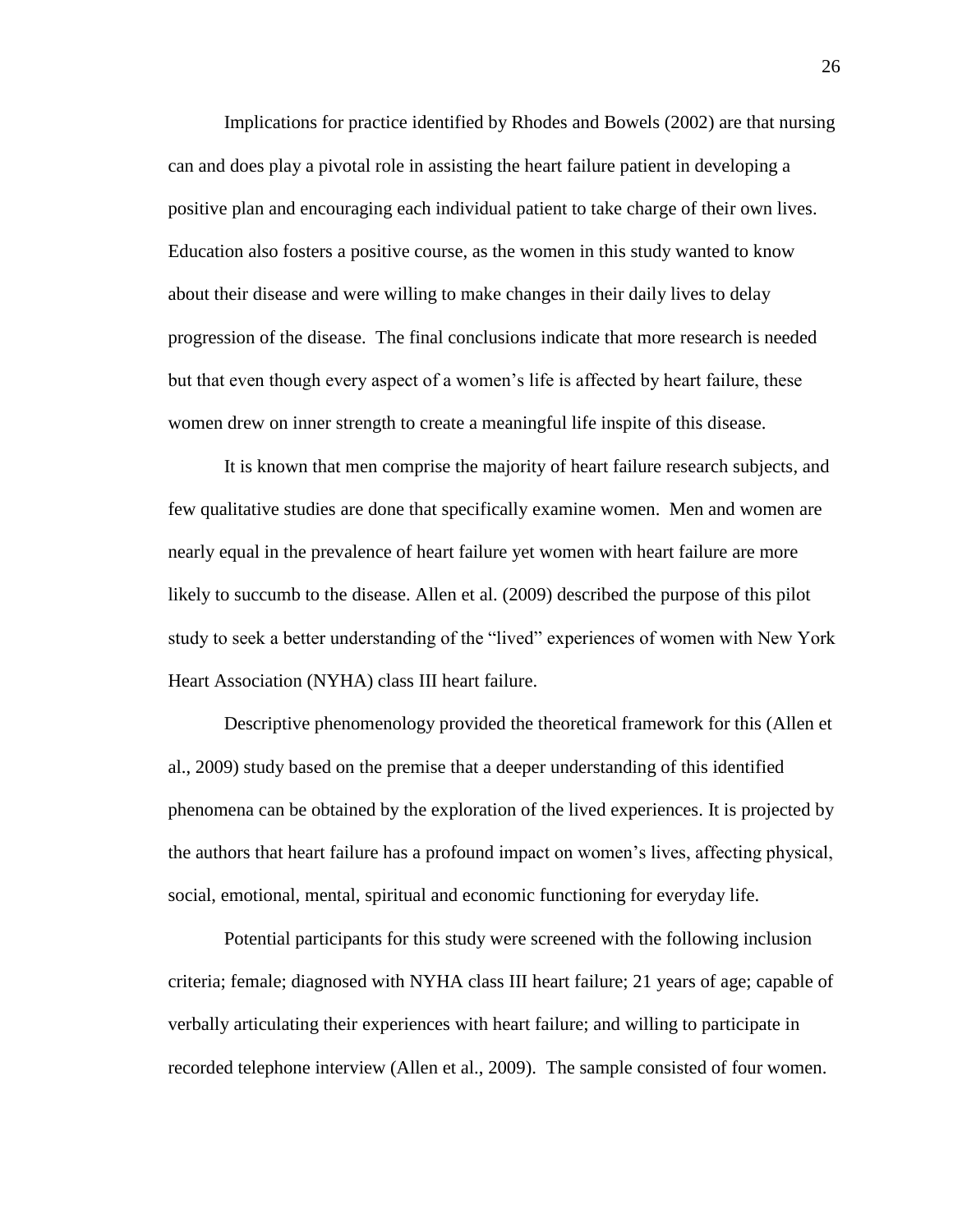The participants ranged in age from 49-64 years. Additional demographic data related to marital status, years with heart failure, employment status, and reported co-morbidities were collected. Telephone interviews were selected in order to avoid travel for the participants and were completed in one conversation.

Participants were asked to describe what it was like living with heart failure; interviews were audio-recorded and transcribed verbatim. The interviewer used techniques of active listening. At the close of each interview a summary was presented to the participants for clarification and feedback. Interviews were considered complete with participant agreement. Data were analyzed using the Giorgi 5 step method. This method includes:

- Researcher reads the data multiple times and the transcriptions as compared with oral to ensure accuracy
- Data is read a second time in slow purposeful manner, investigators dwell on the data in order to understand the women who live it, identifying individual units of meaning
- Develop themes from individual units of meaning
- Develop concepts captured from the meaning of each thematic category, identify focal meanings
- Focal meanings integrated and synthesized into a structural description of the meaning of the lives experience (Allen et al., 2009)

The findings revealed five themes: developing a new conception of self, conceding physical limitations, enduring emotional heartache, accepting support, and rejuvenating through rest. Allen et al., (2009) summarized the findings by comparing two similar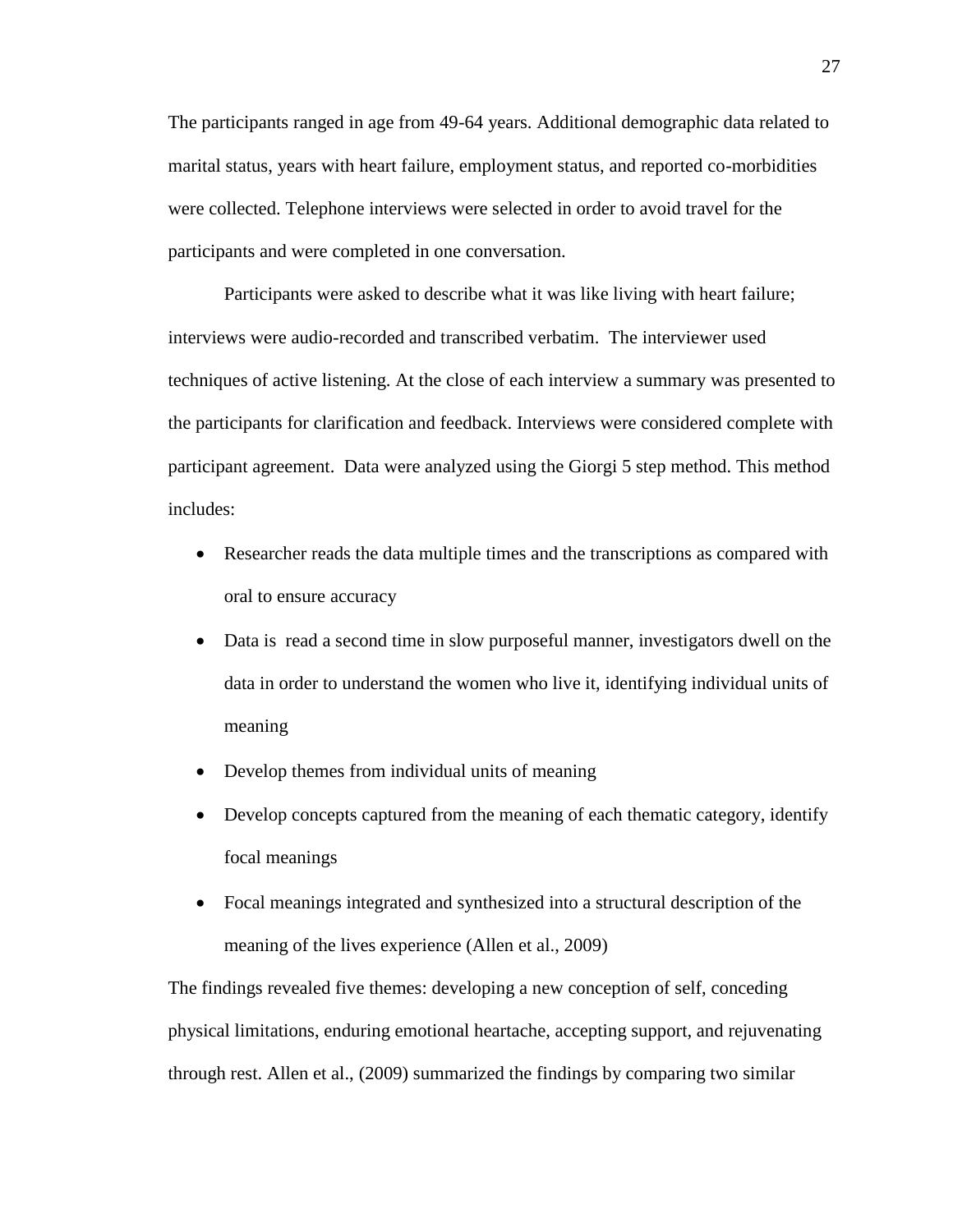studies conducted specific to women. It was found in this study that women welcomed the care and support received, whereas in contrast to previous work women believed they were a burden. The women in this study were somewhat younger than in previous work (49-64) as compared to 60-90. The women in this study expressed a desire to participate in order to maintain professional activity which was not reported in the older group from previous studies. Both in previous work and in this study, participants developed a new self-image as a result of drastic limitations imposed by heart failure. Allen et al. (2009) found three of the four women reported depression which does coincide with previous finding of 35% to 64% depression among women with heart failure.

The authors identified the nurses role with women and how the involvement of a nurse could be a catalyst for strengthening relationships as women adapt to a new lifestyle and live a more purposeful and meaningful life.

Allen et al. (2009) concluded that living with NYHA class III heart failure is a complex phenomenon for women. It requires women to develop a new conception of self as a consequence their physical limitation and emotional heartache induced by the disease and because of the need for rest and to accept support. Due to the small sample size, this study is only a beginning and the authors encourage researchers to explore more in-depth the life of women living with heart failure.

The understanding of symptoms for those living with an illness is often measured by the number of occurrences and or level of distress but fail to consider the importance these symptoms have on a person's life. Fatigue is reported in both quantitative and qualitative studies to be one of the most common and distressing symptoms among people with chronic heart failure (Hagglund, Boman, & Lundman, 2008). Fatigue is a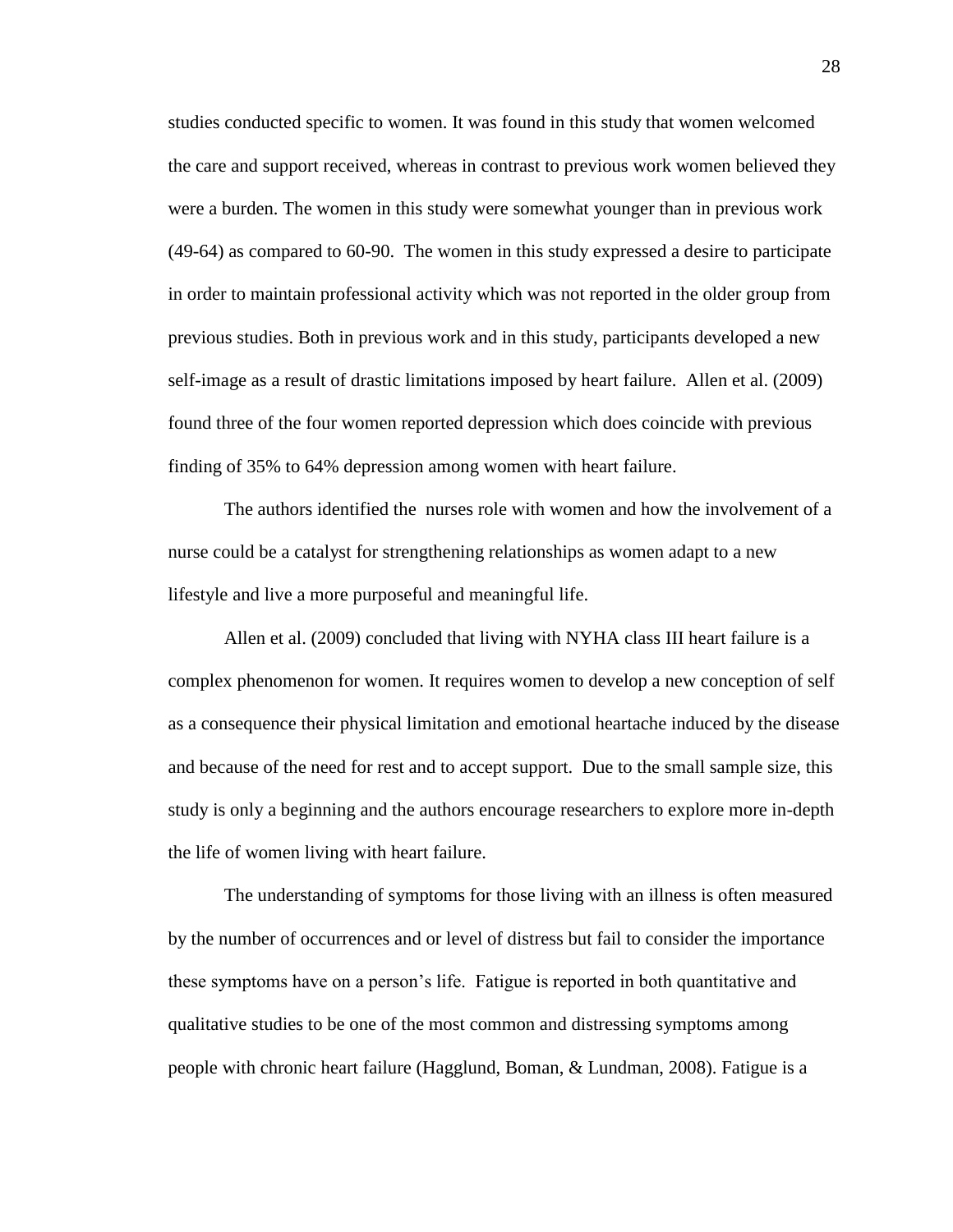chronic symptom for heart failure patients, and affects all aspects of a patient's life. The purpose of this study was to examine the lived experience of elderly female heart failure patients in regards to fatigue. An explorative, descriptive design was used.

The setting for this study was each patient's home with narrative interviews conducted by the researcher. Women were recruited from an outpatient clinic at the local hospital. The inclusion criteria were: women age 70 years or older, diagnosed with heart failure confirmed by the criteria of the European Society of Cardiology, and the ability to communicate in Swedish (Hagglund et al., 2008). There were 19 patients who qualified of the study, and 10 women agreed to participate. Demographic data showed the age of the participants between 75-89 years, with mean age 83, regarding marital status, one woman lived with her husband, the other 9 lived alone, and all ten women lived in apartments experienced other co-morbidities.

Each narrative interview lasted approximately an hour with the opening question the same with each woman "please tell me about what it is like to live with heart failure and in particular how you experience fatigue"(Hagglund et al., 2008, p. 291). Follow up questions were asked for clarification and for conversation. Each interview was audio recorded and transcribed verbatim. The transcriptions were then reviewed for accuracy. The researcher was involved in this process. The analytical process was guided by qualitative content analysis as described by Graneheim and Lundman (Hagglund et al., 2008). During the process of analysis movements were made between the whole and parts of the interview text, in order to confirm the interpretations made at a higher level of abstraction (Hagglund et al., 2008).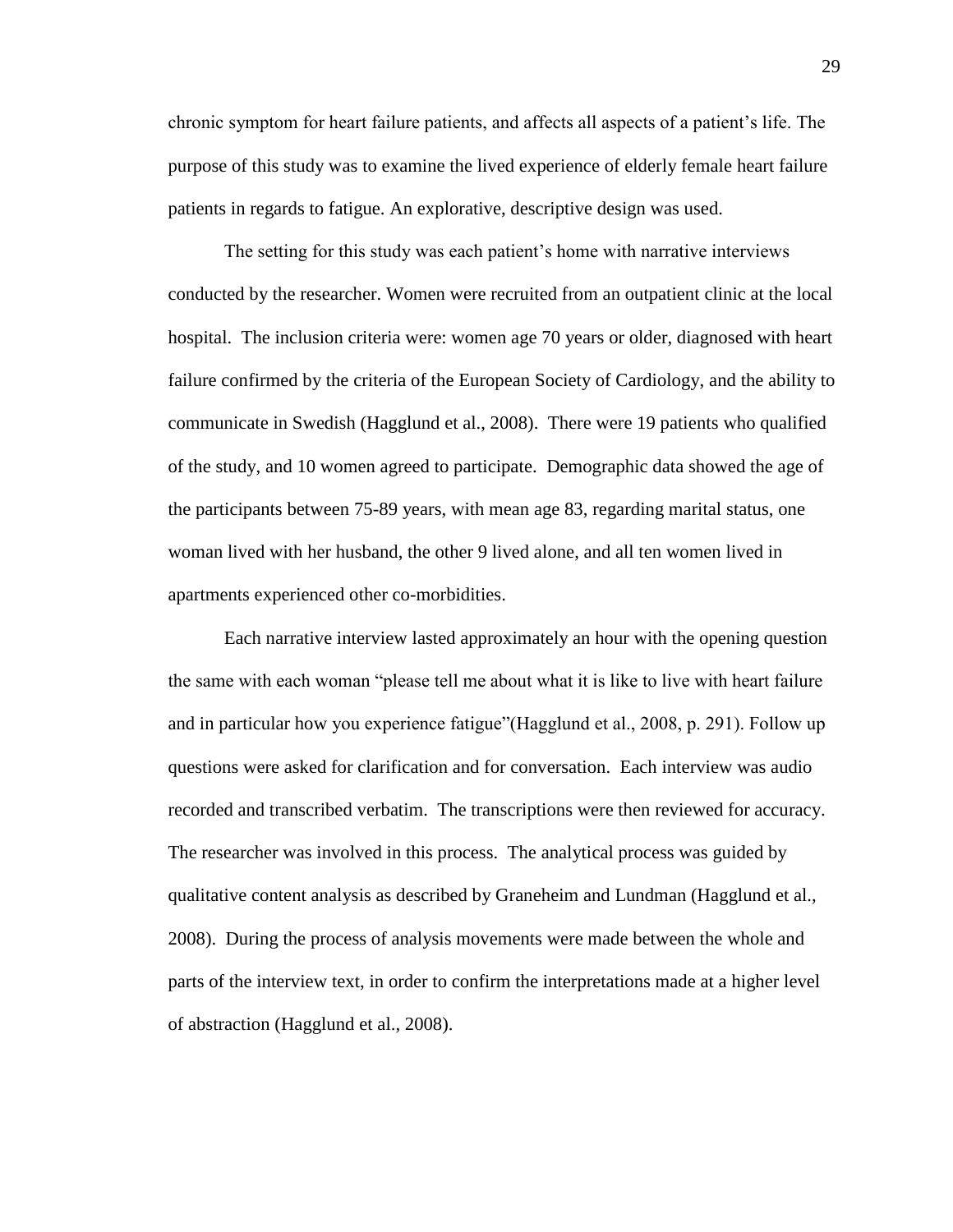Findings from Hagglund et al., (2008) identified two themes and five subthemes. The themes were labeled "living with the loss of physical energy" and "striving for independence while being aware of deteriorating health". The women identified three subthemes in relation to "living with the loss of physical energy" to include experiencing a substantial presence of feebleness, and "unfamiliar bodily sensations", "experiencing unpredictable variations in physical ability" and "needing help from others in daily life". Two subthemes were identified in relation to "striving for independence" while being aware of deteriorating health: acknowledging one's remaining abilities, and being forced to adjust and struggle for independence.

The authors concluded that the women living with heart failure experience an unpredictable variation in physical ability. This leads to limitations in what woman want to do vs. what woman are really able to perform. However the women continued to find joy in life within the constraints of their illness. This experience of fatigue, as narrated by 10 elderly women with heart failure, appeared as a power which engulfed the whole body, with substantial consequences for everyday life (Hagglund et al., 2008). The authors further concluded that fatigue, similar to pain must be considered a subjective experience. Nurses caring for elderly heart failure patients must engage in dialogue with the patient to ascertain the patient's level of fatigue and how this will influence the plan of care and ability to improve the patient's daily life.

Heart failure has a significant impact on the everyday life of those living with the disease and there is minimal research on this impact especially with women. Paton et al. (2007) conducted a study regarding the day-to-day challenges faced by women with heart failure. The purpose of this interpretive study was to highlight the everyday challenges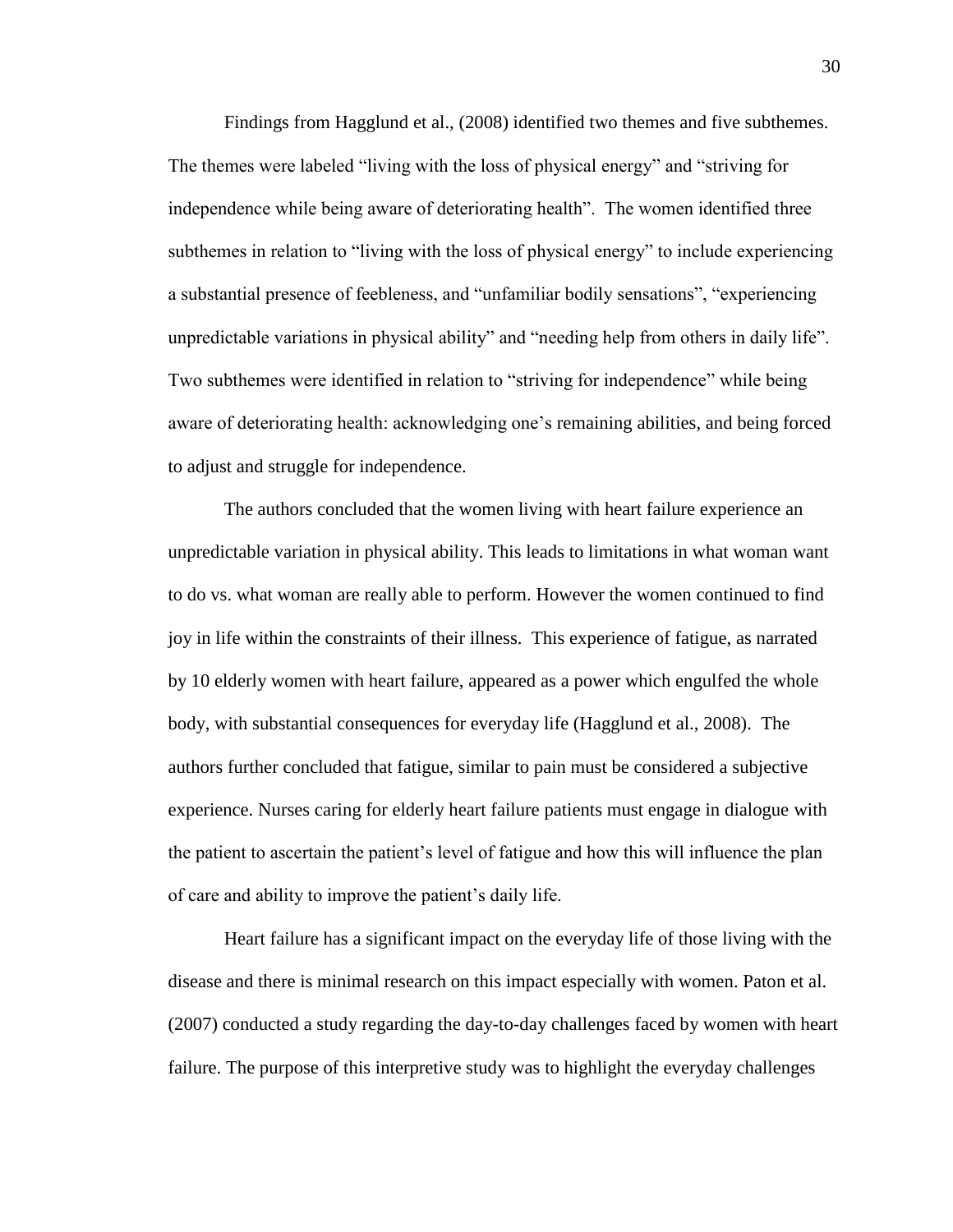women living in the community with heart failure experience, and how to make sense of the experience and work through challenges. This important information will provide the clinical nurse a knowledge base that would be helpful and supportive during discharge planning for women with heart failure. The framework for this study was based on this interpretive phenomenological approach. The research question was: "What are the dayto-day challenges encountered by woman living in the community, medically diagnosed with heart failure?"

Seven women, all living in a large urban community, met the following inclusion criteria: medical diagnosis of heart failure, no current need for support from either the acute care setting or the outpatient heart failure clinic, the primary investigator contacted each participant to review the purpose of the study and process involved. Demographic data collected related to age (47-75), marital status (3 married, 2 widowed, 2 divorced), and economic status (4 stable, 3 on public assistance) (Paton et al., 2007).

Each participant was individually interviewed by the primary investigator and coinvestigator in the participants own home. Interviews were unstructured. The researchers started the interview with a grand tour question, "Could you describe an average day and some of the challenges that you have encountered?" (p. 9). Probes included "How did this affect your plans?" and "How did you respond or resolve the challenge?"(Paton et al., 2007, p. 9). All interviews were audiotaped and took approximately 1 to 1  $\frac{1}{2}$  hours. The interviews were transcribed verbatim. The participants were provided an opportunity for a second interview during the data collection phase, but none of the women accepted.

Findings resulted in the identification of three themes: recalibrating time and space, balancing wishing and hoping, and acknowledging loss, persevering through

31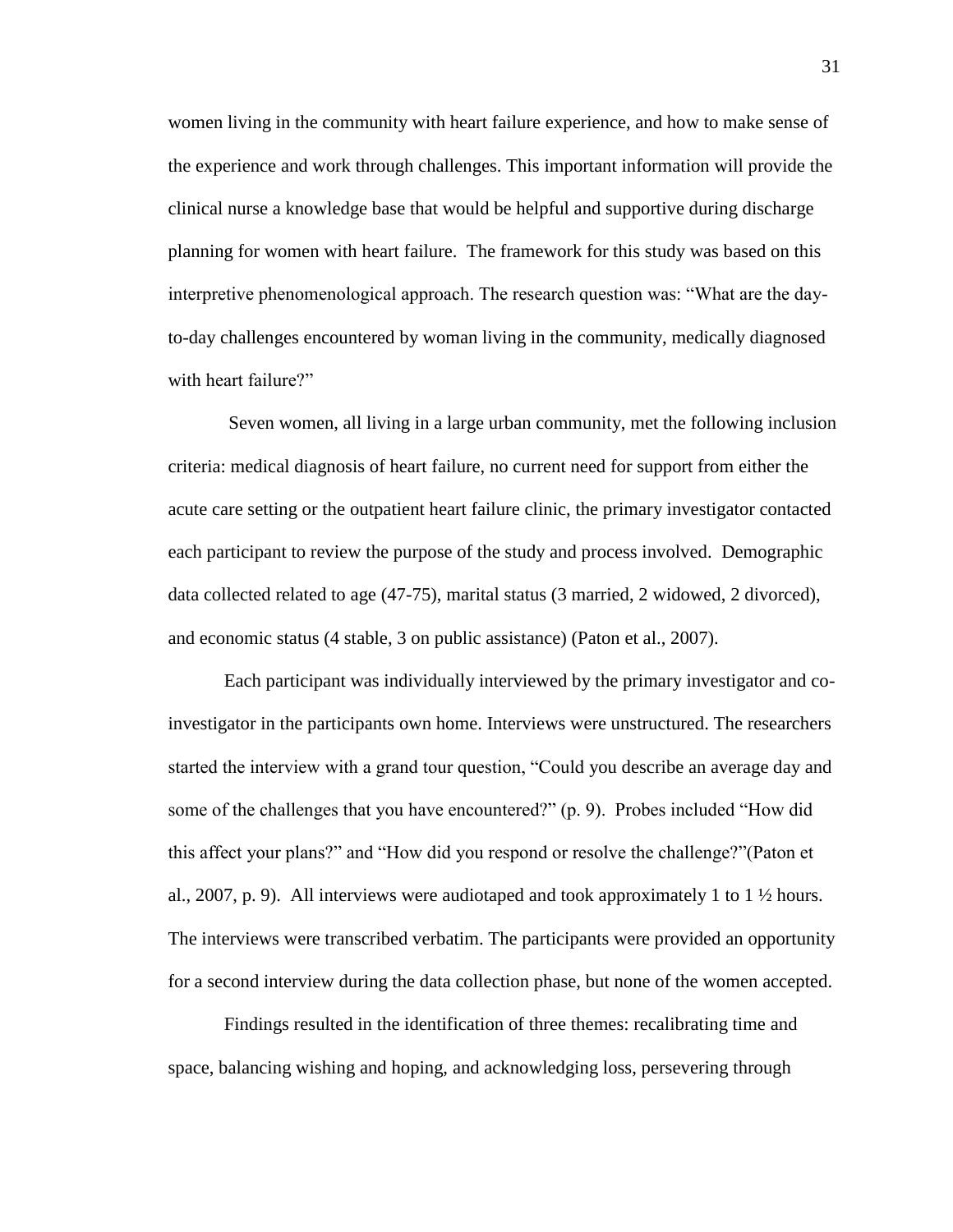personal, social and practical uncertainties (Paton et al. 2007). It was noted that the women in this study voiced frustration in the process of reaching the diagnosis of heart failure, as all received a different diagnosis initially. Also co-morbid conditions played a role prior to the diagnosis of heart failure and these conditions affected the entire process of establishing diagnosis and treatment. The frustration surrounding length of time for diagnosis was evident from the findings.

Findings also revealed that women need to attain a level of psychosocial stability. Paton et al. (2007) stated that the three themes could be used to create a "discharge planning framework, in which the registered nurse could be central in guiding women through the process of recalibrating, balancing and acknowledging loss" (p. 12). The nursing observation provides information about what the patients expect from themselves and what is expected from others.

Paton et al. (2007) concluded that findings from the three themes, encompassing the core element of uncertainty could offer a starting point for women in similar situations. The women could describe to the nurse how each one envisaged an activity level, a vision for the future, and the disparity between what 'is' and what 'was'. This information provides a positive opportunity for the clinical nurse to establish a relationship with the patient to not only meet the physical needs but also to partner with the patient in establishing a realistic plan for living at home with heart failure.

Heart failure in relation to women continues to be an issue with underrepresentation in clinical trials and misunderstanding of the differences in presentation and symptoms between women and men. The purpose of this study is to "compare functional status between women and men with heart failure, determine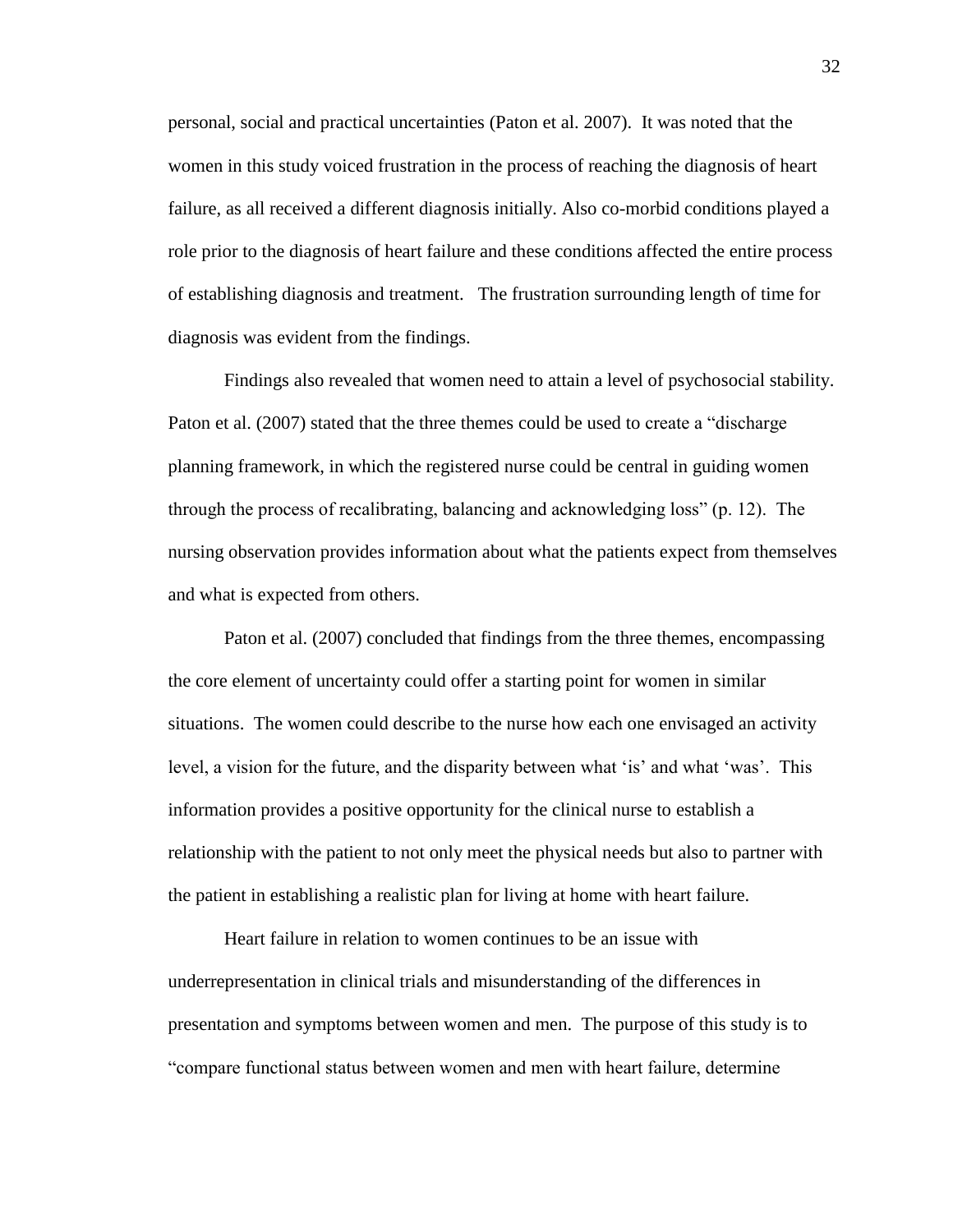whether sex-based differences exist for factors that influence functional status and examine whether depressive symptoms mediate the link between physical symptoms and functional status in women and men" (Song et al. 2009, p. 2). The theoretical framework for this study was based on the middle-range theory by Lenz, which specifically includes the concept of the symptom experience.

The setting for this study was on three cardiology units at Yonsei University Medical Center, Severance Hospital in Seoul, South Korea. Inclusion criteria included: 20 years of age or older, heart failure diagnosed by two cardiologists and confirmed per the Framingham criteria and American Heart Association stage C (current or previous symptoms of heart failure associated with underlying structural myocardial change) or stage D (symptomatic at rest or with minimal activity despite optimal medical therapies) heart failure (Song et al., 2009). There were 244 eligible patients, eight patients refused, and five withdrew, which left 231 for the final sample. The mean age of the sample was 63. Demographic data related to: functional status, comorbid diseases, medications, situational factors, psychological symptoms and physical symptoms.

Questionnaires were given to the participants. The primary investigator and a trained researcher assisted the patients with completion of the questionnaire. Six variables were measured.

- 1. Functional Status was measured using the Korean Activity Scale/Index
- 2. HF Symptoms were measured using the Symptom Status Questionnaire
- 3. Depressive symptoms were measured using the Beck Depression Inventory
- 4. Living status alone or not
- 5. Socioeconomic Status education, occupation, income range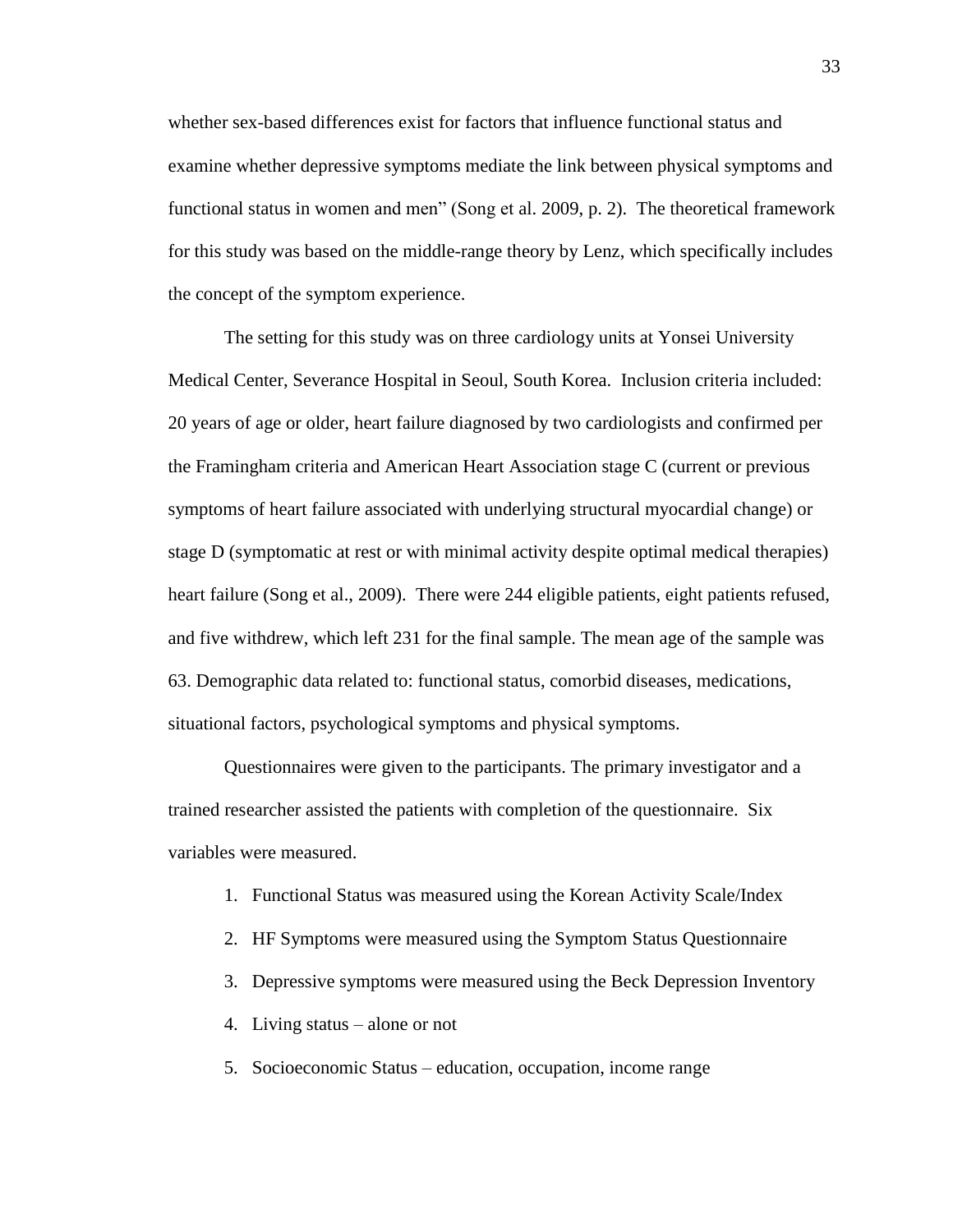6. Clinical Characteristics – disease state and demographic information (Song et al., 2009).

The functional status of patients reflects the progression of the disease; women with heart failure have higher rehospitalization rates than men, and a worse quality of life than men, (Song et al., and 2009). Results provided evidence that women in this study had worse functional status than men with heart failure. Women also demonstrated depressive symptoms more often than men. Severe depressive symptoms were associated with worse functional status in women, but not in men. Physical symptoms appeared to play a significant role with women due largely to the fact that symptoms of dyspnea on exertion, fatigue, and ankle swelling affected a woman's ability to care for her family and perform domestic responsibilities. These physical symptoms for women appeared to be increased by the level of depressive symptoms, which in turn affected the overall functional status for each woman. Men on the other hand did not seem as affected by depressive symptoms. The authors recommend further research on sex-specific interventions. Interventions designed for each gender should be developed to improve functional status (Song et al., 2009).

Song et al., (2009) concluded that depressive symptoms were the most influential factors associated with functional status in women. Depressive symptoms mediated the relationship between physical symptoms and functional status. More research is needed to explore these variables associated with functional status depression and heart failure.

The feeling of security is considered to be a basic human need for women with heart failure. Security is often impacted by the physical symptoms of heart failure such as breathlessness, fatigue, loss of body function and loneliness. Few studies have been done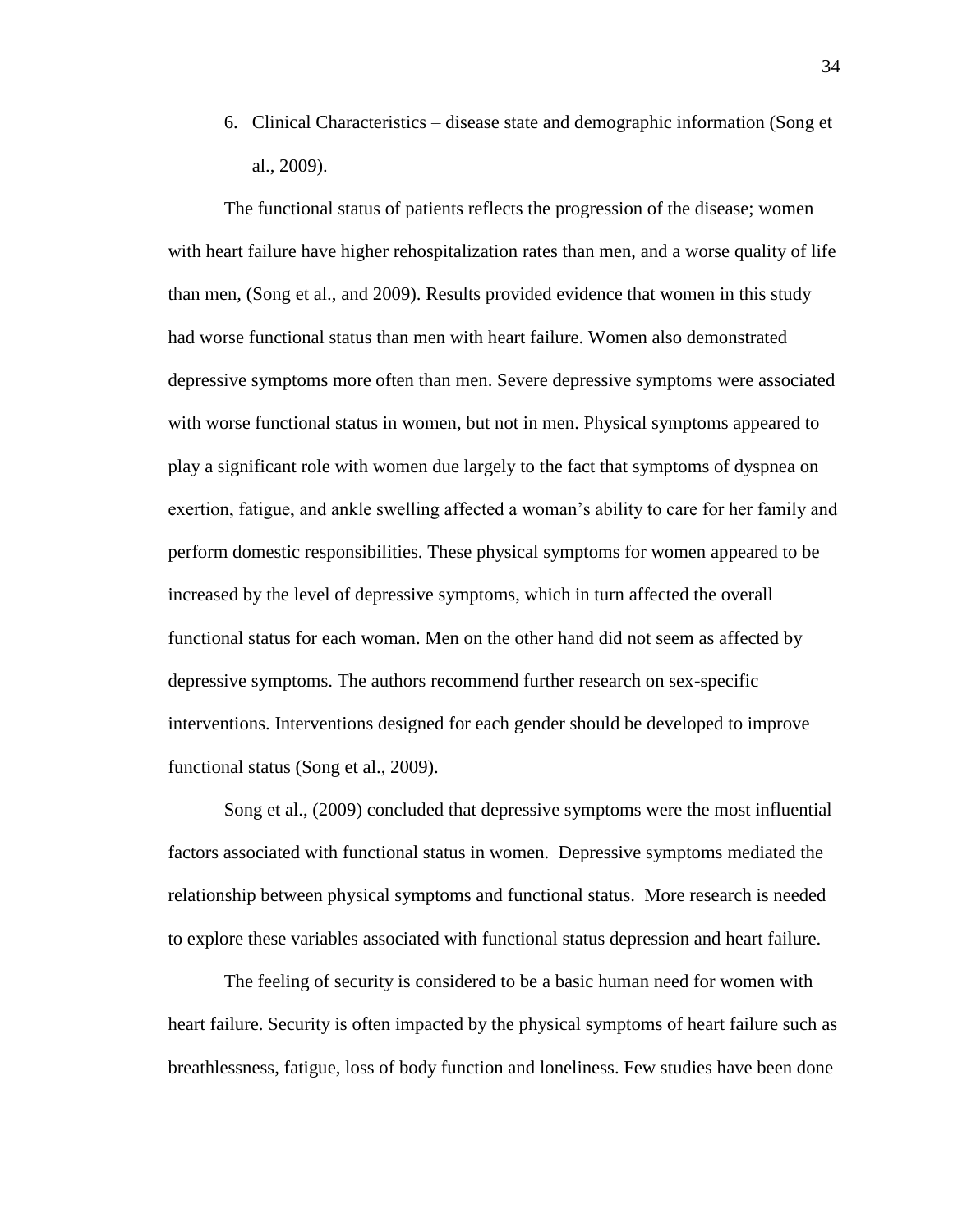to evaluate this problem, Burstrom, Brannstrom, Boman, and Strandberg (2011), recognized this problem and conducted a study to address the gap in understanding. The purpose of their study was to describe women's experiences of living with heart failure with a focus on feelings of security and insecurity. A descriptive qualitative design was used.

Eight women were selected with the following inclusion criteria: female gender, diagnosis of heart failure according to criteria of the European Society of Cardiology, and classification in the NYHA functional classes II to III, (Burstrom et al., 2011). Demographic data showed mean age of the women was 82 with a range of 76-88. Four of the participants were married and four women lived alone.

The data were collected during two separate meetings. An initial group meeting was arranged to facilitate familiarity among the participants. The phone interview process was conducted by the investigator. An experienced group leader facilitated the focus group session, focusing on participant opportunity for sharing experiences and feelings. Separate phone interviews were conducted after the initial focus group meeting (Burstrom et al., 2011).

The interviews were audio recorded and transcribed verbatim. A structured interview guide was provided for participants. The guide included four broad questions related to perceived participant security in order to facilitate understanding. The principal researched also used gentle probing questions throughout the interview process to illicit further responses (Burstrom et al., 2011).

Participant interviews were read several times in order to derive meaning and identify a sense of the whole. Subthemes were extracted using a qualitative content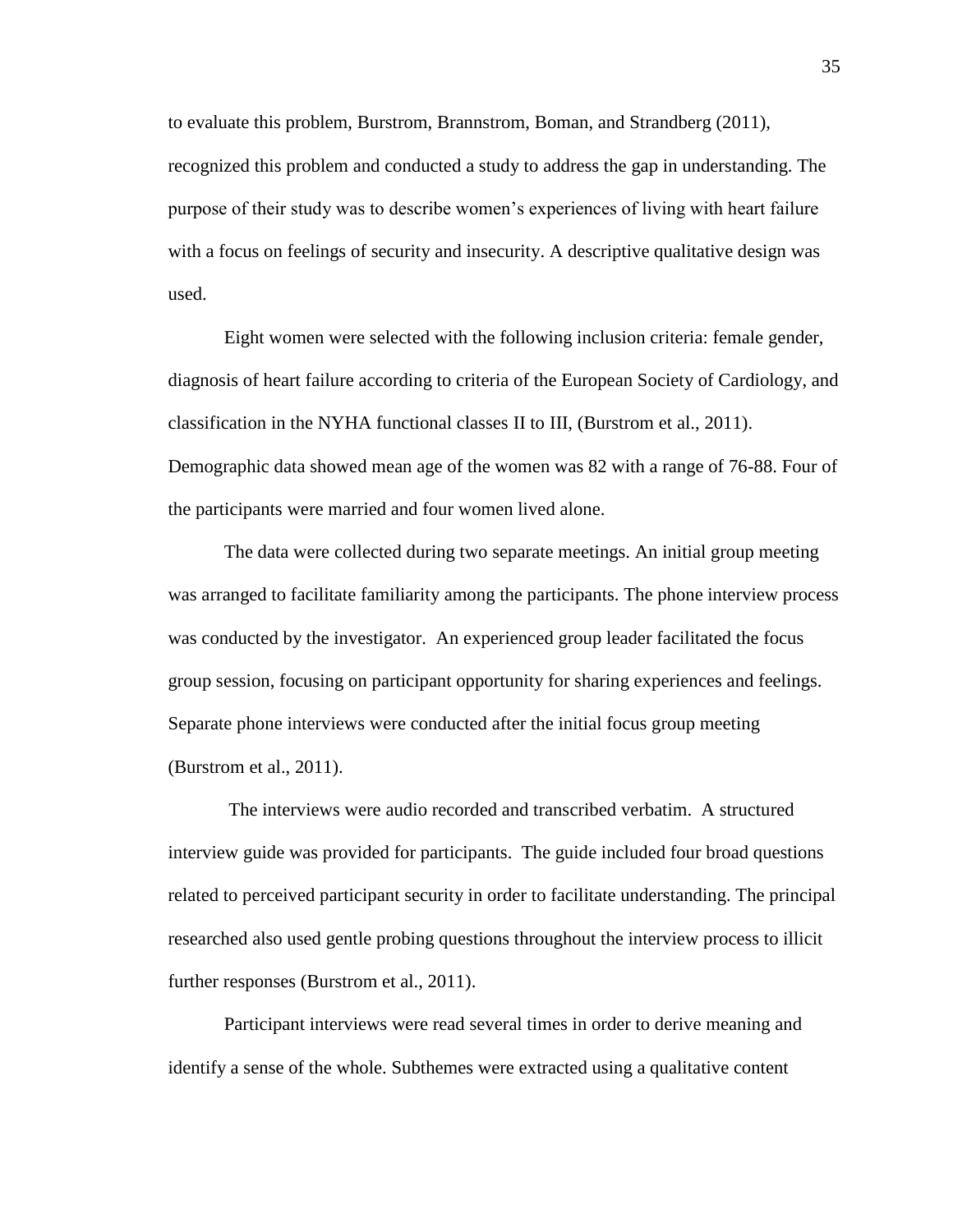analysis. The four themes identified, best described the feelings of security/insecurity for these eight women. To increase rigor and trustworthiness results were continuously discussed among the authors, and themes and subthemes were revised to clarify content until agreement was achieved (Burstrom et al., 2011).

Findings among the women provided four themes for feeling secure and four themes of feeling insecure (Burstrom et al., 2011). The first theme reflected on the past, everyday life and the future. There was an identified feeling of peace and gratitude for past lives and gratitude for each day. One woman related, "after all, I can take care of myself, and you can only do what you can do" (p. 4). The second theme centered on trusting the body despite the disease. The women related feelings of happiness knowing that despite heart failure the body continued to function and took pride in the ability to live with the disease.

The third theme, 'not having to deal with the disease process alone', included the perception that, health care providers were close by to care for physical needs. The fourth theme provided insight into the participant's faith in caregivers and the treatments received. These women believed in physicians and nurses stating the Home Care staff were wonderful and the doctors provided thorough medical exams and worked to help them feel stronger by trying different types of medications (Burstrom et al., 2011).

The findings regarding insecurity were divided into four themes as well. The themes were: self-blame for smoking and other factors, fear of living with a frail body, anxiety and loneliness related to dependency on others, and lack of faith in t heir care providers, (Burstrom et al., 2011). The authors stated that the findings were consistent with other studies where both men and women adjust their lives to their day-to-day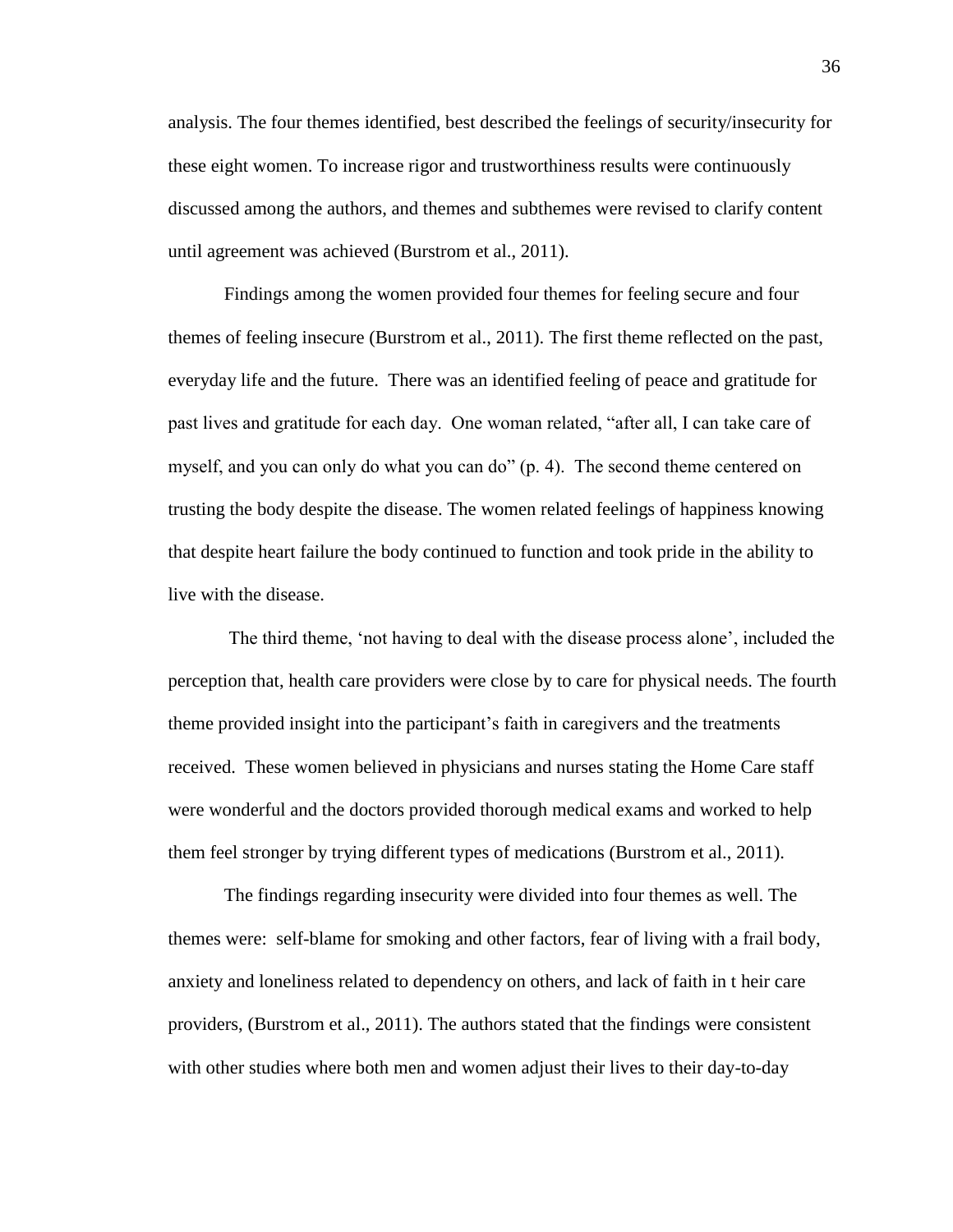condition in a life view that involves "living life as it has become" (Burstrom et al., 2011, p. 6).

Nursing staff provide an integral role as a source of support for this population. Burstrom et al., (2011) concluded that it is to provide a sense of security for the patient that persons involved understand the woman's outlook on life and perceptions of living with heart failure. The authors encourage further research interventions related to women's personal interpretations of living with heart failure and anxiety related to security issues (Burstrom et al., 2011).

Living with a chronic illness is a challenging experience due to vulnerability, loneliness and loss of independence. Support has been defined as plain help, i.e., information, education, economic support, auxiliary and external service, research shows that people with chronic diseases find support important (Sundin, Bruce, & Barremo, 2010). The purpose of this study was to provide insight into the meaning of support by elderly women living with heart failure. A phenomenological method of interpretation was used as the authors evaluate and describe the lived experience of support.

The setting for this study was a heart failure clinic in a middle-sized Swedish hospital. Inclusion criteria were: women over age 65, and class III-IV heart failure according to the NYHA scale for 2 years. A nurse at the clinic was asked to choose women to participate, five agreed. Demographic data: age: 67-88, marital status, participants had children, grandchildren, great-grandchildren and first cousins nearby (Sundin et al., 2010).

Narrative interviews were conducted by the authors. Three interviews were conducted in the women's homes, one at a short-term living facility, and one in the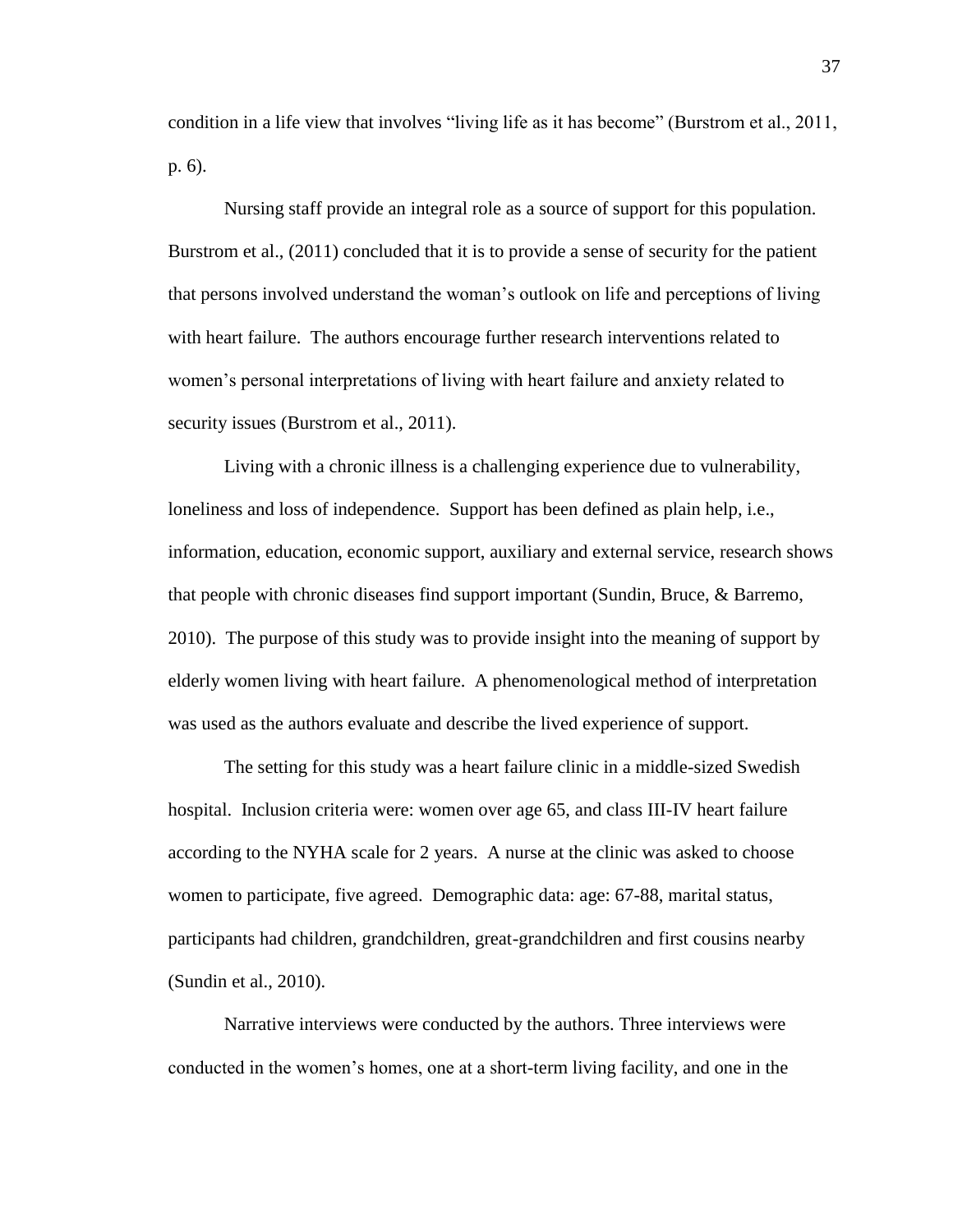hospital. All interviews were recorded and lasted 40-90 minutes. The women were encouraged to reflect and share experiences of support, gestures were noted. Open ended questions were used to elicit further responses. The interview text was interpreted using a phenomenological hermeneutic three step approach: " naïve readings, structural analysis, and the comprehensive understanding," (Sundin et al., 2010, p. 3).

The authors related findings from the structural analysis, providing two themes and five sub-themes. The first theme: feeling confident means support: sub-themes, "enjoying freedom, independence" and "being confirmed mediates safety". The second theme: feeling abandoned, demonstrated subthemes of, "suffering from dependency of others" "longing for sharing" and "feeling neglected in care" (Sundin et al., 2010, p.4). Findings in this study also revealed women living in a supportive relationship with their family and care providers have more confidence in themselves to handle the challenges of heart failure.

Sundin et al. (2010) concluded that care givers should consider each person's individual needs and provide support. According to the authors, a supportive relationship is a relationship that provides women independence, bridges a woman's feeling of being a burden, and allows women to keep their dignity. The authors further concluded that women manage their daily lives independently for as long as possible, and want their caregivers to consider their "whole" lives, and be seen as participants in decisions affecting their health.

<span id="page-41-0"></span>*Summary*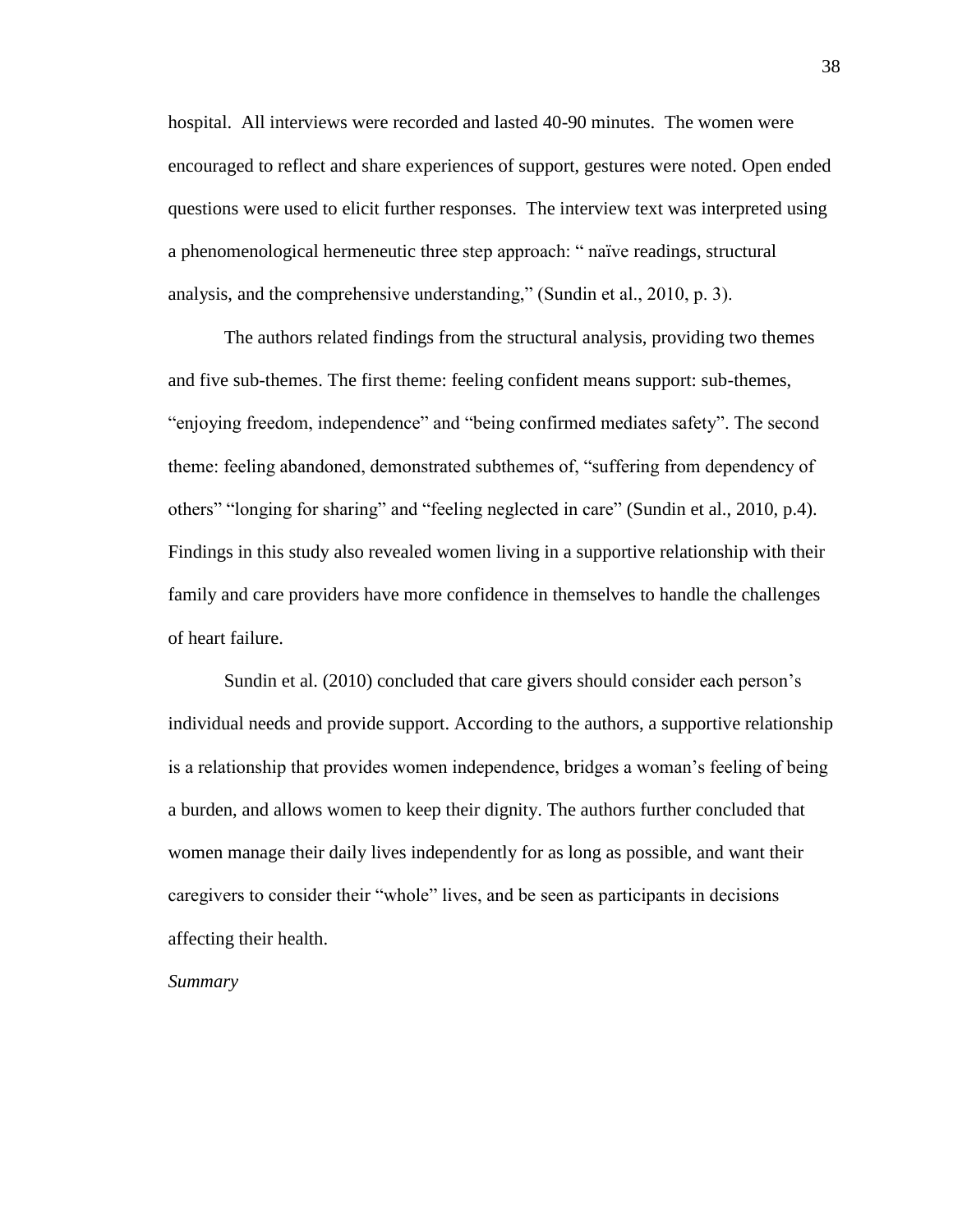The literature review presents published studies on the life experiences of person's living with heart failure, specific information in relation to women, and describing the differences and at times misunderstandings associated with the care of women vs. men.

 Welstand et al. (2009) concluded from the review of 18 studies that there appears to be a common process across all patients in accepting heart failure into daily life and learning to live with a *new self*.

 Benatar et al. (2003) concluded that there are significant improvements in outcomes for heart failure patients by including the use of telemonitoring vs. traditional home nursing visits. This was evident in results by demonstrating a decrease in length of stay, few heart failure readmissions, and decrease in hospital charges and improvement in quality of life.

 Naylor et al. (2004) provided information in regards to the vulnerable period patients experience between hospital and home. The authors shared evidence to support a transitional care program facilitated by advance practice nurses for postdischarge planning for both men and women.

 The Agard et al. (2004) study proposed that patients do not have an adequate knowledge base concerning their medical condition and treatment. The knowledge base affects the ability of the medical team to manage the patients securely, effectively, enhance and or maintain quality of life.

 The Heo et al. (2008) study identified correlates related to self-care behaviors in heart failure patients and whether there were gender differences involved in these correlates.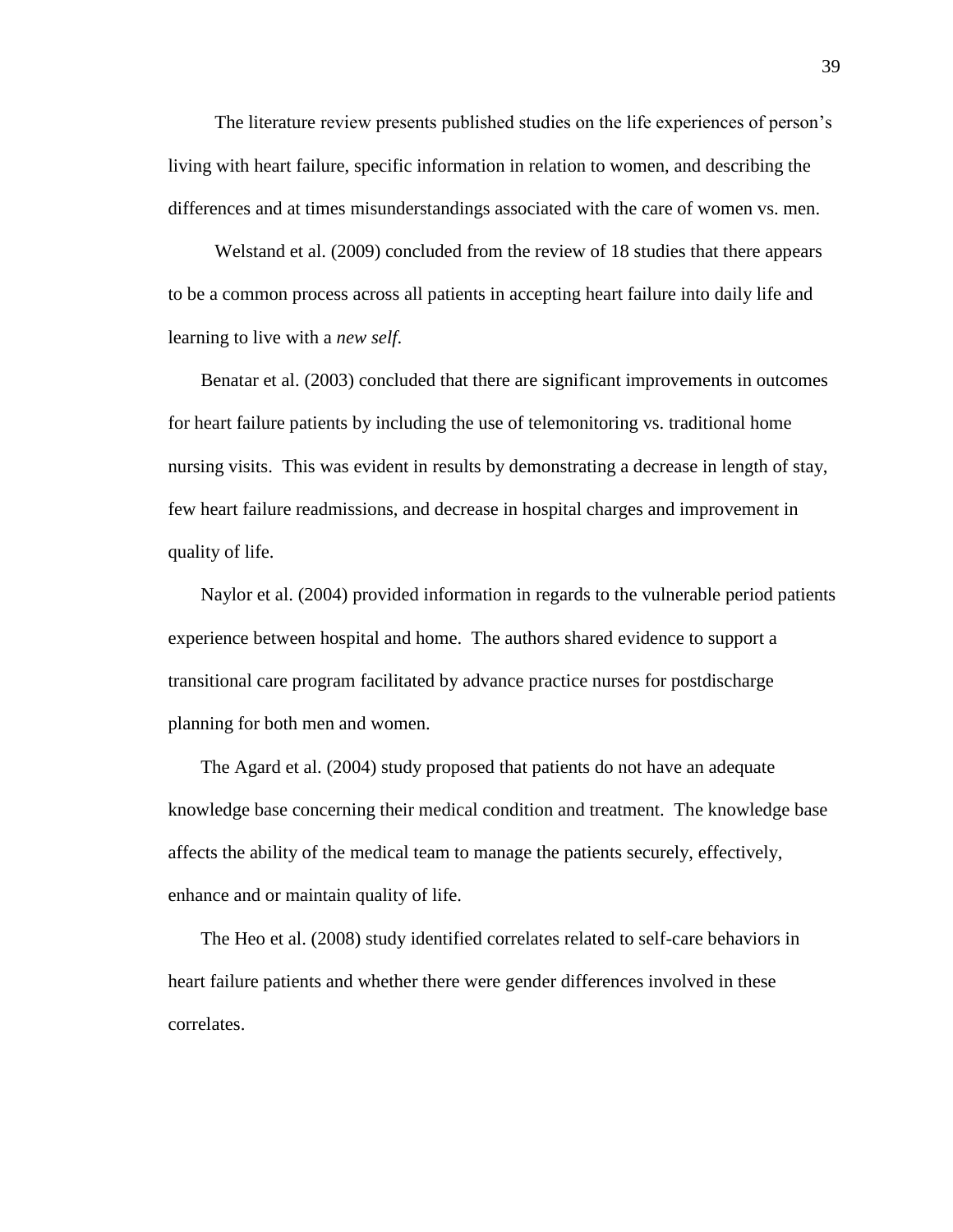Rhodes and Bowles (2002) concluded that there is no aspect of a women's life that is not affected by heart failure and that health care personnel play a vital role in fostering a positive focus and encourage patients to take charge of their lives and illness.

 The Allen et al. (2009) study compared findings with two similar studies specific to women. The outcomes revealed that women with heart failure developed a new selfimage as a result of the drastic limitations imposed by the disease.

 The work of the Hagglund et al. (2008) study dealt specifically with the symptom of fatigue and the effects fatigue has on the life of women with heart failure. The authors concluded that fatigue similar to pain must be considered a subjective experience and nurses caring for these patients need to ascertain the level of fatigue individually.

 Paton et al. (2007) provided evidence that the clinical nurse's role in establishing a relationship with women living with heart failure is not to only meet the physical needs experienced but also to partner with the patient to establish a realistic plan for living at home.

 Song et al. (2009) concluded that depressive symptoms were the most influential factors associated with functional status in women. They further added that depressive symptoms influenced the relationship between physical symptoms and functional status.

 Burstrom et al. (2011) demonstrated that it is essential to provide as sense of security not only for the women living with heart failure but to all persons involved in care.

 Sundin et al. (2010) concluded that care givers should consider each person's individual needs while providing support. Women especially value a supportive relationship and want caregivers to consider whole lives.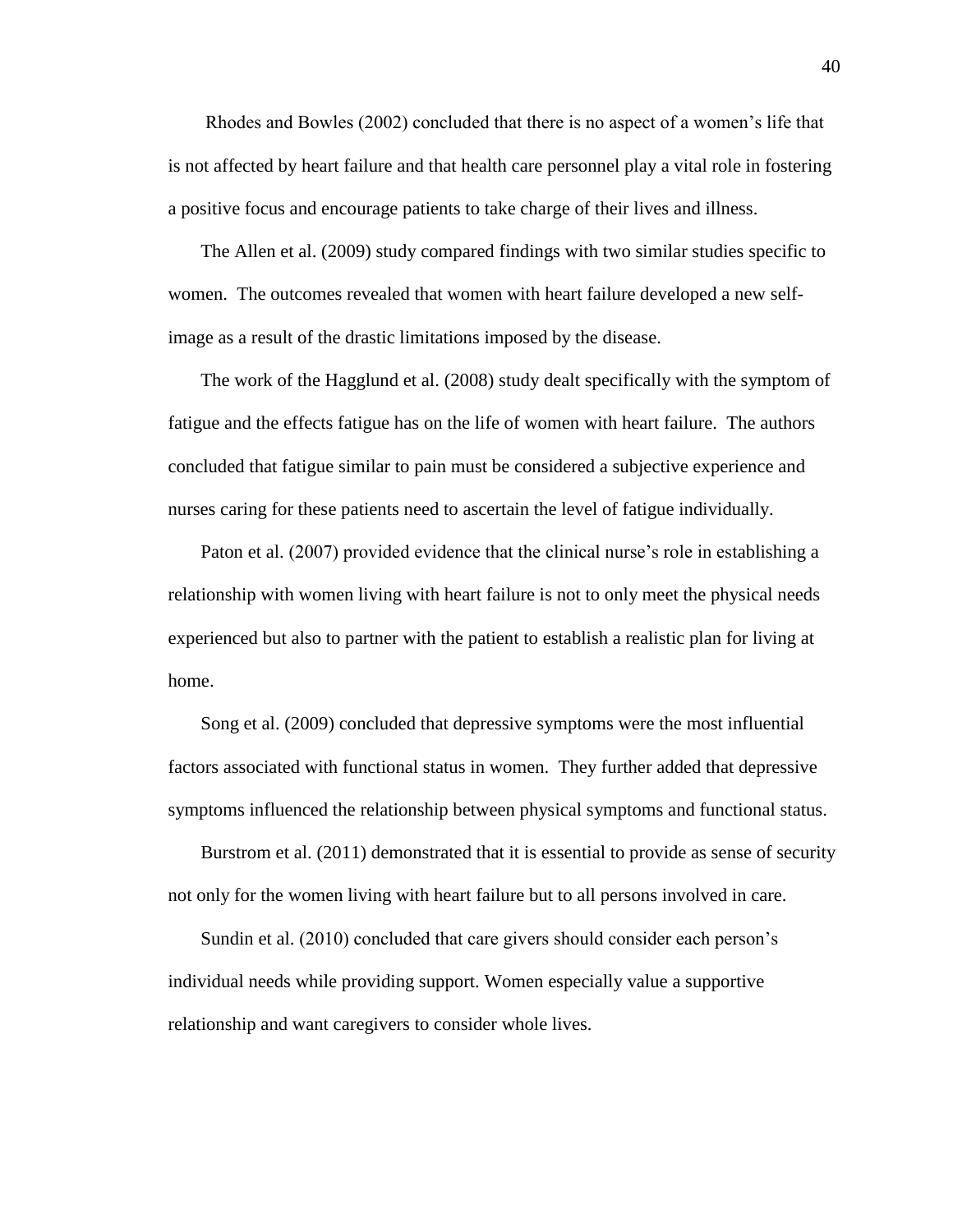# Chapter III

#### Methodology and Procedures

# <span id="page-44-2"></span><span id="page-44-1"></span><span id="page-44-0"></span>*Introduction*

Heart disease is a leading cause of death for women. Research has shown that heart failure affects about 2.5 million women in the United States, despite the fact that women account for nearly 50% of all hospital admissions for heart failure. It has been noted that women present with very different symptoms and different risk factors when compared to men. Additionally only 25% of women are involved in heart failure studies (Hsich, 2011). Heart disease is anticipated to reach critical proportions as the population ages. With this, the incidence of heart failure will continue to rise.

There are differences in symptom manifestation and management between men and women related to incidence, age of diagnosis, risk factors, survival rate, and response to treatment of heart failure (Rhodes & Bowles, 2002). Sadly, these differences, lead women to delay seeking treatment for heart failure, including less aggressive interventions that may be beneficial. This study is a replication of the Rhodes and Bowles (2002) qualitative study. This chapter contains a description of the research question, settings, population, sample, methods and procedures used for this study. Human subjects' protection is also addressed.

<span id="page-44-3"></span>*Purpose*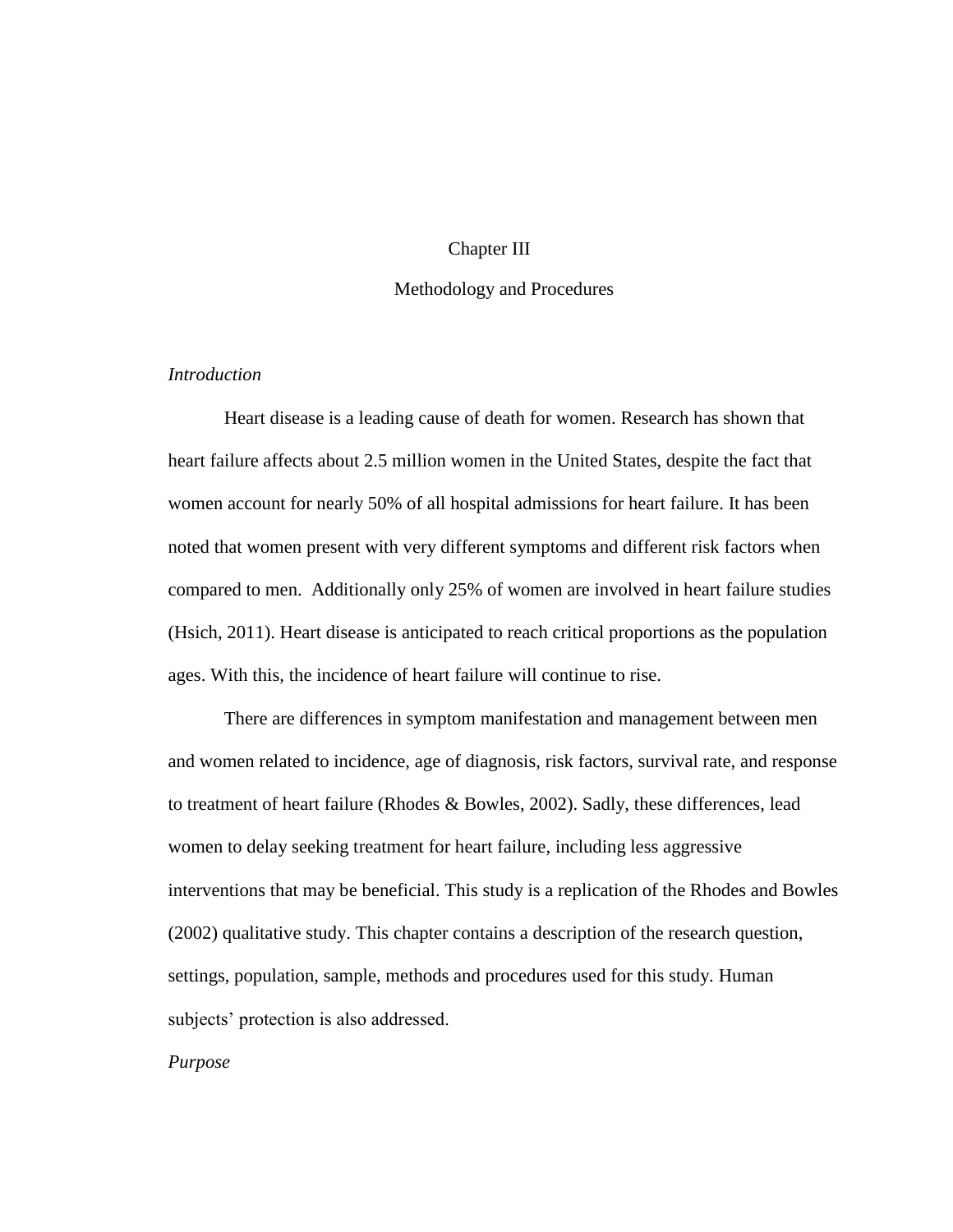The purpose of this qualitative study is to examine and describe the experiences of women living with heart failure from a personal perspective. This is a replication of Rhodes and Bowles' (2002) qualitative study of the lived experiences of women with heart failure using a phenomenologic method. Husserl's (1970) descriptive phenomenology approach served as the philosophical basis for the study.

## <span id="page-45-0"></span>*Research Question*

How do older women with New York Heart Association (NYHA) Stage II heart failure perceive their own lives?

# <span id="page-45-1"></span>*Population, Sample, and Setting*

The population for the study will include women ranging in age from 60-90 and diagnosed with NYHA Stage II heart failure. Ten women 60- 90 years of age will be identified for this study and will be invited to participate by health professionals working on an outpatient cardiology unit. Women diagnosed with heart failure during the last ten years will qualify to participate. The setting for the interviews will be determined by each individual participant with the option of conducting the interviews in the participant's home or on the outpatient cardiology unit. This allows for a level of comfort as the participant discusses their experience with heart failure.

# <span id="page-45-2"></span>*Protection of Human Subjects*

The study will be submitted for approval to the Ball State University Institutional Review Board (IRB). Following approval by Ball State IRB, the study will be submitted to St. Vincent Hospital IRB as well as the Saint John's Health System Research Committee for final approval prior to study initiation. Approval to conduct the study will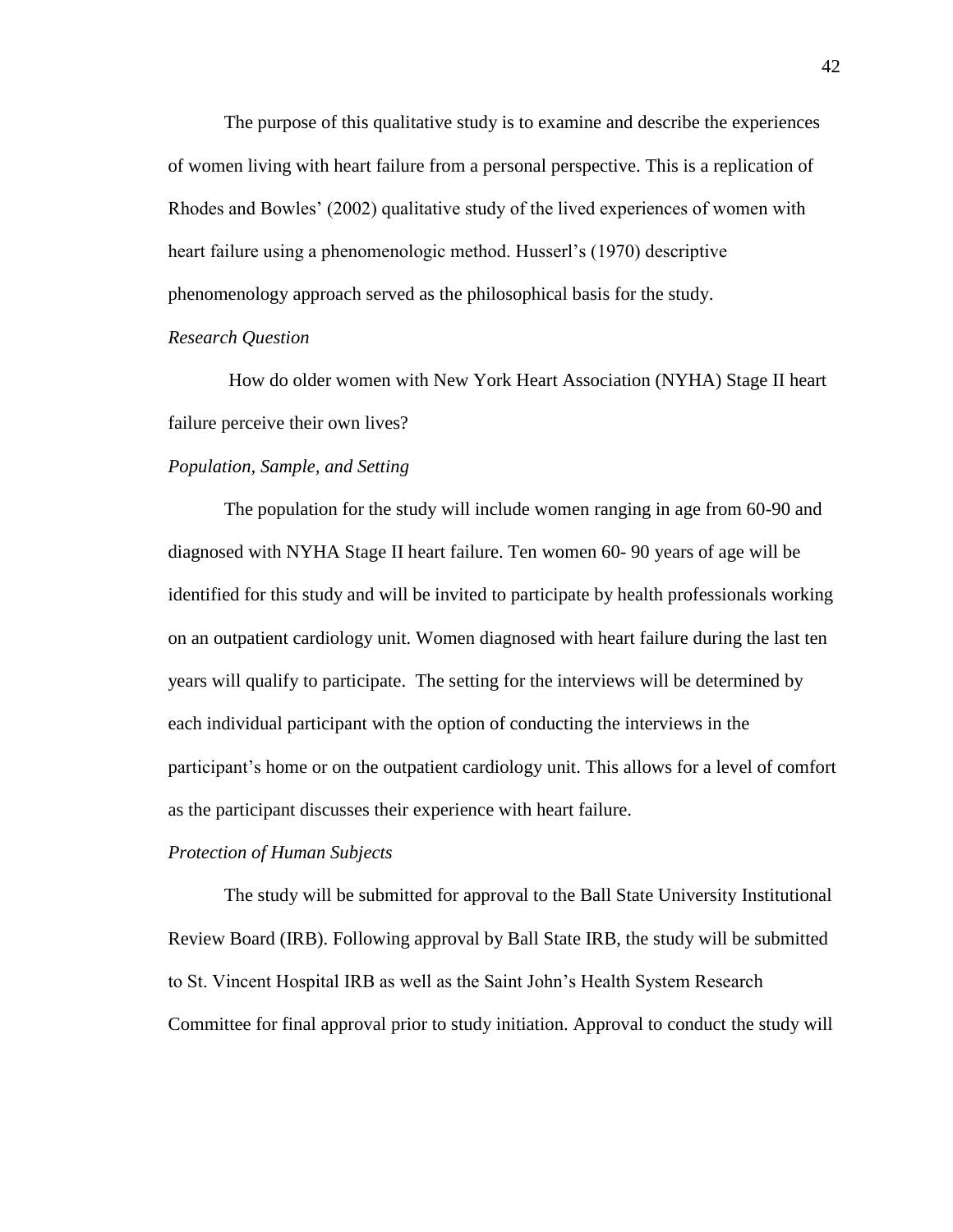also be obtained from the section Chief for Cardiology at Saint John's Health System, and the Chief Nursing Officer (CNO).

 Each potential participant will be verbally informed of the purpose of the study prior to enrollment. Participants will be provided a copy of the study consent. The consent will be read verbatim to the participants prior to consenting. Time will be provided for any questions or concerns before consent is signed. The procedure for withdrawal from the study with no penalty will also be explained. Participants will be assured of the confidentiality of responses and that no change in treatment will be altered due to their participation.

# <span id="page-46-0"></span>*Procedures*

After a brief initial introduction, a presentation of the study and its protocols will be provided for nursing leadership and nursing staff on the outpatient cardiology unit where potential participants will be recruited. Copies of the study protocols will be provided. Ample time will be provided at the end of the presentation for staff to discuss questions or concerns. The population site targeted for recruitment is one where outpatient and in-patient cardiac patients are cared for, thus it will be important to include the inpatient staff in this presentation. This informational meeting will include details of the study, purpose of the work and interview process. The staff will be informed of the paperwork and space where interviews will be conducted on the outpatient unit. This will allow for confidentiality and lack of interruption.

## <span id="page-46-1"></span>*Methodology of Data Collection*

The researcher will conduct face-to-face interviews with each consenting participant lasting no more than one hour. Participants will be interviewed individually in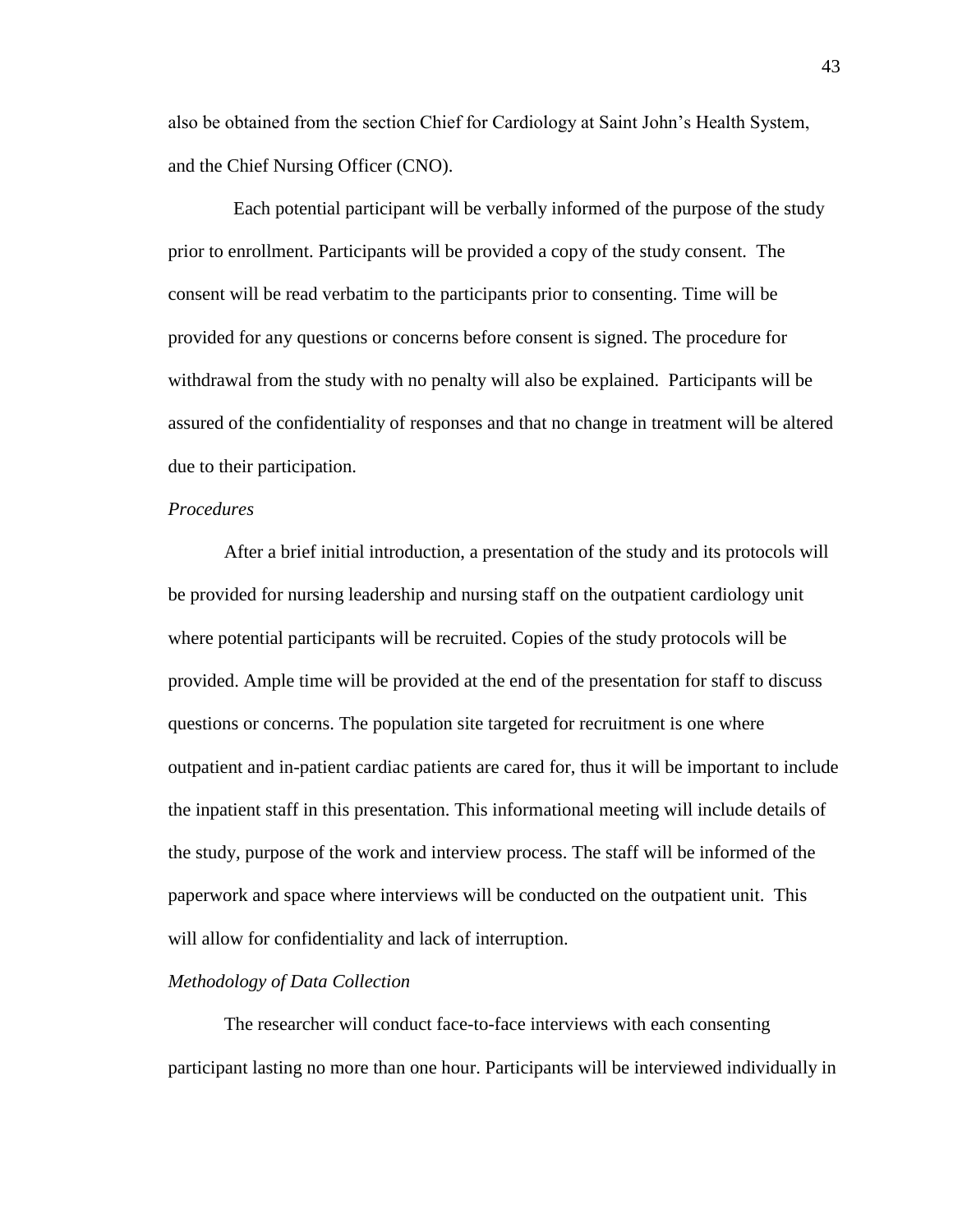a private setting of their choice. Each interview will be audio-recorded and notations will be made on behaviors and reactions during the interview process. Interviews will be semi-structured, with questions that will guide and promote open-ended conversation. Examples of specific open-ended questions include:

- In what ways has experiencing heart failure affected your life?
- Describe any specific feelings or thoughts you have regarding heart failure?
- Is there anything else you would like for us to know about your life regarding living with heart failure?

Further questioning will be used to elicit additional information, bring focus to the discussion on heart failure or clarify information. Each interview will last no more than one hour. Narrative interviews will be conducted until no new information emerges and saturation has been achieved.

# <span id="page-47-0"></span>*Methods of Data Analysis*

The application of Colaizzi's phenomenological method will be used as the framework for this study. Colaizzi identified seven stages of analysis to guide the researcher. The seven stages provide a framework to discuss and analyze the processes used to interpret and make sense of the research material (Valle & King, 1978).

- Acquiring a sense of each transcript
- Extracting significant statements
- Formulation of meanings
- Organizing formulated meanings into clusters of themes
- Exhaustively describing the investigated phenomenon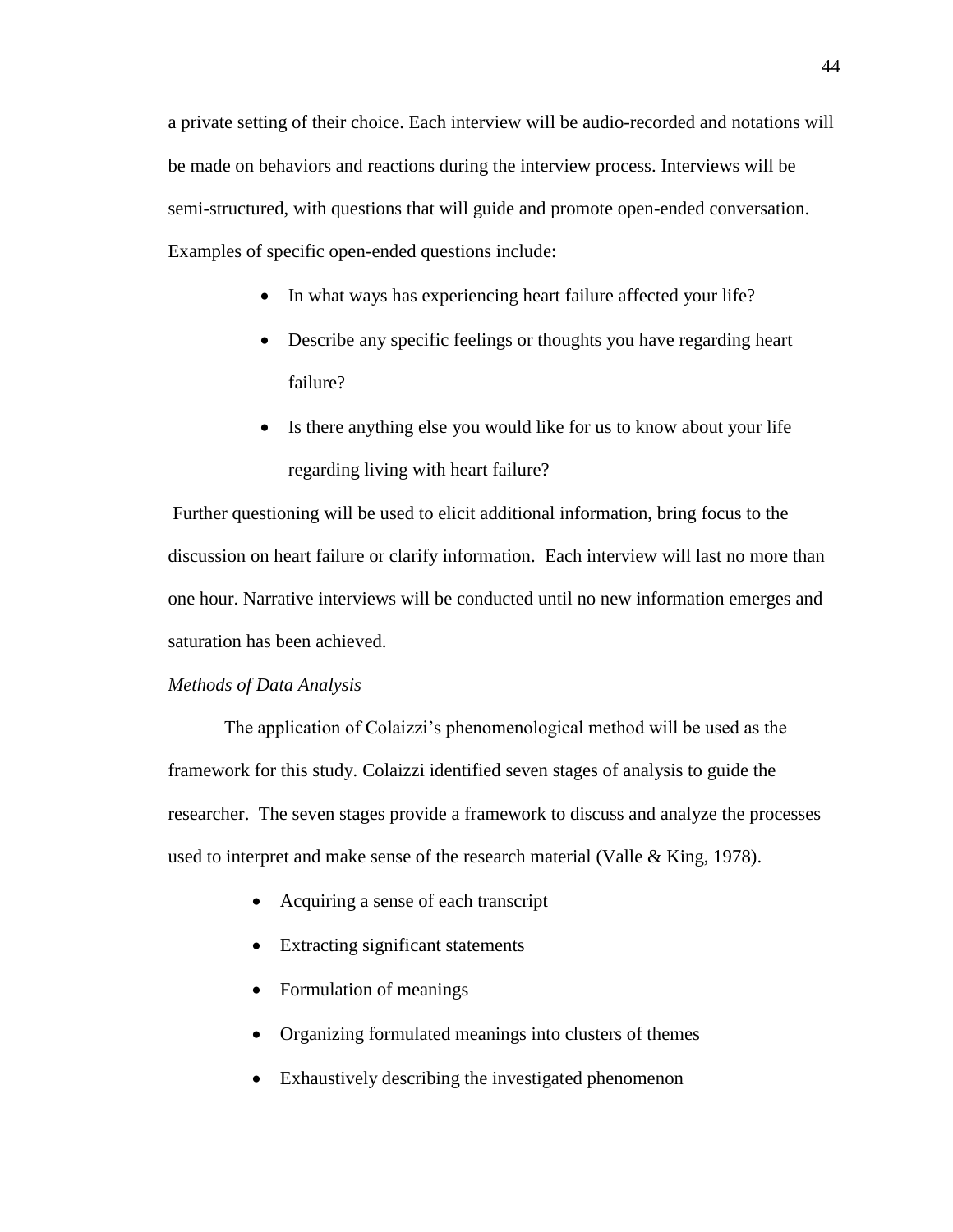- Describing the fundamental structure of the phenomenon
- Returning to the participants

As Colaizzi (1978) stated: "The researcher must realize that each participant is more than merely a source of data…he must listen with the totality of his being and the entirety of his personality" (Balls, 2009). The Colaizzi method emphasizes the importance of reading and rereading the interviews in order to gain a sense of the lived experience. This process includes identifying the significance of each statement, to frame meaning through "bracketing", formulating themes from the information, defining a description of the lived experience, and develop a structure of the phenomenon. The results of this process are returned to the participants ensuring that the information is representative of the experience rather than structure. This process ensures rigor.

# <span id="page-48-0"></span>*Research Design*

A descriptive phenomenological method will be used to answer the research question. Descriptive phenomenology serves to put into words or describe the meaning of an experience from the view of those who have had that experience (Balls, 2009). The researcher seeks to discover the essences of meaning of the phenomenon and attempts to describe them as faithfully as possible.

Descriptive phenomenology, which is attributed to Husserl (1963; original work 1913), attempts to make phenomenology a rigorous science within the tradition of its time, and uses the concept of bracketing to maintain objectivity. Bracketing involves putting aside what the researcher already knows about the experience being investigated and approaching the data with no preconceptions about the phenomenon (Balls, 2009). This bracketing process continues throughout with a self-examination and identification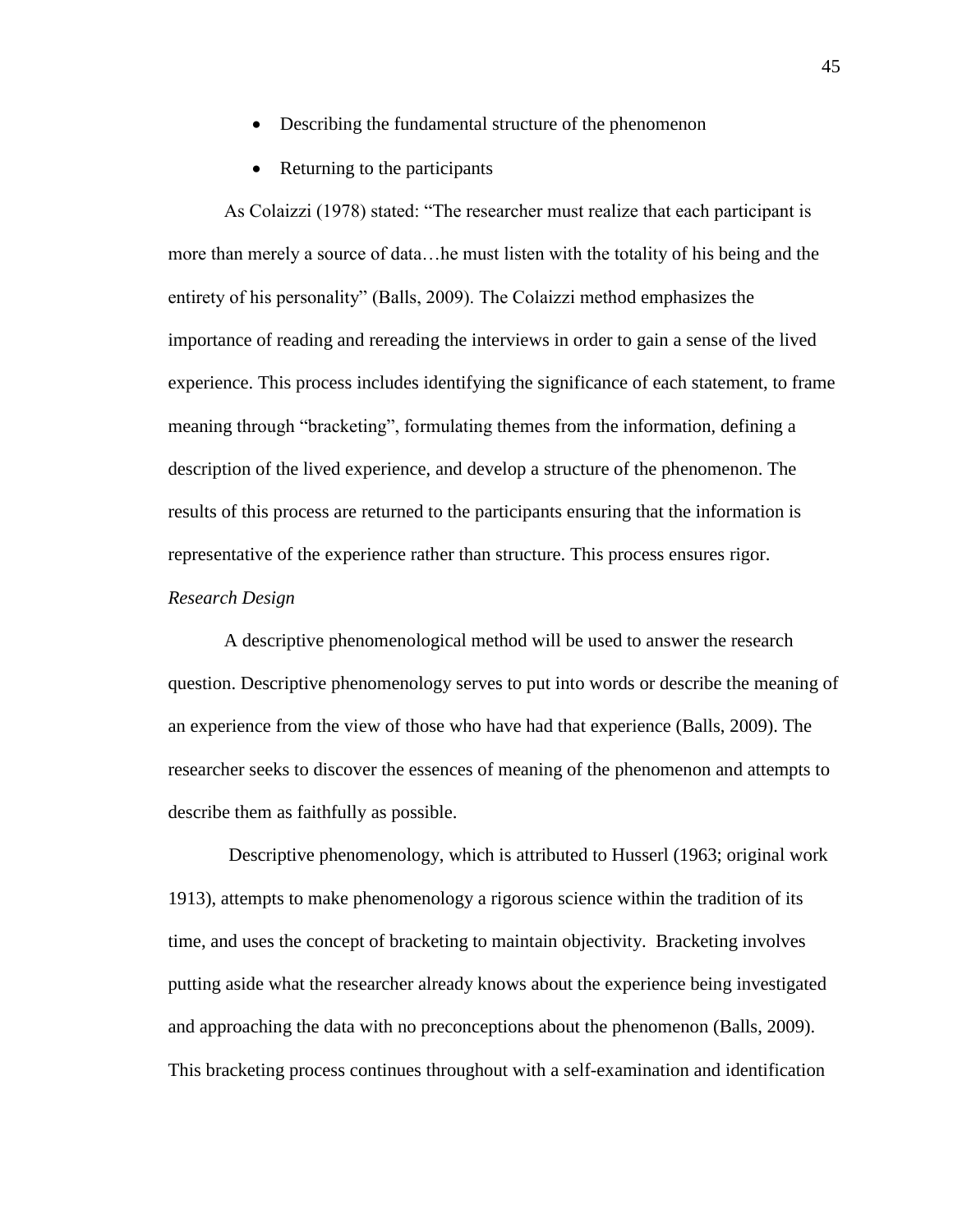any previously held beliefs concerning women and heart failure. Credibility will be further established by allowing each participant to review a copy of the results. With this review each participant will be able to ask questions,

- Is this description of heart failure accurate about my own life experience?
- Is there any important aspect of living with heart failure based on my own experience that has not been described? (Rhodes & Bowles, 2002).

# <span id="page-49-0"></span>*Summary*

The purpose of this study is to describe the experience of living with heart failure from the perspective of women living each day with this disease. A qualitative design using descriptive phenomenology will be used for this study. Interpretation and analysis of the finding using Colaizzi and phemenological methodology will provide a method of demonstrating rigor and trustworthiness in analyzing data obtained through qualitative methodology. The findings from this study may assist health care providers in the development of educational programs and individualized plans of care specific for women living with heart failure. This is a replication of Rhodes and Bowles (2002) study.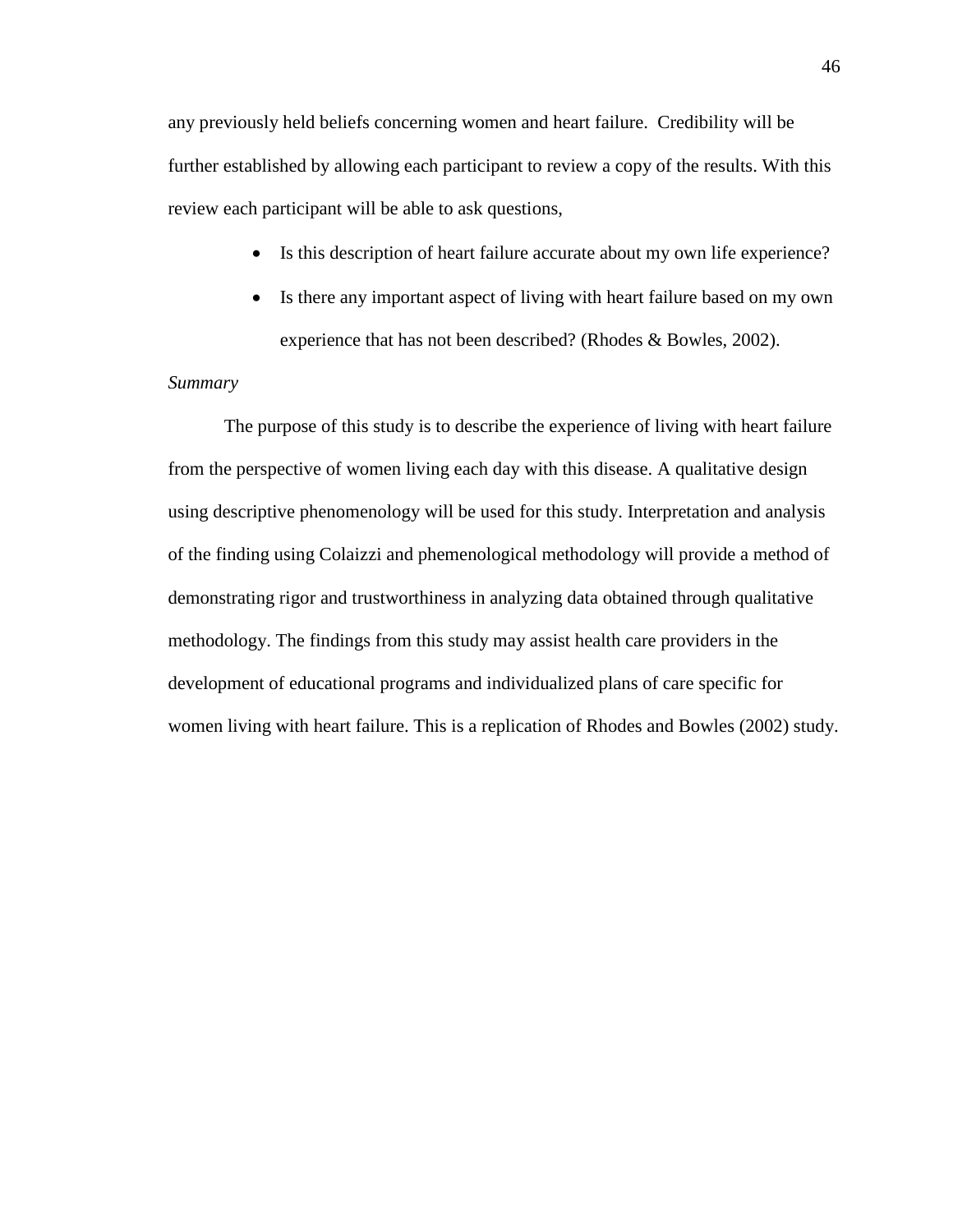#### References

- <span id="page-50-0"></span>Agard, A., Hermeren, G., & Herlitz, J. (2004). When is a patient with heart failure adequately informed? A study of patients; knowledge of and attitudes toward medical information. *Heart & Lung, 33*(4), 219-226.
- Albert, N., Eastwood, C., & Edwards, M. (2004). Evidence-Based practice for acute decompensated heart failure. *Critical Care Nurse, 24*(6), 1-17.
- Allen, J., Arslanian-Engoren, C., & Lynch-Sauer, J. (2009). The lived experience of middle-aged women with New York heart association class III heart failure: a pilot study. *Progress in Cardiovascular Nursing, 24*(3), 96-101.
- American Heart Association (2012). Heart Disease. Retrieved from [www.heart.org](http://www.heart.org/)

American Heart Association (2012). Go Red for Women. Retrieved from

[www.goredforwomen.org](http://www.goredforwomen.org/)

- Balls, P. (2009). Phenomenology in nursing research: Methodology, interviewing and transcribing. *Nursing Times, 105*(31), 1-9.
- Benatar, D., Bondmass, M., Ghitelman, J., & Avitall, B. (2003). Outcomes of chronic heart failure. *Archives of Intern Medical, 163*(3), 347-352.
- Burstrom, M., Brannstrom, M., Boman, K., & Strandberg, G. (2011). Life experiences of security and insecurity among women with chronic heart failure. *Journal of Advanced Nursing*. doi: 10.1111/j.1365-2648.2011.05782.x .
- Cannon, C. Vierck, E. (2009). *The New Heart Disease Handbook* (1st Ed.). Beverly, MA: Fair Winds Press.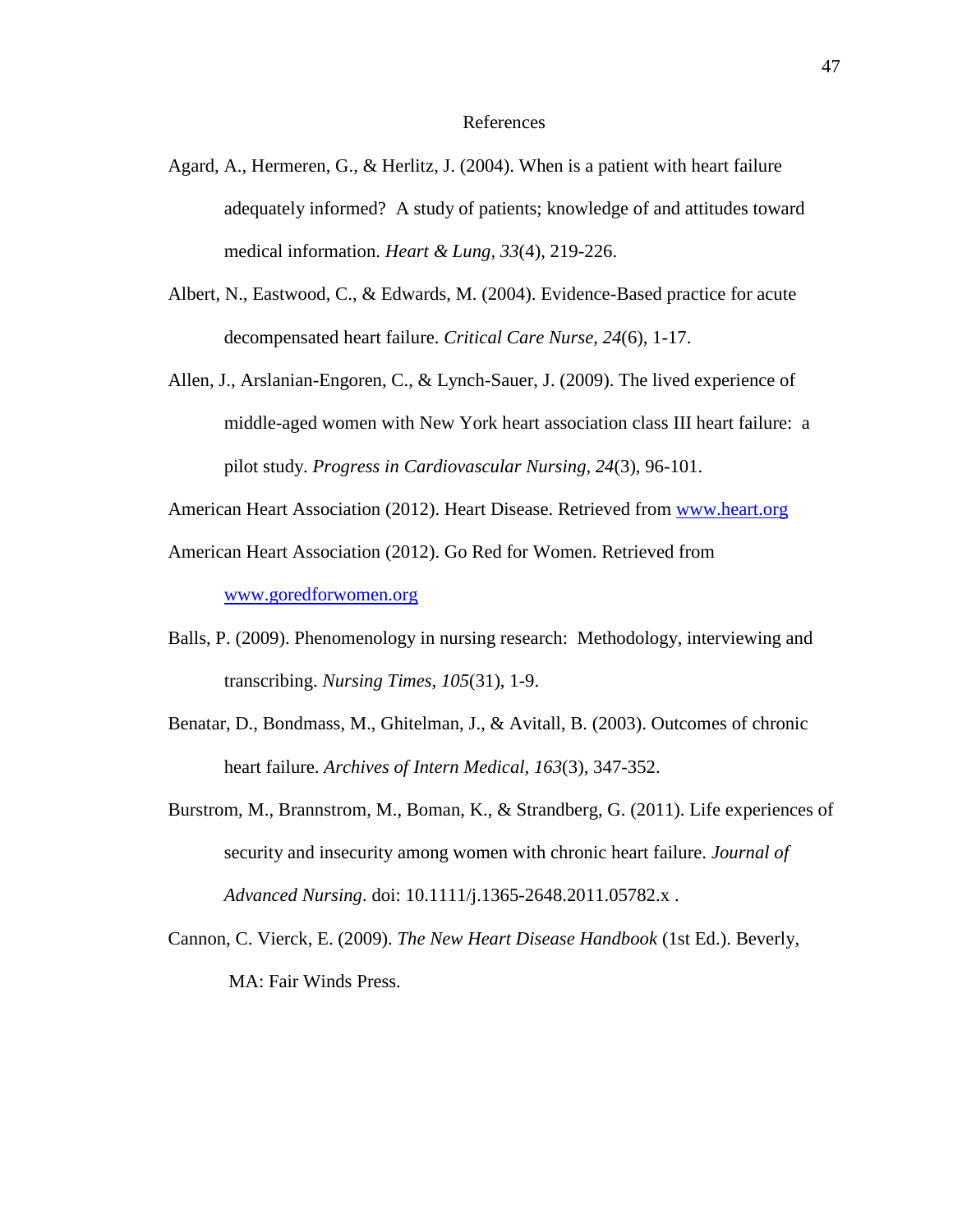- Dowling, M. (2007). From Husserl to Van Manen. A review of different phenomenological approaches. *International Journal of Nursing Studies, 4*(1), 131-142.
- Hagglund, L., Boman, K., & Lundman, B. (2008). The experience of fatigue among elderly women with chronic heart failure. *European Journal of Cardiovascular Nursing, 7*(4), 290-295.
- Heo, S., Moser, D., Lennie, T., Riegel, B., & Chung, M. (2008). Gender differences in and factors related to self-care behaviors: A cross-sectional, correlational study of patients with heart failure. *International Journal of Nursing Studies, 45*(12), 1807-1815.
- Hsich, E. (2011, August 23). Heart failure and women. Retrieved August 23, 2011, from http://my.clevelandclinic.org/heart/disorders/heartfialaure/hfwome/women.aspx.
- Imes, C., Dougherty, C., Pyper, G., & Sullivan, M. (2011). Descriptive study of partners' experiences of living with severe heart failure. *Heart & Lung, 40*(3), 208-216.
- Katz, A., & Konstam, M. (2009). *Heart Failure - Pathophysiology, Molecular Biology, and Clinical Management* (2nd ed.). Baltimore, MA: Lippincott Williams and Wilkins.
- Legato, M., & Bilezikian, J. (2010). *Principles of gender-specific medicine* (2nd ed.) Amsterdam, Holland: Elsevier Academic Press.
- Lee, C., Riegel, B., Driscoll, A., Suwanno, J., Moser, D., Lennie, T., Worrall-Carter, L. (2009). Gender differences in heart failure self-care: A multinational crosssectional Study. *International Journal Nursing Studies, 46*(11), 1485-1495.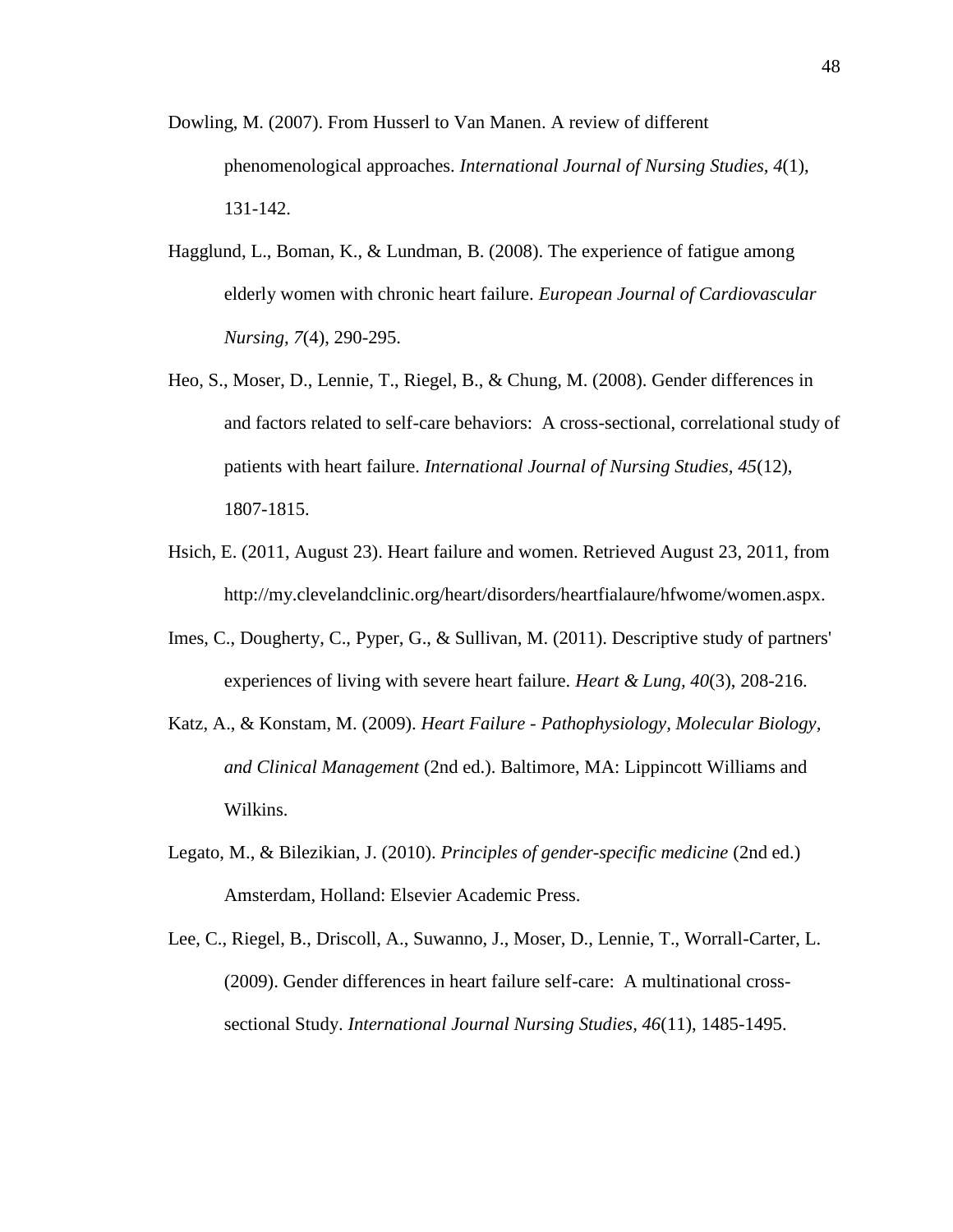Mayo Clinic Staff (2011). Heart Failure. Retrieved from www.mayoclinic.com/health/heart-failure

- Naylor, M., Brooten, D., Campbell, R., Maislin, G., McCauley, K., & Schwartz, J. (2004). Transitional care of older adults hospitalized with heart failure: A randomized, controlled trial. *Journal of American Geriatrics Society, 52*(5), 675- 684.
- Paton, B., Backlund, J., Barnes, M., & Thirsk, L. (2007). Recalibrating time and space: women's challenges of living with heart failure. *Canadian Journal for Cardiovascular Nursing, 17*(1), 7-14.
- Plach, S. (2008). Psychological well-being in women with heart failure: Can social roles make a difference? *Health Care for Women International, 29*(1), 54-75.
- Rauh, R., Schwabauer, N., Enger, E., & Moran, J. (1999). A community hospital-based congestive heart failure program: Impact on length of stay, admission and readmission rates and cost. *The American Journal of Managed Care, 5*(1), 37-43.
- Rhodes, D., & Bowles, C. (2002). Heart failure and its impact on older women's lives. *Blackwell Science Ltd., 39*(5), 441-449.
- Riegel, B., Dickson, V., Cameron, J., Johnson, J., Bunker, S., Page, K., & Worrall-Carter, L. (2010). Symptom recognition in elders with heart failure. *Journal of Nursing Scholarship 42*(1), 92-100.
- Song, E., Moser, D., & Lennie, T. (2009). Relationship of depressive symptoms to functional status in women with heart failure. *American Journal Critical Care, 18*(4), 348-356.